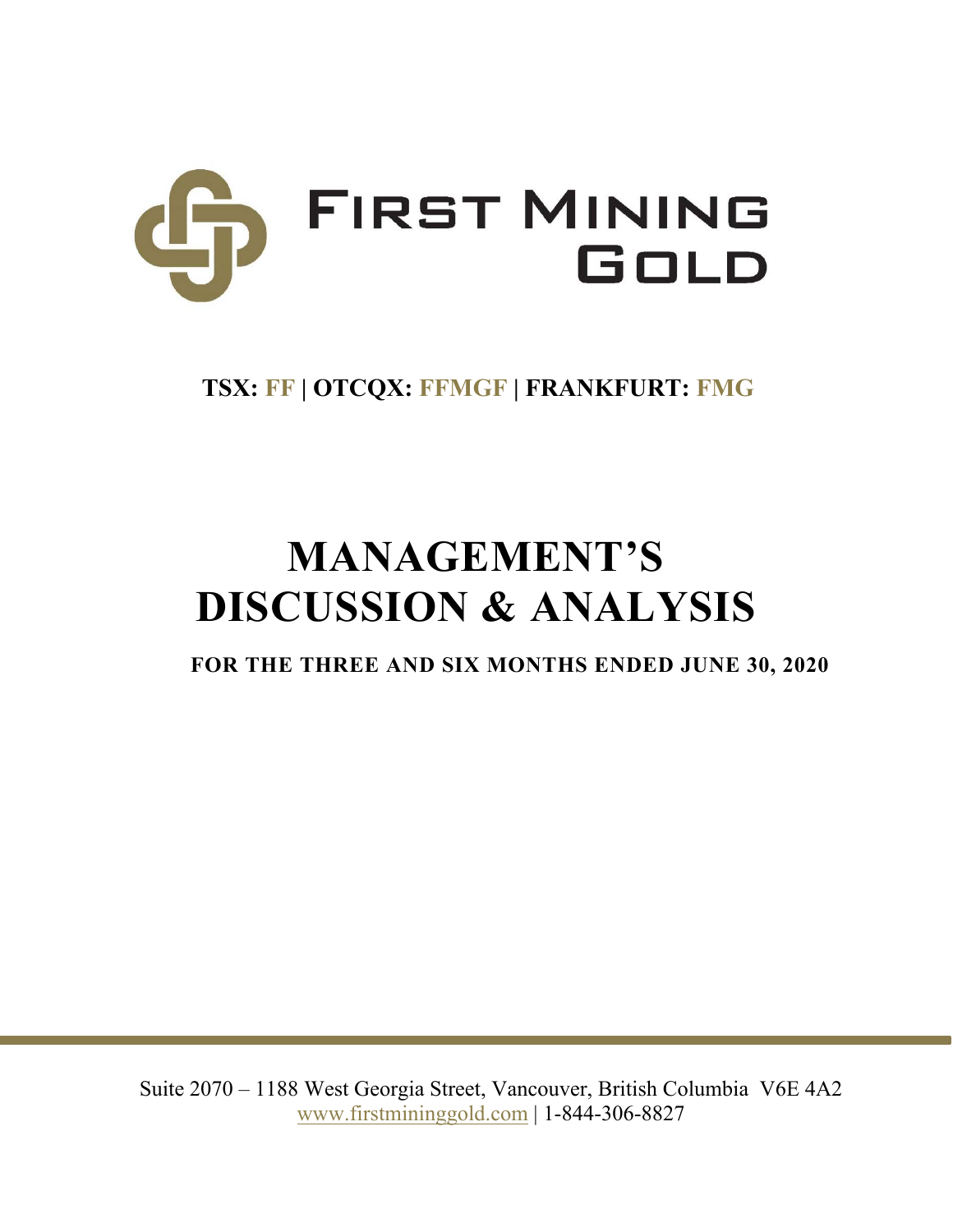# **TABLE OF CONTENTS**

| CAUTIONARY NOTE TO U.S. INVESTORS REGARDING MINERAL RESOURCE AND MINERAL RESERVE ESTIMATES38 |  |
|----------------------------------------------------------------------------------------------|--|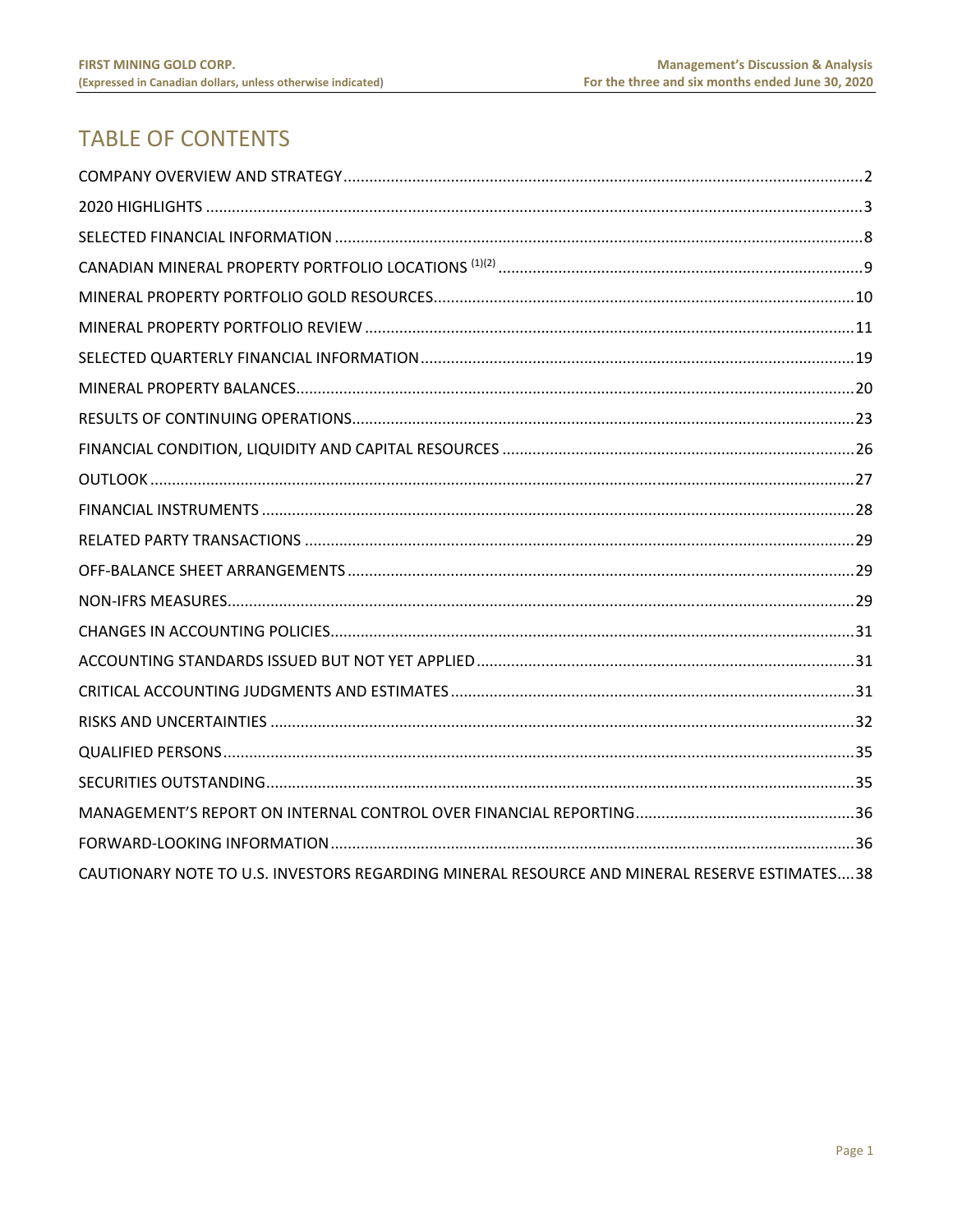#### **GENERAL**

This Management's Discussion and Analysis ("**MD&A**") should be read in conjunction with the unaudited condensed interim consolidated financial statements of First Mining Gold Corp. (the "**Company**" or "**First Mining**") for the three and six months ended June 30, 2020, which are prepared in accordance with International Financial Reporting Standards ("**IFRS**") as applicable to the preparation of interim financial statements, including International Accounting Standard IAS 34 Interim Reporting. The unaudited condensed interim consolidated financial statements should also be read in conjunction with the Company's audited consolidated financial statements for the year ended December 31, 2019, which are prepared in accordance with IFRS as issued by the International Accounting Standards Board ("**IASB**"). These documents along with additional information on the Company, including the Company's Annual Information Form for the year ended December 31, 2019, are available under the Company's SEDAR profile at www.sedar.com, on EDGAR at www.sec.gov., and on the Company's website at www.firstmininggold.com.

In this MD&A, unless the context otherwise requires, references to the "Company", "First Mining", "we", "us", and "our" refer to First Mining Gold Corp. and its subsidiaries.

This MD&A contains "forward‐looking statements" and "forward‐looking information" within the meaning of applicable Canadian securities laws. See the section on page 36 of this MD&A titled "Forward‐Looking Information" for further details. In addition, this MD&A has been prepared in accordance with the requirements of Canadian securities laws, which differ in certain material respects from the disclosure requirements of United States securities laws, particularly with respect to the disclosure of mineral reserves and mineral resources. See the section on page 38 of this MD&A titled "Cautionary Note to U.S. Investors Regarding Mineral Resource and Mineral Reserve Estimates" for further details.

This MD&A contains disclosure of certain non‐IFRS financial measures. Non‐IFRS measures do not have any standardized meaning prescribed under IFRS. See the section on page 29 of the MD&A entitled "Non‐IFRS Measures" for further details.

All dollar amounts included in this MD&A are expressed in Canadian dollars unless otherwise noted. This MD&A is dated as of August 4, 2020 and all information contained in this MD&A is current as of July 31, 2020.

#### **COMPANY OVERVIEW AND STRATEGY**

First Mining was incorporated in Canada on April 4, 2005. The Company changed its name to First Mining Gold Corp. in January 2018. First Mining is a Canadian gold developer focused on the development and permitting of the Springpole Gold Project in northwestern Ontario. Springpole is one of the largest undeveloped gold projects in Canada, currently hosting a mineral resource base of 4.67 million ounces of gold in the Indicated category and 0.23 million ounces of gold in the Inferred category. A Pre‐Feasibility Study (the "**PFS**") is underway at Springpole, with completion targeted in early 2021, and permitting is on‐ going with submission of the Environmental Impact Statement targeted for 2021. The Company has also entered into an agreement with Treasury Metals Inc. ("**Treasury Metals**") (TSX: TML) for the indirect sale of its Goldlund property, after which it will hold a large equity position in Treasury Metals who will be advancing the Goliath‐Goldlund gold project. First Mining's eastern Canadian property portfolio also includes the Pickle Crow (being advanced in partnership with Auteco Minerals Ltd. ("**Auteco**")), Cameron, Hope Brook, Duparquet, Duquesne, and Pitt gold projects.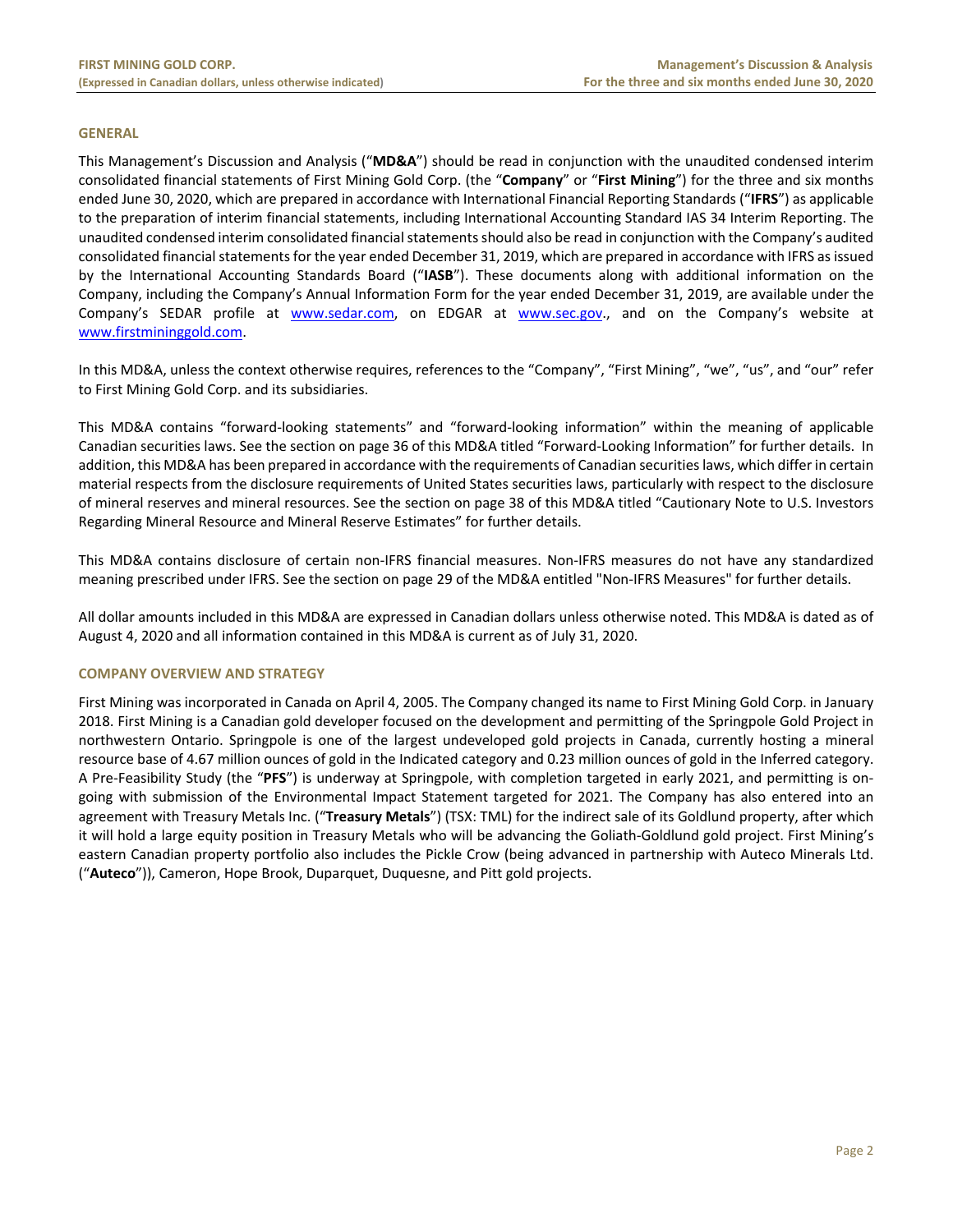The following table highlights the Company's material projects:

| Project                                 | <b>Location</b>              |
|-----------------------------------------|------------------------------|
| Springpole Gold Project                 | Northwestern Ontario, Canada |
| Goldlund Gold Project <sup>(1)</sup>    | Northwestern Ontario, Canada |
| Hope Brook Gold Project                 | Newfoundland, Canada         |
| <b>Cameron Gold Project</b>             | Northwestern Ontario, Canada |
| Pickle Crow Gold Project <sup>(2)</sup> | Northwestern Ontario, Canada |

(1) The Company has entered into a share purchase agreement Treasury Metals pursuant to which Treasury Metals will acquire all of the issued and outstanding shares of Tamaka Gold Corporation ("**Tamaka**"), a wholly‐owned subsidiary of First Mining that owns Goldlund Gold Project Subject to satisfaction or waiver of all applicable conditions, this transaction is expected to close in Q3 2020 and the Goldlund Gold Project will cease to be under First Mining's direct control.

(2) Pickle Crow Gold Project is subject to an Earn‐In Agreement (described below) pursuant to which Auteco is the operator of the property and may acquire up to an 80% interest in the property.

# **2020 HIGHLIGHTS**

The following highlights the Company's developments during the first six months of 2020 (including subsequent events up to July 31, 2020). For further information, please refer to the "News" section on the Company's website at www.firstmininggold.com.

#### **COVID‐19 Response**

On March 24, 2020, the Company announced that it had commenced the demobilization of employees and contractors at the Springpole Gold Project and the Goldlund Gold Project. To date, First Mining has not had any cases of COVID-19 novel coronavirus ("**COVID‐19**") at its camp operations or its head office in Vancouver. The health and safety of First Mining's workforce, their families and the communities in which the Company operates is First Mining's number one concern. In the interests of the health and well‐being of its employees, contractors, visitors to its office and operations, and the families of all such persons, First Mining also implemented a work from home policy for its employees until further notice. First Mining is committed to fully supporting safety measures for our workforce, families and communities.

At the Springpole Gold Project, the Company initially demobilized one of its two drill crews. In order to ensure the health and safety of all its employees the Company had intended to complete the current shift rotation while limiting access to site for any new individuals. Work at site was nearing completion ahead of a planned reduction in on‐site activities until after the spring ice break‐up. However, due to the current environment, First Mining decided to demobilize the remaining contractors and staff and keep Springpole Gold Project on care and maintenance until it is able to restart its work programs. At the Goldlund Gold Project, drill crews went on a scheduled break in mid‐March and were subsequently demobilized.

On May 28, 2020, the Company announced the restart of field operations at the Springpole Gold Project and the Goldlund Gold Project. First Mining has implemented a COVID‐19 risk mitigation policy incorporating recommendations set by the Government of Ontario, to provide health and safety guidance and recommendations to its employees and contractors. All employees and contractors at Springpole and Goldlund will be subject to heightened health and safety standards in accordance with precautions put in place by the Government of Ontario and the Company.

Management continues to monitor the COVID‐19 situation very closely and will adapt technical work programs as the situation evolves.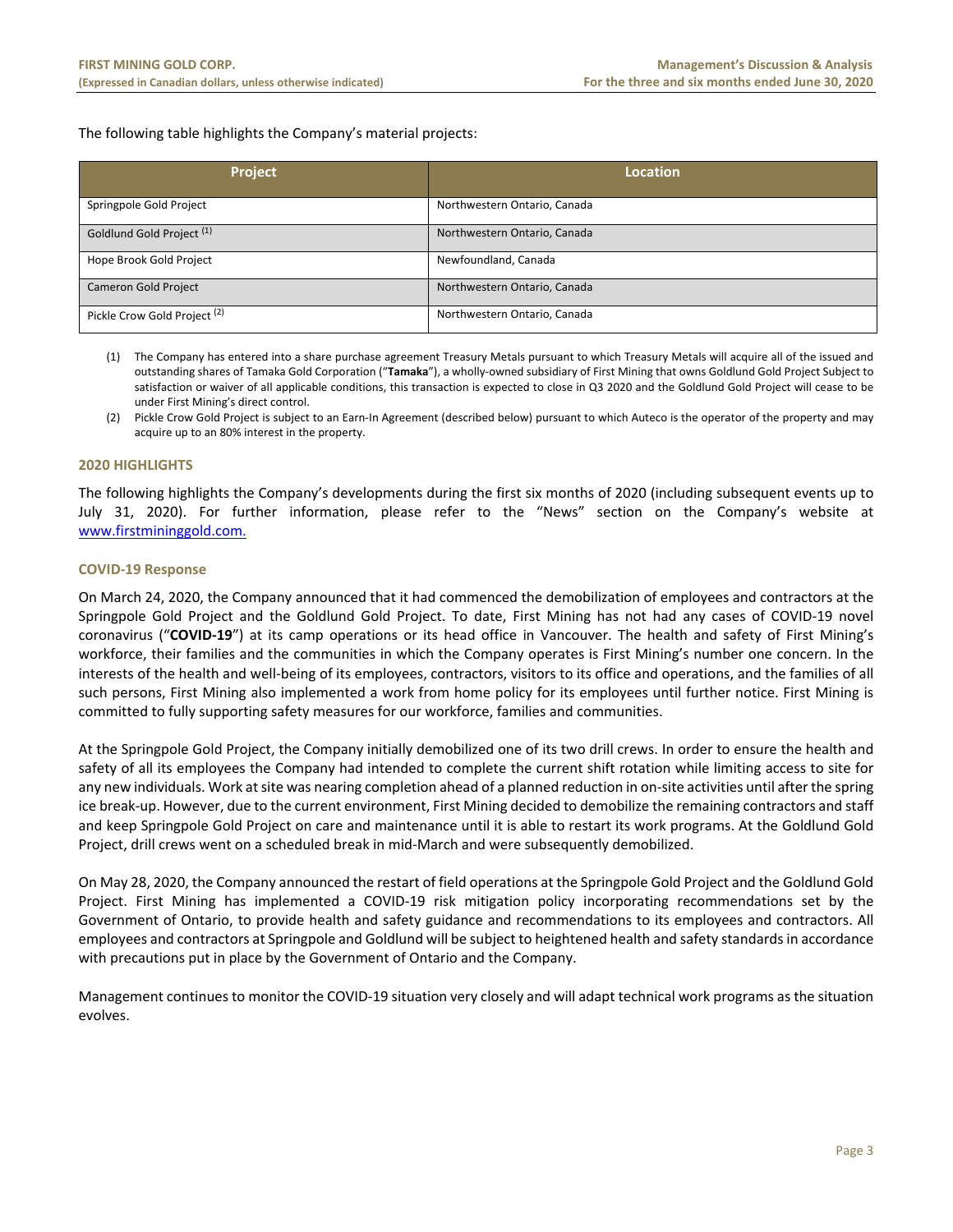# **Springpole Gold Project**

## Silver Stream

On June 10, 2020, the Company entered into a silver purchase agreement (the "**Silver Purchase Agreement**") with First Majestic Silver Corp. ("**First Majestic**") (TSX: FR) (NYSE: AG), which closed on July 2, 2020. Under the terms of the Silver Purchase Agreement, First Majestic agreed to pay First Mining total consideration of US\$22.5 million, over three stages, for the right to purchase 50% of the payable silver produced from Springpole for the life of the Project (the "**Stream**") and 30 million common share purchase warrants of First Mining. Each warrant will entitle First Majestic to purchase one common share of First Mining at an exercise price of \$0.40 for a period of five years.

Pursuant to the Silver Purchase Agreement, consideration of US\$22.5 million is payable in three stages:

- US\$10 million was paid on closing of the Silver Purchase Agreement, with US\$2.5 million paid in cash and the remaining \$7.5 million satisfied by issue of 805,698 common shares of First Majestic (the "**First Majestic Shares**");
- US\$7.5 million is payable upon First Mining publicly announcing the completion of a positive PFS for Springpole, with US\$3.75 million payable in cash and US\$3.75 million payable in First Majestic Shares based on 20‐day volume‐ weighted average trading price ("**VWAP**") of the First Majestic Shares on the Toronto Stock Exchange (the "**TSX**"); and
- US\$5 million is payable upon First Mining receiving approval of a Federal or Provincial Environmental Assessment for the Springpole Project, with US\$2.5 million payable in cash and the balance in First Majestic Shares (based on 20‐day VWAP).

Upon receipt of its share of silver production, First Majestic will make cash payments to First Mining for each ounce of silver paid to First Majestic under the Silver Purchase Agreement equal to 33% of the lesser of the average spot price of silver for the applicable calendar quarter, and the spot price of silver at the time of delivery, subject to a price cap of US\$7.50 per ounce of silver (the "**Price Cap**"). The Price Cap is subject to annual inflation escalation of 2%, commencing at the start of the third year of commercial production at the Project. First Mining has the right to repurchase 50% of the Stream for US\$22.5 million at any time prior to the commencement of commercial production at Springpole.

It is anticipated that the proceeds received by First Mining will be used to advance Springpole through the PFS and the Environmental Assessment processes, and to fund general corporate expenses.

#### Commencement of Pre‐Feasibility Study

On November 14, 2019, the Company announced that it had entered into an agreement with Ausenco Engineering Canada Inc. ("**Ausenco**") to complete a PFS for Springpole Gold Project. The PFS will follow on from the work completed during the Springpole Gold Project PEA phase (described below), initially focusing on trade‐off studies and optimizations to define the ultimate project scope. The final project scope will then be incorporated into the PFS. Ausenco or an affiliate will be entitled to receive approximately \$1,600,000 in fees thereunder.

Pursuant to the agreement referenced above, on January 15, 2020, the Company closed a private placement with Ausenco, for gross cash proceeds of approximately \$750,000 in respect of its subscription for common shares (the "**Ausenco Offering**"). Pursuant to the Ausenco Offering, First Mining issued 2,777,777 common shares to Ausenco at a price of \$0.27 per common share.

For the balance of the PFS, the Company is required to issue common shares to Ausenco in exchange for services provided. Once Ausenco has completed an additional \$375,000 in services in relation to the PFS, First Mining will issue to Ausenco a further \$375,000 of common shares. Pricing will be based on the 30‐day volume weighted average price ("**VWAP**") at that time less the maximum discount allowed under Toronto Stock Exchange ("**TSX**") rules, subject to the minimum pricing rules of the TSX.

Upon completion of the PFS and the announcement by First Mining of the PFS results, First Mining will satisfy the remaining amount owing for completion of the PFS by issuing a final tranche of common shares to Ausenco. This final tranche of common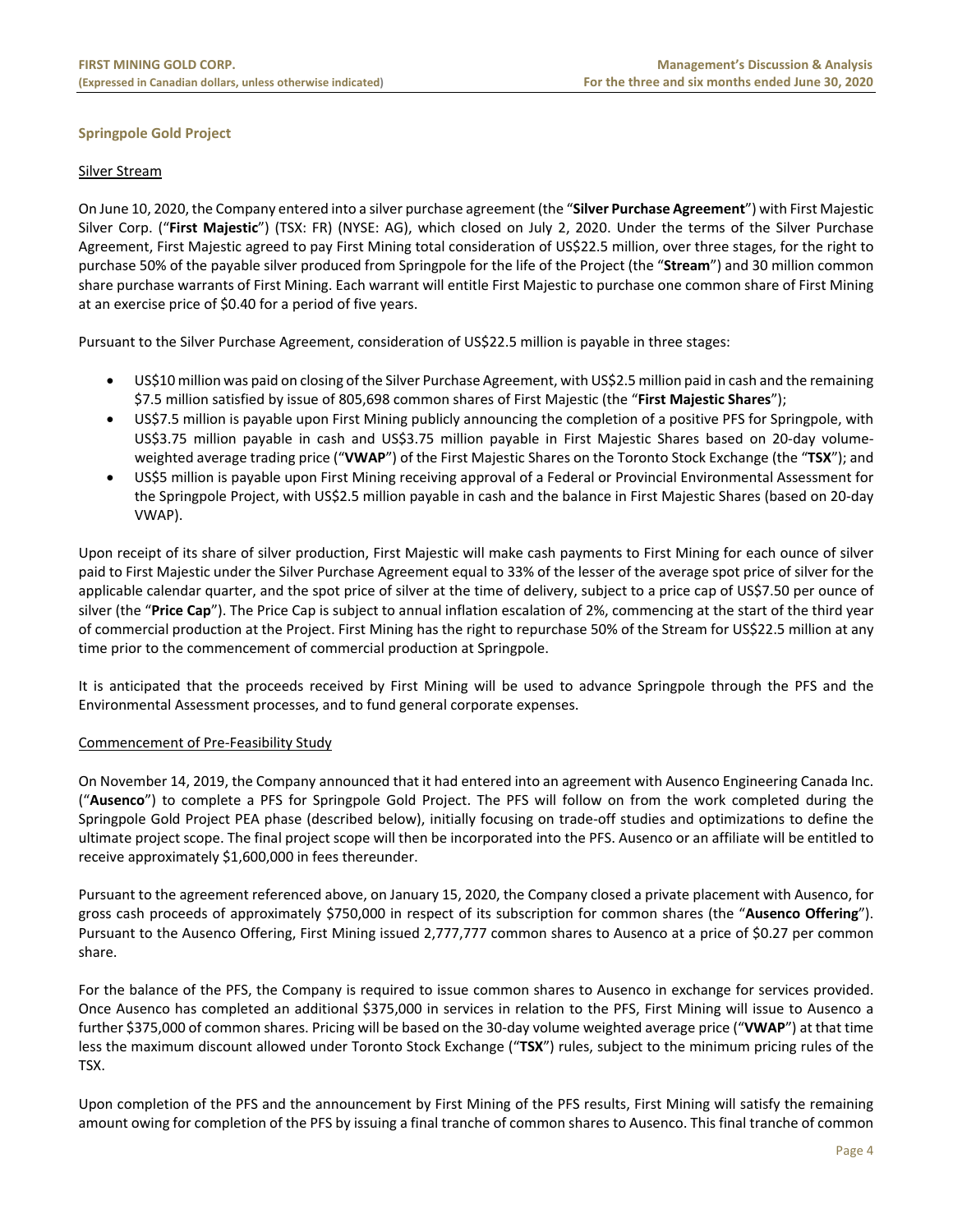shares will be issued to Ausenco at least five trading days have passed after the date of the Company's news release announcing the results of the PFS, with pricing of the common shares based on the 30‐day VWAP as of the news release date, subject to the minimum pricing rules of the TSX.

Ausenco will issue separate monthly statements to the Company for total labour and other direct costs to assist with tracking against the initial budget proposal. Any additional costs represented by a change order will either be paid in cash or through the issuance of additional common shares to Ausenco in satisfaction of the costs in the change order. If the Company chooses to pay the amounts in common shares, these common shares will be issued once the PFS has been delivered to First Mining. The shares issued for such purposes will be based on the 30‐day VWAP less the maximum discount allowed under TSX rules (with the last day of the 30‐day period being the date on which the PFS is delivered to the Company).

# **Goldlund Gold Project**

# Transaction with Treasury Metals

On June 3, 2020, First Mining entered into a share purchase agreement (the "**Share Purchase Agreement**") with Treasury Metals, pursuant to which Treasury Metals will acquire all of the issued and outstanding shares of Tamaka Gold Corporation, a wholly‐owned subsidiary of the Company (the "**Transaction**"). Under the terms of the Share Purchase Agreement, upon closing First Mining will receive total consideration comprised of (i) 130 million common shares of Treasury Metals ("TML Shares"); (ii) 35 million common share purchase warrants of Treasury Metals ("TML Warrants") with an exercise price of \$0.50 for a 3‐year term; (iii) a 1.5% NSR royalty on Goldlund (0.5% of which can be bought back by Treasury Metals for \$5 million in cash); and (iv) milestone payments totaling \$5 million, payable in cash, on certain key advancements at Goldlund. Upon closing First Mining will hold approximately 40% of Treasury Metals (on an undiluted basis) and will also have the right to appoint three nominees to the board of directors of Treasury Metals.

Details of the milestone payments are as follows:

- \$2.5 million payable upon receipt of a mining lease to extract material from an open pit mine at Goldlund; and
- \$2.5 million payable upon 300,000 tonnes of ore that can from the basis of a mineral reserve being extracted from a mine at Goldlund.

Entering into the Share Purchase Agreement was considered an indicator of impairment and evidence of conditions that existed at June 30, 2020. Therefore, during the six months ended June 30, 2020, the Company completed an impairment test and recorded an impairment of the Goldlund project amounting to \$22,498,000 (2019 ‐ \$nil), based on the recoverable amount (the fair value less costs to sell ("**FVLCS**")) indicated by the Share Purchase Agreement. In determining the recoverable amount, management estimated the fair value of the 130 million TML Shares based on quoted market prices, the fair value of the 35 million TML Warrants based on a Black‐Scholes option valuation and the fair value of the 1.5% royalty and milestone payments totaling \$5 million based on a probability weighted discounted cash flow model. The recoverable amount estimate is sensitive to changes in the milestone payment probability assumptions and the discount rate applied to the associated cash flows of 6.50%. The impairment fair value estimate is a Level 3 fair value measurement.

First Mining intends to distribute up to 70 million TML Shares received under the Transaction, along with all 35 million TML Warrants, to First Mining shareholders within 12 months of closing. Completion of the Transaction is subject to customary closing conditions, including approval of a majority of the votes cast by the shareholders of Treasury Metals at a shareholder meeting, and approval of the Toronto Stock Exchange in connection with the 130 million TML Shares and the 35 million TML Warrants being issued under the Transaction. Treasury Metals has called an annual general and special meeting of its shareholders to be held August 5, 2020, and at such meeting, the shareholders of Treasury Metals will be asked to approve the Transaction. If the Transaction is approved by the shareholders of Treasury Metals, closing of the Transaction is expected to occur on August 7, 2020.

Upon signing of the Share Purchase Agreement on June 3, 2020, the disposal group for Goldlund was considered to be a disposal group held for sale. Upon classification of the Goldlund disposal group as held for sale, the Company reclassified \$77,867,000 from the Goldund Gold Project balance to non‐current assets held for sale.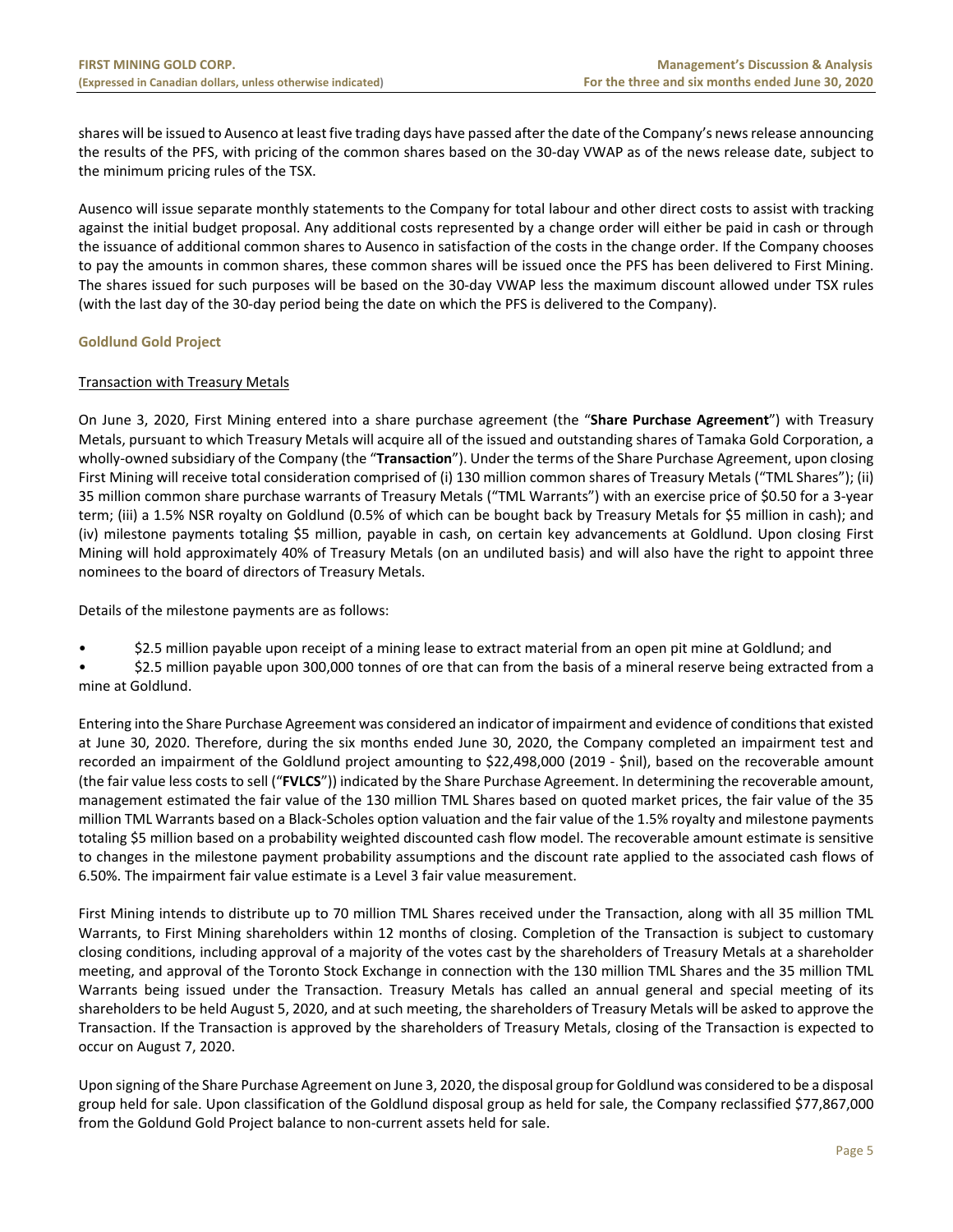# "Main Zone" Drill Program

Following completion of the 2019 drilling at its Miller prospect ("**Miller**") at the Goldlund Gold Project, the exploration program moved to the Goldlund Gold Project Main Zone area ("**Main Zone**") in Q4 2019 and continued there in 2020 until a scheduled break in mid‐March. On May 31, 2020, the Company recommenced its 2020 drill program with a plan to drill a further 2,000 metres ("m") to fulfill flow-through requirements from the Company's December 18, 2019 private placement.

The initial phase of this Main Zone drill program commenced in November 2019 and was completed in March 2020 (prior to a temporary field program shutdown at Goldlund Gold Project due to COVID‐19, which coincided with the scheduled mid‐March break), and consisted of 39 holes (approximately 7,300 m), with the overall program's focus being to define and extend mineralization in the eastern and western portions of Zones 1, 2, 3 and 4. Fourteen of these holes (approximately 2,500 m) were drilled in 2019, with a further 25 holes (approximately 4,800 m) drilled during Q1 2020, with holes primarily targeting the Zone 2 and 3 areas. A further 9 holes (approximately 1,600 m) were completed when the program restarted in May after the COVID‐19 shutdown. To date, a total of 48 holes (approximately 8,958 m) have been completed at the Main Zone as part of the  $2019 - 2020$  drill program.

Drilling at the Main Zone is focused on delineating mineralization between the currently‐defined zones of the Goldlund Gold Project deposit.

The main Goldlund Gold Project deposit that hosts the current mineral resource estimate remains open along strike to the northeast, to the southwest, and at depth.

# **Pickle Crow Gold Project, Ontario**

On January 27, 2020, the Company entered into a binding term sheet (the "**Term Sheet**") with Auteco Minerals Ltd ("**Auteco**") (ASX: AUT) whereby Auteco may earn up to an 80% interest in the Pickle Crow Gold Project (the "**Earn‐In**"). On March 12, 2020, the Company and Auteco executed a definitive Earn‐In Agreement (the "**Earn‐In Agreement**"), which replaced the Term Sheet. Pursuant to the Earn‐In Agreement, Auteco can earn a full 80% equity interest in PC Gold Inc. ("**PC Gold**"), a wholly‐owned subsidiary of First Mining which owns the Pickle Crow Gold Project, by (a) incurring a total of \$10,000,000 in exploration and environmental expenditures over five years, (b) making cash payments to First Mining totaling \$4,100,000 (of which the Company has received \$100,000 to date), and (c) issuing 125 million shares of Auteco to First Mining (of which the Company has received 25 million shares to date). First Mining will also retain a 2% Net Smelter Returns ("**NSR**") Royalty, 1% of which can be purchased by Auteco for USD \$2,500,000. During the term of the Earn-In Agreement, Auteco will be responsible for all program costs. During the six months ended June 30, 2020, the Company received the scheduled consideration in cash of \$100,000 and 25 million shares of Auteco under the terms of the Earn-in Agreement. In addition, Auteco incurred a total of \$781,000 in exploration expenditures during the six months ended June 30, 2020.

Cash, exploration expenditures incurred and the initial valuation of Auteco shares on the date of receipt were recorded as a liability (Option ‐ PC Gold liability) on the consolidated statements of financial position, representing the Company's obligation to deliver the shares of PC Gold Inc., owner of the Pickle Crow Gold Project, to Auteco at its option. The obligation to deliver shares of PC Gold Inc. to Auteco at its option is considered to be a derivative financial liability as it relates to shares of the Company's subsidiary rather than a direct interest in the Pickle Crow Gold Project. The option liability is measured at fair value through profit and loss ("**FVTPL**"). During the six months ended June 30, 2020, management concluded that there was no change in the fair value of the Option – PC Gold liability. A marketable securities fair value gain of \$3,013,000 was recorded, based on changes in fair value of Auteco shares from the date of receipt to June 30, 2020. As at June 30, 2020, the carrying value of the Pickle Crow Gold Project is \$20,121,000 (December 31, 2019 ‐ \$19,263,000).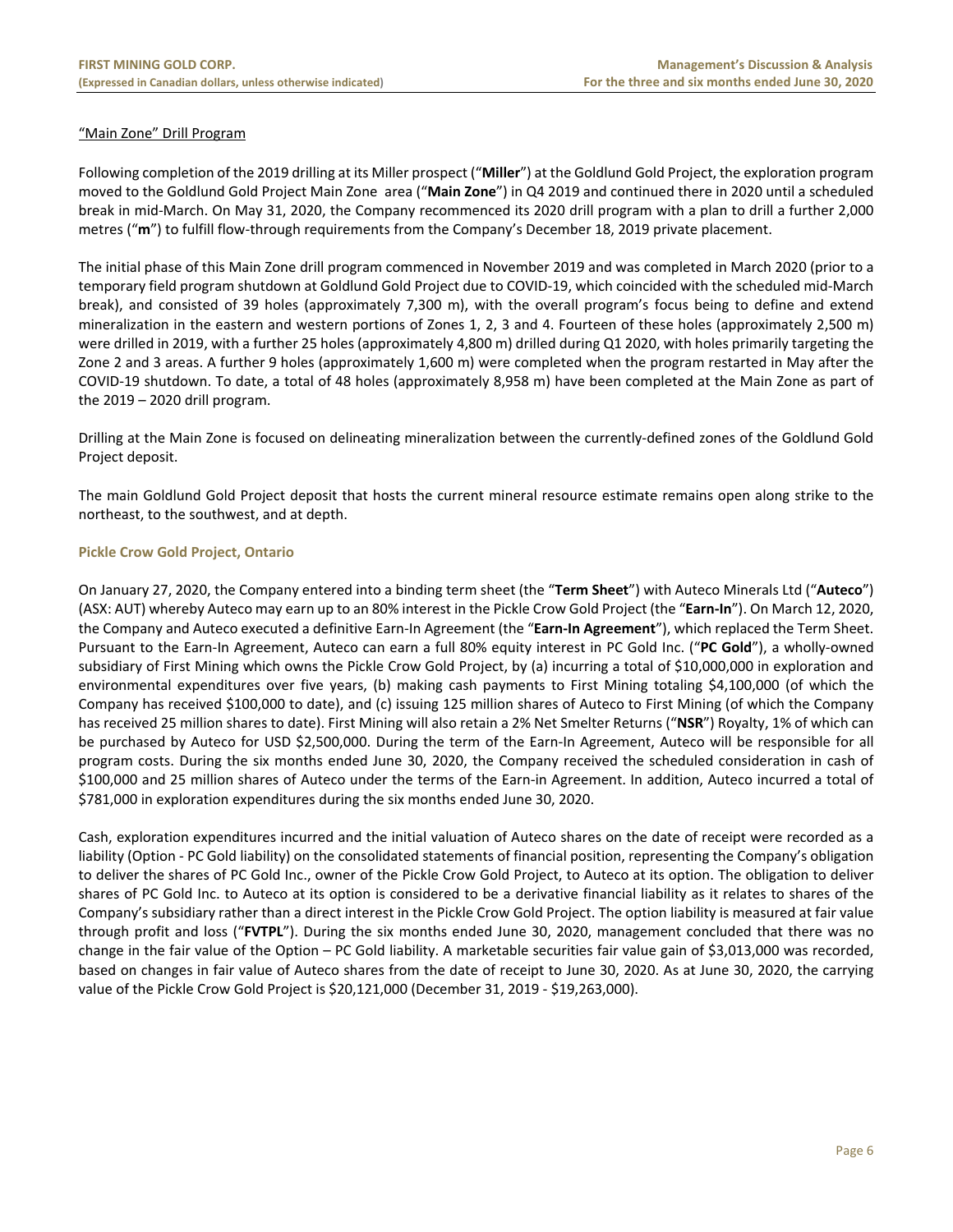Pursuant to the Earn-In Agreement, the Earn-In is comprised of two stages:

- Stage 1 Earn-In (51% earn-in) Three-year initial earn-in period to acquire a 51% equity interest in PC Gold by:
	- o Spending \$5,000,000 on exploration and \$1,000,000 on environmental matters on the Pickle Crow Gold Project (or cash payments in lieu), of which \$750,000 must be incurred within the first 12 months; and
	- o Issuing 100 million shares of Auteco to First Mining.
- Stage 2 Earn-In (additional 19% to earn-in to 70%) Upon completion of the Stage 1 Earn-In, Auteco will have a two-year follow-on period to acquire an additional 19% equity interest in PC Gold by:
	- o Spending a further \$5,000,000 on exploration on the Pickle Crow Gold Project (or cash payments in lieu);
	- o Making a \$1,000,000 cash payment to First Mining within 90 days of completing the additional exploration spend; and
	- o Issuing First Mining a 2% NSR royalty on the Project (1% of which can be bought back for USD\$2,500,000) (issued upon completion of the Stage 2 Earn‐In).

In addition, upon completion of the Stage 2 Earn-In, Auteco will have an option to acquire an additional 10% equity interest in PC Gold, exercisable any time following completion of the Stage 2 Earn‐In, by paying First Mining \$3,000,000 in cash. If Auteco should fail to meet such requirements within the applicable time periods, the Earn-In Agreement will terminate and Auteco will be entitled to retain any interest which it has earned-in to prior to the date of termination. Further details regarding the Earn-In are set out in the Company's March 12, 2020 news release. In May 2020, Auteco raised \$5.1M Australian dollars in a private placement from Australian and overseas institutions.

# **Non‐Brokered Private Placement Financings**

On March 6, 2020, the Company closed the third and final tranche of a non‐brokered private placement initially announced on February 6, 2020, pursuant to which it raised aggregate gross proceeds of \$8,532,000 (the "**2020 Offering**"). Pursuant to the 2020 Offering, the Company issued an aggregate of 27,420,318 units of the Company (the "**Units**") at a price of \$0.22 per Unit for gross proceeds of \$6,032,000 and 10,000,000 flow‐through units of the Company (the "**FT Units**") at a price of \$0.25 per FT Unit for gross proceeds of \$2,500,000. The 2020 Offering closed in three tranches, with 10,000,000 FT Units issued on February 14, 2020, 23,328,818 Units issued on February 28, 2020 and 4,091,500 Units issued on March 6, 2020. In connection with the 2020 Offering, the Company paid issuance costs of \$128,000 in cash. Each Unit consisted of one common share of the Company and one‐half of one common share purchase warrant (each whole common share purchase warrant, a "**Warrant**"). Each Warrant entitles the holder to acquire one common share of the Company for a period of 36 months from the date of issuance at a price of \$0.33. Each FT Unit consisted of one flow-through common share of the Company that qualifies as a "flow-through share" for the purposes of the *Income Tax Act* (Canada) and one-half of one Warrant on the same terms as the Warrants forming part of the Units.

# **At‐The‐Market Financing**

On August 20, 2019, First Mining announced it had entered into an at‐the‐market ("**ATM**") equity distribution agreement with Cantor Fitzgerald Canada Corporation ("**Cantor**") as agent pursuant to which First Mining may, at its discretion and from time‐ to-time, sell up to \$15.0 million of common shares of the Company to the public at the prevailing market price of the Company's common shares on the TSX at the time of such sale. The sale of these common shares will be made through "at-the-market distributions" as defined in the Canadian Securities Administrators' National Instrument 44‐102 *Shelf Distributions*, including sales made directly on the TSX, or any other recognized marketplace upon which the Company's common shares are listed or quoted or where the common shares are traded in Canada. During the six months ended June 30, 2020, First Mining did not sell any common shares of the Company under the ATM facility. As at the date of this MD&A, First Mining has sold 532,000 common shares of the Company under the ATM program at an average price of \$0.24 per common share for gross proceeds of \$129,000, or net proceeds of \$125,000 after deducting the commission of \$4,000 paid to Cantor in respect of these ATM sales.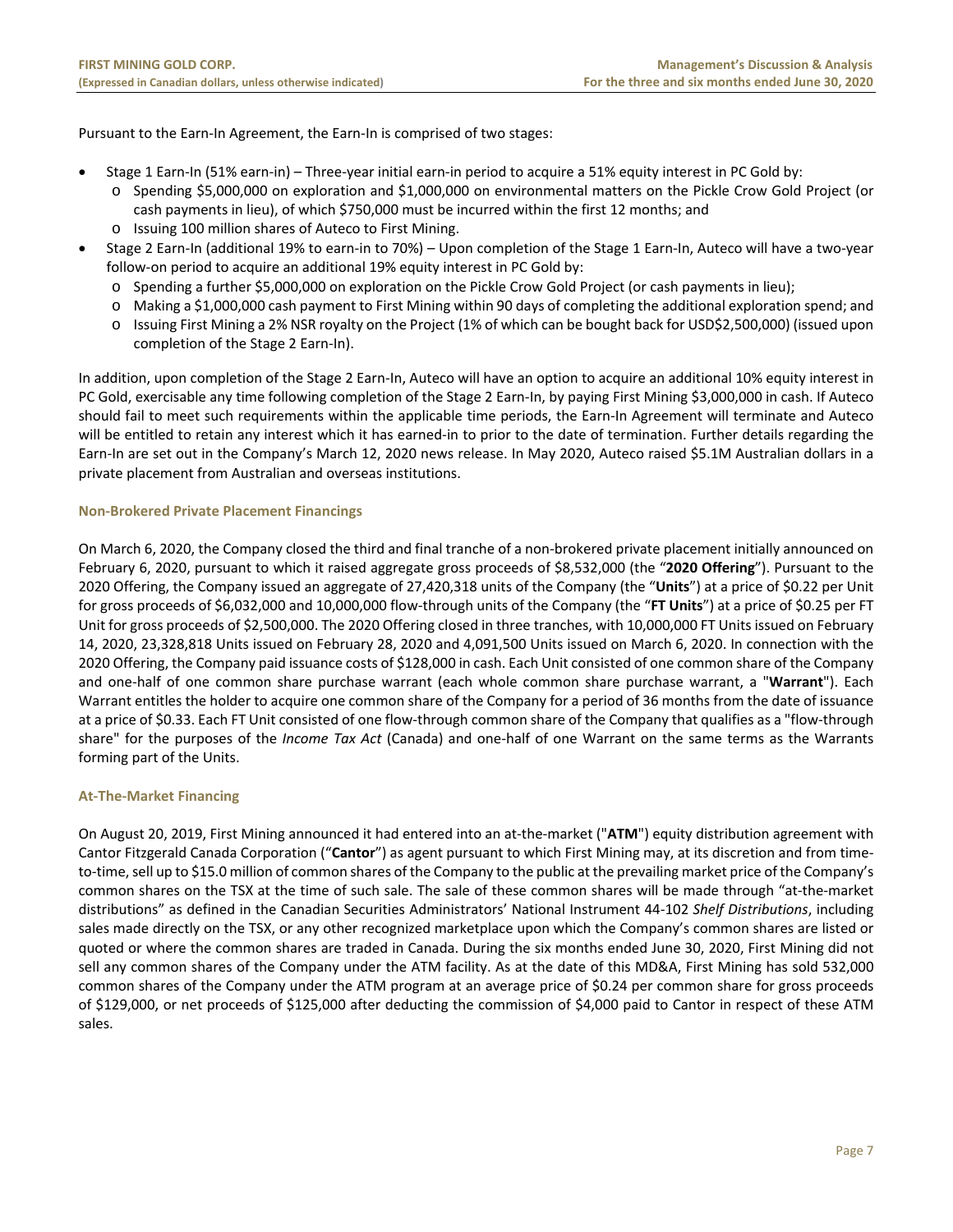# **SELECTED FINANCIAL INFORMATION**

| Financial Results (in \$000s Except for per Share          | For the six months ended June 30, |  |             |      |          |  |  |  |  |  |  |
|------------------------------------------------------------|-----------------------------------|--|-------------|------|----------|--|--|--|--|--|--|
| Amounts):                                                  | 2020                              |  | 2019        | 2018 |          |  |  |  |  |  |  |
| Mineral Property Expenditures <sup>(1)</sup>               | 6,194                             |  | 2,245       |      | 4,736    |  |  |  |  |  |  |
| Net Loss                                                   | (20, 993)                         |  | (3,042)     |      | (5,050)  |  |  |  |  |  |  |
| Net Loss Excluding Certain Non-cash items $(2)(3)$         | (1,874)                           |  | (1,993)     |      | (2, 437) |  |  |  |  |  |  |
| Basic and Diluted Net Loss Per Share<br>(in Dollars) $(4)$ | (0.03)                            |  | $(0.01)$ \$ |      | (0.01)   |  |  |  |  |  |  |

| <b>Financial Position (in \$000s):</b> |   | <b>June 30,</b><br>2020 |    | December 31,<br>2019 |      | December 31,<br>2018 |
|----------------------------------------|---|-------------------------|----|----------------------|------|----------------------|
| Cash and Cash Equivalents              |   | 6,475                   | \$ | 5,902                | - \$ | 5,115                |
| Working Capital <sup>(2)</sup>         |   | 8,596                   |    | 5,780                |      | 7,536                |
| <b>Marketable Securities</b>           |   | 5,601                   |    | 1,775                |      | 2,597                |
| <b>Mineral Properties</b>              |   | 159,630                 |    | 252,815              |      | 244,129              |
| Non-current Assets Held for Sale       |   | 77,993                  |    |                      |      |                      |
|                                        |   |                         |    |                      |      |                      |
| <b>Total Assets</b>                    |   | 258,044                 |    | 268,020              |      | 257,532              |
| <b>Total Non-current Liabilities</b>   | Ś | 1,959                   | Ś  | 3,139                | \$   |                      |

(1) This represents mineral property expenditures per consolidated statements of cash flows.

(2) This is a non‐IFRS measurement with no standardized meaning under IFRS and may not be comparable to similar financial measures presented by other issuers. For further information and a detailed reconciliation, please see the section in this MD&A titled "Non‐IFRS Measures".

(3) "The certain non‐cash items excluded" refers to the "Share‐based payments", "Write‐down of mineral properties", "Marketable securities fair value gain", "Loss on disposal of subsidiaries" and "Deferred income tax expense (recovery)".

(4) The basic and diluted loss per share calculations result in the same amount due to the anti‐dilutive effect of outstanding stock options and warrants.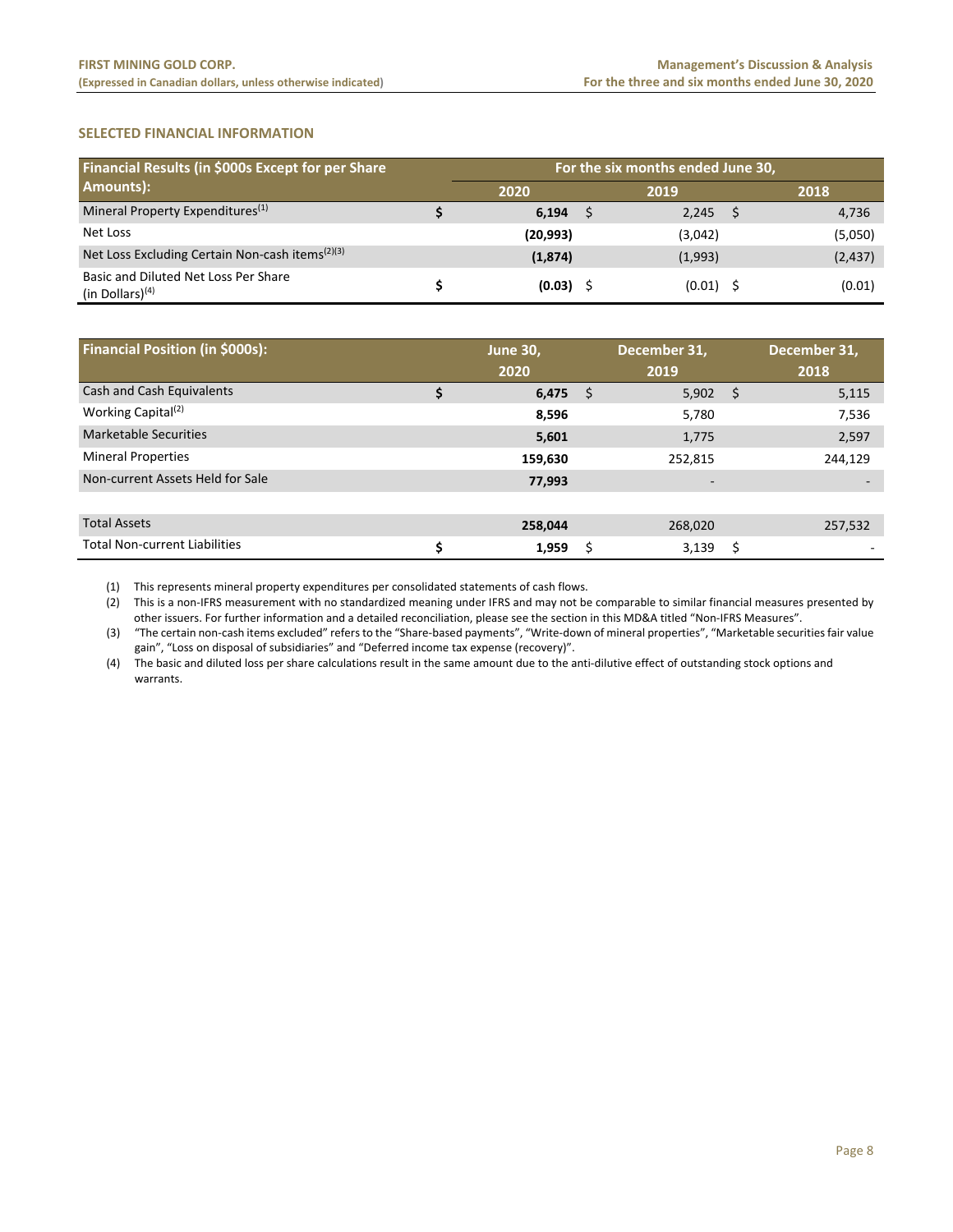## **CANADIAN MINERAL PROPERTY PORTFOLIO LOCATIONS (1)(2)**



- (1) The Company has entered into a share purchase agreement with Treasury Metals pursuant to which Treasury Metals will acquire all of the issued and outstanding shares of Tamaka, a wholly-owned subsidiary of First Mining that owns Goldlund Gold Project. Subject to satisfaction or waiver of all applicable conditions, this transaction is expected to close in Q3 2020 and the Goldlund Gold Project will cease to be under First Mining's direct control.
- (2) Pickle Crow Gold Project is subject to an Earn‐In Agreement pursuant to which Auteco is the operator of the property and may acquire up to an 80% interest in the property.

The Company classifies its mineral properties as Tier 1, Tier 2, and Tier 3:

- **Tier 1 projects** are core, material assets which include the Company's largest and most advanced mineral resource‐ stage projects.
- **Tier 2 projects** are resource‐stage assets which host mineral resources.
- **Tier 3 projects** are grassroots exploration projects that host mineralization but have not received sufficient drilling to delineate mineral resources.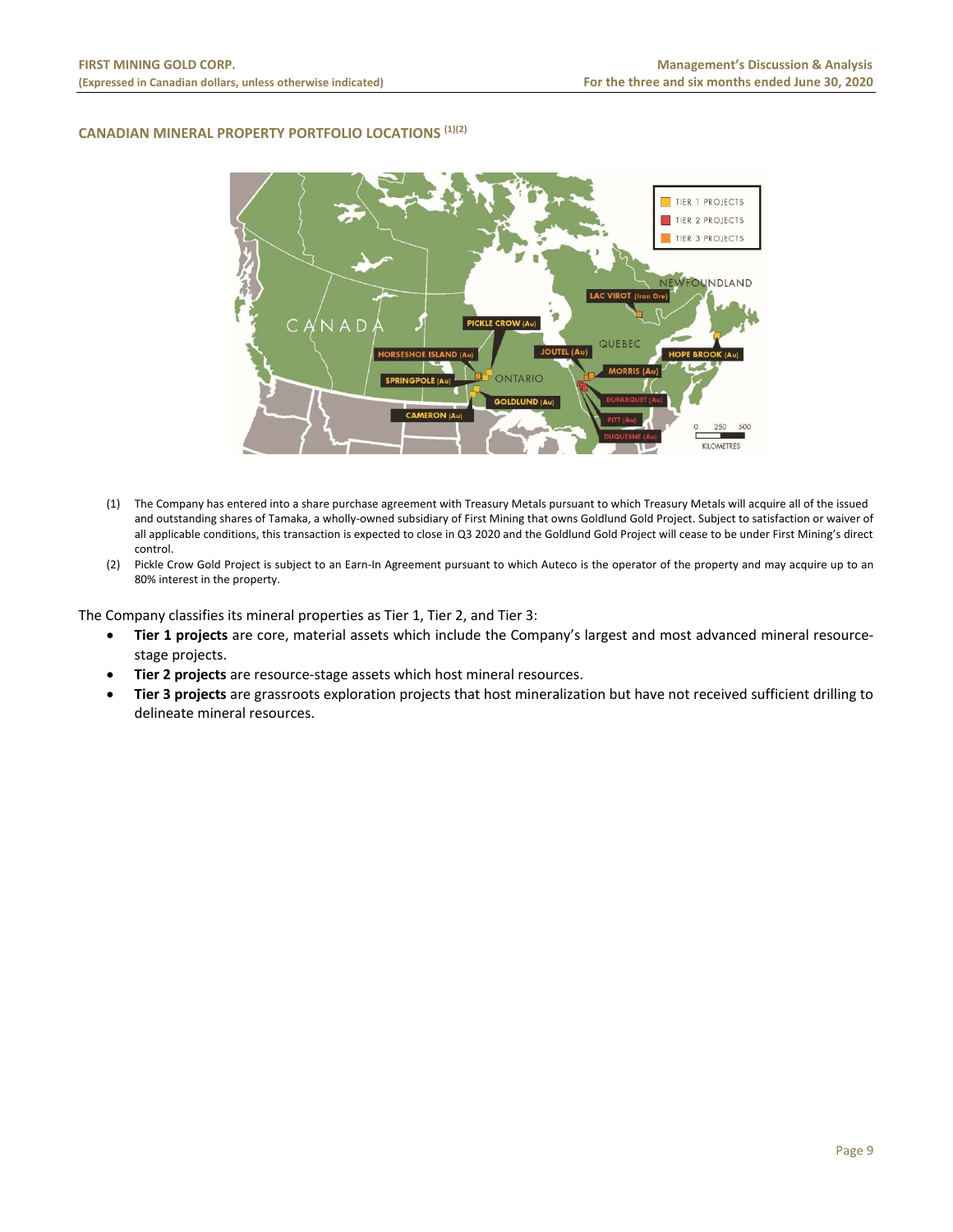#### **MINERAL PROPERTY PORTFOLIO GOLD RESOURCES (1)**

| Project                                 | <b>Tonnes</b> | Gold<br>Grade (g/t) | <b>Silver</b><br>Grade (g/t) | <b>Contained Gold</b><br><b>Ounces (oz)</b> | <b>Contained</b><br><b>Silver Ounces</b> |
|-----------------------------------------|---------------|---------------------|------------------------------|---------------------------------------------|------------------------------------------|
|                                         |               |                     |                              |                                             | (oz)                                     |
| <b>Measured Resources</b>               |               |                     |                              |                                             |                                          |
| Cameron Gold Project <sup>(2)</sup>     | 3,360,000     | 2.75                |                              | 297,000                                     |                                          |
| Duparquet Gold Project <sup>(3)</sup>   | 18,470        | 1.52                |                              | 901                                         |                                          |
| <b>Indicated Resources</b>              |               |                     |                              |                                             |                                          |
| Springpole Gold Project <sup>(4)</sup>  | 139,100,000   | 1.04                | 5.40                         | 4,670,000                                   | 24,190,000                               |
| Goldlund Gold Project <sup>(8)</sup>    | 12,860,000    | 1.96                |                              | 809,200                                     |                                          |
| Hope Brook Gold Project                 | 5,500,000     | 4.77                |                              | 844,000                                     |                                          |
| Cameron Gold Project <sup>(5)</sup>     | 2,170,000     | 2.40                |                              | 167,000                                     |                                          |
| Duparquet Gold Project <sup>(3)</sup>   | 7,122,070     | 1.73                |                              | 396,134                                     |                                          |
| Duquesne Gold Project                   | 1,859,200     | 3.33                |                              | 199,161                                     |                                          |
| <b>Inferred Resources</b>               |               |                     |                              |                                             |                                          |
| Springpole Gold Project <sup>(4)</sup>  | 11,400,000    | 0.63                | 3.10                         | 230,000                                     | 1,120,000                                |
| Goldlund Gold Project <sup>(8)</sup>    | 18,362,000    | 1.49                |                              | 876,954                                     |                                          |
| Hope Brook Gold Project                 | 836,000       | 4.11                |                              | 110,000                                     |                                          |
| Cameron Gold Project <sup>(6)</sup>     | 6,535,000     | 2.54                |                              | 533,000                                     |                                          |
| Pickle Crow Gold Project <sup>(7)</sup> | 9,452,000     | 4.10                |                              | 1,230,500                                   |                                          |
| Duparquet Gold Project <sup>(3)</sup>   | 4,066,284     | 1.85                |                              | 242,312                                     |                                          |
| Duquesne Gold Project                   | 1,563,100     | 5.58                |                              | 280,643                                     |                                          |
| Pitt Gold Project                       | 1,076,000     | 7.42                |                              | 257,000                                     |                                          |
|                                         |               |                     |                              |                                             |                                          |
| <b>Total Measured Resources</b>         | 3,378,470     | 2.74                |                              | 297,901                                     |                                          |
| <b>Total Indicated Resources</b>        | 168,611,270   | 1.30                | 5.40                         | 7,085,495                                   | 24,190,000                               |
| <b>Total Measured and</b>               |               |                     |                              |                                             |                                          |
| <b>Indicated Resources</b>              | 171,989,740   | 1.33                | 5.40                         | 7,383,396                                   | 24,190,000                               |
| <b>Total Inferred Resources</b>         | 53,290,384    | 2.21                | 3.10                         | 3,760,409                                   | 1,120,000                                |

(1) The mineral resources set out in this table are based on the technical report for the applicable property, the title and date of which are set out under the applicable property description within the section "Mineral Property Portfolio Review" in this MD&A or in the Company's Annual Information Form for the year ended December 31, 2019, which is available under the Company's SEDAR profile at www.sedar.com.

(2) Comprised of 2,670,000 tonnes of pit‐constrained (0.55 g/t Au cut‐off) measured resources at 2.66 g/t Au, and 690,000 tonnes of underground (2.00 g/t Au cut‐off) measured resources at 3.09 g/t Au.

(3) The Company owns 100% of the Central Duparquet Property, and a 10% indirect interest in the Duparquet Gold Project. The measured, indicated and inferred mineral resources for Duparquet shown in the above table reflect both of these ownership interests.

(4) Open pit mineral resources are reported at a cut‐off grade of 0.4 g/t Au. Cut‐off grades are based on a gold price of USD\$1,400/oz and a gold processing recovery of 80% and a silver price of USD\$15/oz and a silver processing recovery of 60%. The estimated Life of Mine ("**LOM**") strip ratio for the resource estimate is 2.1. Silver resource shown in separate column with grade representing silver g/t, and contained ounces representing silver Ag.

(5) Comprised of 820,000 tonnes of pit‐constrained (0.55 g/t Au cut‐off) indicated resources at 1.74 g/t Au, and 1,350,000 tonnes of underground (2.00 g/t Au cut-off) indicated resources at 2.08 g/t Au.

(6) Comprised of 35,000 tonnes of pit‐constrained (0.55 g/t Au cut‐off) inferred resources at 2.45 g/t Au, and 6,500,000 tonnes of underground (2.00 g/t Au cut‐off) inferred resources at 2.54 g/t Au.

(7) Comprises 1,887,000 tonnes of pit‐constrained (0.50 g/t Au cut‐off) inferred resources at 1.30 g/t Au, and 7,565,000 tonnes of underground inferred resources that consist of: (i) a bulk tonnage, long‐hole stoping component (2.00 g/t Au cut‐off); and (ii) a high‐grade cut‐and‐fill component (2.60 g/t Au cut‐off) over a minimum width of 1 metre.

(8) Resources are stated as contained within a conceptual pit shell using a gold price of USD\$1,350/oz, mining costs of USD\$2.00 per tonne, processing plus G&A costs of USD\$15.40 per tonne, 93% recoveries and an average pit slope of 48 degrees.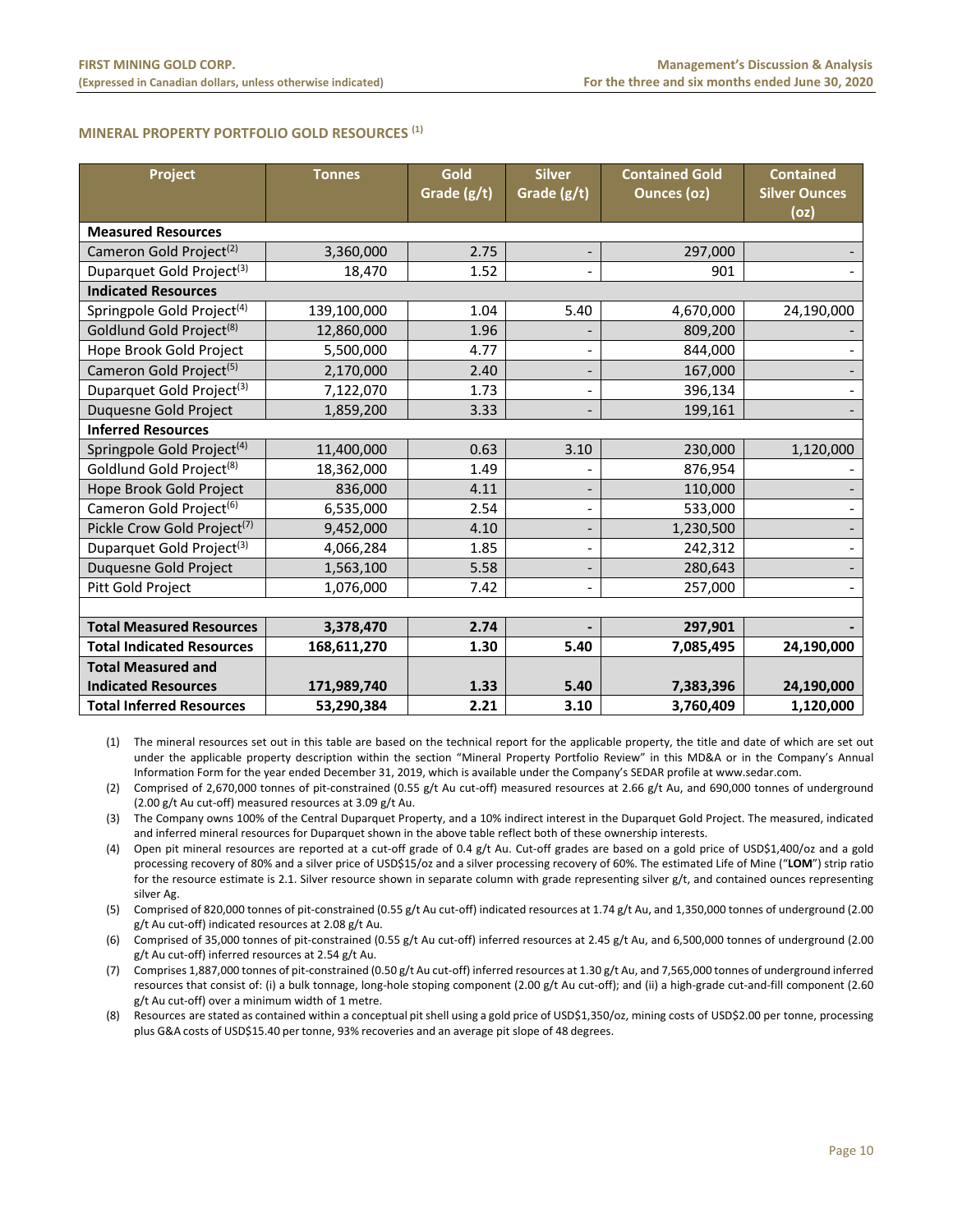## **MINERAL PROPERTY PORTFOLIO REVIEW**

First Mining has properties located in Canada and the United States. The following section discusses the Company's priority and other significant projects.

*Readers are cautioned that, with respect to any Preliminary Economic Assessment ("PEA") referenced in the section below or anywhere else in this MD&A, a PEA is preliminary in nature, any inferred mineral resources included therein are considered too speculative geologically to have the economic considerations applied to them that would enable them to be categorized as mineral reserves, and there is no certainty that the PEA will be realized. Mineral resources that are not mineral reserves do not have demonstrated economic viability. Actual results may vary, perhaps materially. The Company is not aware of any environmental, permitting, legal, title, taxation, socio‐political, marketing or other issue which may materially affect this estimate of mineral resources. The projections, forecasts and estimates herein and in any technical reports referred to herein constitute forward‐looking statements and readers are urged not to place undue reliance on such forward‐looking statements.*

# *Tier 1 Projects*

# **Springpole Gold Project, Ontario**

The Springpole Gold Project covers an area of 41,943 hectares in northwestern Ontario, consisting of 30 patented mining claims, 435 contiguous mining claims and thirteen mining leases. The project is located approximately 110 kilometres ("**km**") northeast of the Municipality of Red Lake in northwestern Ontario and is situated within the Birch‐Uchi Greenstone Belt. The large, open pittable resource is supported by significant infrastructure, including a 72‐man onsite camp, winter road access, a logging road and nearby power lines within 40 km. Springpole Gold Project is located within an area that is covered by Treaty Three and Treaty Nine First Nations Agreements.

With approximately 4.7 million ounces of gold and 24 million ounces of silver in the indicated resource category, Springpole Gold Project is one of the largest undeveloped gold projects in Ontario<sup>1</sup>.

#### Silver Stream

On July 2, 2020, the Company closed a silver purchase agreement with First Majestic. Under the terms of the Silver Purchase Agreement, First Majestic has agreed to pay First Mining total consideration of US\$22.5 million, over three stages, for the right to purchase 50% of the payable silver produced from Springpole for the life of the Project and 30 million common share purchase warrants of First Mining. Each warrant will entitle First Majestic to purchase one common share of First Mining at an exercise price of \$0.40 for a period of five years.

As initial upfront consideration, subsequent to June 30, 2020, First Majestic paid US\$10 million to First Mining on closing, with US\$2.5 million paid in cash and the remaining US\$7.5 million paid in common shares of First Majestic (the Company received 805,698 First Majestic shares).

First Majestic will make ongoing cash payments to First Mining for each ounce of silver paid to First Majestic under the Silver Purchase Agreement equal to 33% of the lesser of the average spot price of silver for the applicable calendar quarter, and the spot price of silver at the time of delivery, subject to a price cap of US\$7.50 per ounce of silver (the "**Price Cap**"). The Price Cap is subject to annual inflation escalation of 2%, commencing at the start of the third year of commercial production at the Project. First Mining has the right to repurchase 50% of the Stream for US\$22.5 million at any time prior to the commencement of commercial production at Springpole.

The proceeds received by First Mining will be used to advance Springpole through the PFS and the Environmental Assessment processes, and to fund general corporate expenses.

<sup>1</sup> Source: S&P Market Intelligence database as of November 6, 2019. Ranking among undeveloped primary gold resources per jurisdiction.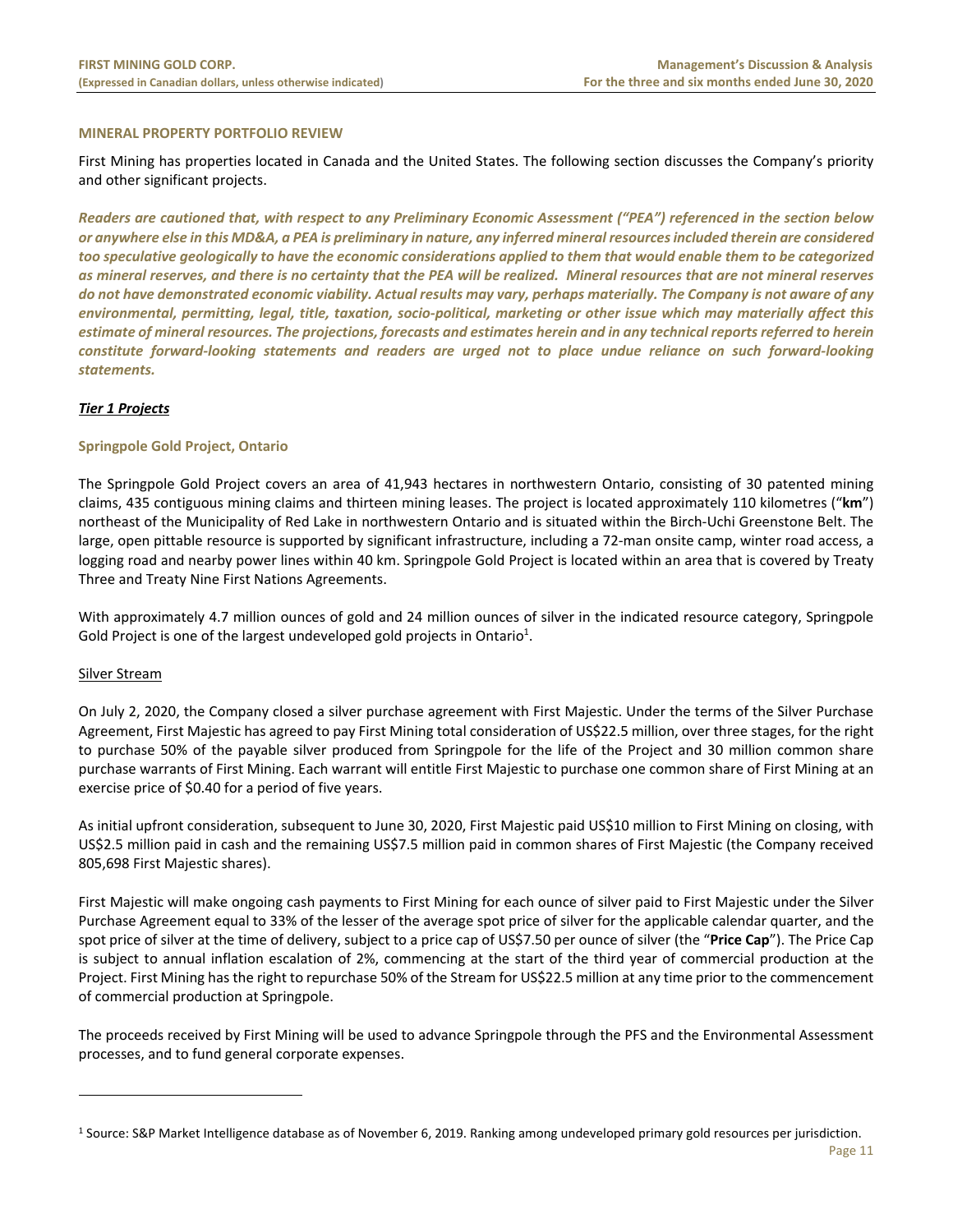# Updated Preliminary Economic Assessment

On October 16, 2019, the Company announced the results of an updated independent Preliminary Economic Assessment study for the Springpole Gold Project (the "**2019 Springpole Gold Project PEA**") that was prepared by SRK Consulting (Canada) Inc. The 2019 Springpole Gold Project PEA provides updates from the previous PEA for the Springpole Gold Project completed in October 2017 (the "**2017 Springpole Gold Project PEA**").

The 2019 Springpole Gold Project PEA evaluates recovery of gold and silver from a 36,000 tonne-per-day ("**tpd**") open pit operation, with a process plant that includes crushing, grinding and flotation, with fine grinding of the flotation concentrate and agitated leaching of both the flotation concentrate and the flotation tails followed by a carbon-in-pulp recovery process to produce doré bullion. Updated metallurgical testwork that has demonstrated the potential for significantly improved gold and silver recoveries was included along with updated operating and capital cost estimates. The mineral resource calculations provided in the 2019 Springpole Gold Project PEA were not impacted and remain the same as were stated in the 2017 Springpole Gold Project PEA. A copy of the 2019 Springpole Gold Project PEA technical report entitled "Preliminary Economic Assessment Update for the Springpole Gold Project, Ontario, Canada", which has an effective date of September 1, 2019, was filed by the Company on SEDAR on November 7, 2019. Under the 2019 Springpole Gold Project PEA, capital costs for the processing facility were estimated to be USD\$519 million, inclusive of a USD\$104 million contingency. No major plant re‐build or expansion was considered during the LOM, with sustaining capital set to maintain the equipment in operating condition. No allowance for salvage value was made.

*Readers are cautioned that the 2019 Springpole Gold Project PEA is preliminary in nature, and as such includes inferred mineral resources that are considered too speculative geologically to have the economic considerations applied to them that would enable them to be categorized as mineral reserves, and there is no certainty that the 2019 Springpole Gold Project PEA will be realized. Mineral resources that are not mineral reserves do not have demonstrated economic viability.*

*Note: Base case parameters assume a gold price of USD\$1,300/oz and a silver price of USD\$20/oz (the same prices used in the 2017 Springpole Gold Project PEA), and an exchange rate (C\$ to USD\$) of 0.75. NPV is calculated as of the commencement of construction and excludes all pre‐construction costs.* 

Highlights of the 2019 Springpole Gold Project PEA as compared to the 2017 Springpole Gold Project PEA are as follows:

| <b>Parameters</b>                 | <b>2019 PEA</b>                   | <b>2017 PEA</b>                   |
|-----------------------------------|-----------------------------------|-----------------------------------|
| Mine life                         | 12 years                          | 12 years                          |
| Pre-production period             | 2.5 years                         | 3 years                           |
| Initial capital cost              | USD\$809 million                  | USD\$586 million                  |
| Base case gold price              | USD\$1,300 per oz                 | USD\$1,300 per oz                 |
| Base case silver price            | USD\$20 per oz                    | USD\$20 per oz                    |
| Exchange rate (CAD/USD)           | 0.75                              | 0.75                              |
| Gold processing recovery          | 88%                               | 80%                               |
| Silver processing recovery        | 93%                               | 85%                               |
| Average annual payable production | 353,900 oz Au and 1,937,000 oz Ag | 296,500 oz Au and 1,632,000 oz Ag |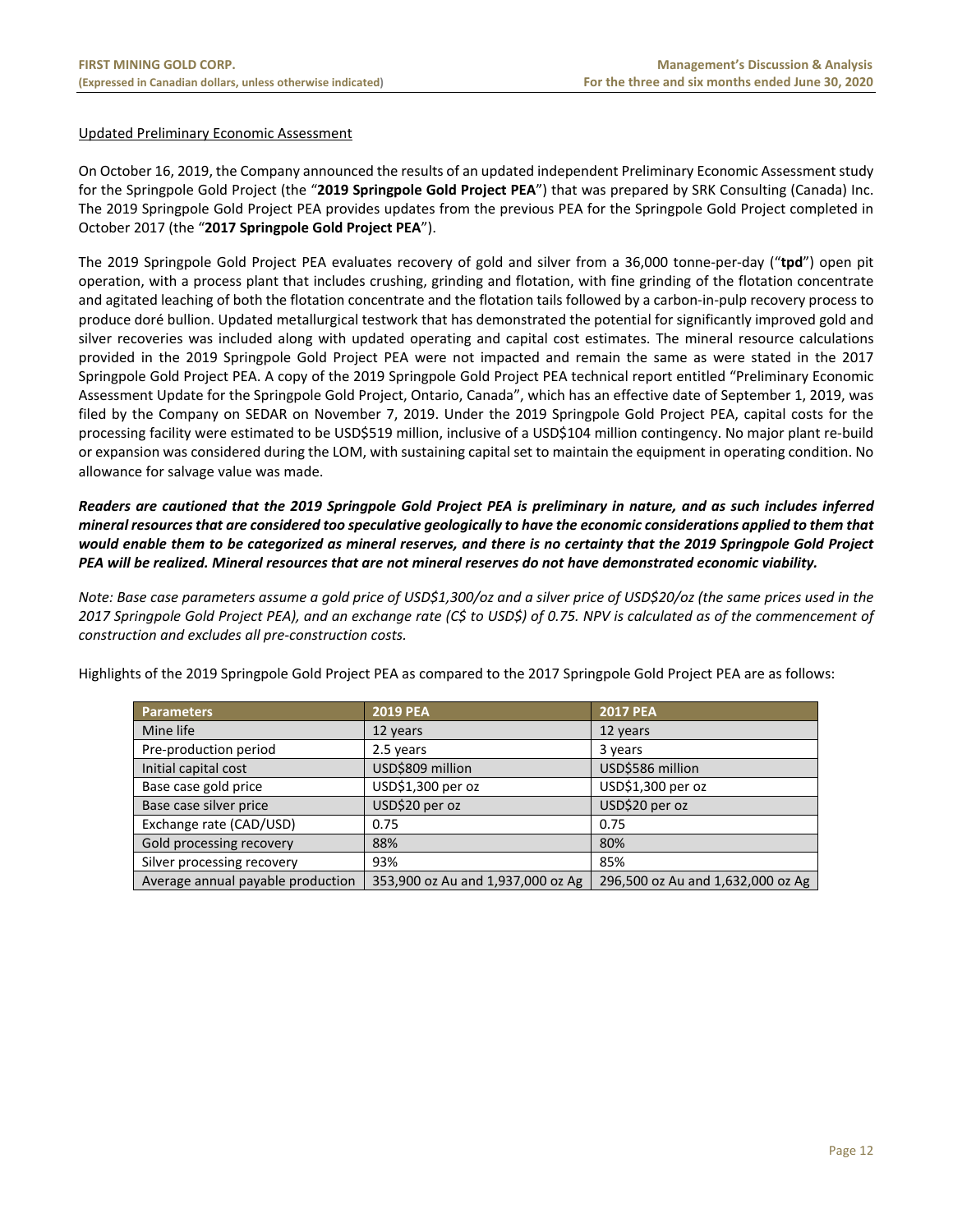| <b>Economic Results</b>    | <b>2019 PEA</b>                             | <b>2017 PEA</b>                             |  |  |  |  |  |  |  |
|----------------------------|---------------------------------------------|---------------------------------------------|--|--|--|--|--|--|--|
| 5% l<br>Pre-tax NPV<br>at  | USD\$1,233 million                          | USD\$1,159 million                          |  |  |  |  |  |  |  |
| discount rate              |                                             |                                             |  |  |  |  |  |  |  |
| Pre-tax Internal rate of I | 25.5%                                       | 32.3%                                       |  |  |  |  |  |  |  |
| return                     |                                             |                                             |  |  |  |  |  |  |  |
| 5%<br>Post-tax NPV<br>at   | USD\$841 million                            | USD\$792 million                            |  |  |  |  |  |  |  |
| discount rate              |                                             |                                             |  |  |  |  |  |  |  |
| Post-tax Internal rate of  | 21.8%                                       | 26.2%                                       |  |  |  |  |  |  |  |
| return                     |                                             |                                             |  |  |  |  |  |  |  |
| Non-discounted post-tax    | 3.4 years                                   | 3.2 years                                   |  |  |  |  |  |  |  |
| payback period             |                                             |                                             |  |  |  |  |  |  |  |
| Direct operating cash      | USDS575<br>per oz of Au equivalent          | USD\$619<br>per oz of Au equivalent         |  |  |  |  |  |  |  |
| costs                      | (USD\$514/oz of gold on a by-product basis) | (USD\$561/oz of gold on a by-product basis) |  |  |  |  |  |  |  |
| "All-in Sustaining" cash   | USD\$611 per oz of Au equivalent            | USD\$655 per oz of Au equivalent            |  |  |  |  |  |  |  |
| costs                      |                                             |                                             |  |  |  |  |  |  |  |
| Sustaining capital costs   | USD\$124 million, plus USD\$26 million for  | USD\$117 million, plus USD\$20 million for  |  |  |  |  |  |  |  |
|                            | closure costs                               | closure costs                               |  |  |  |  |  |  |  |

# Environmental Assessment Process

The Springpole permitting timeline is as follows:



Note: The timeline set out above is a preliminary estimate only. The Company will provide more definitive timelines as the permitting process progresses; EA - Environmental Assessment; EIS - Environmental Impact Statement (1) Includes preparation, application and approval

The ongoing priority at Springpole Gold Project is to continue to advance the project through the provincial and federal environmental assessment ("EA") processes, both of which are currently underway. The goal is to prepare a synchronized Environmental Impact Statement ("**EIS**") that satisfies both the federal and provincial requirements.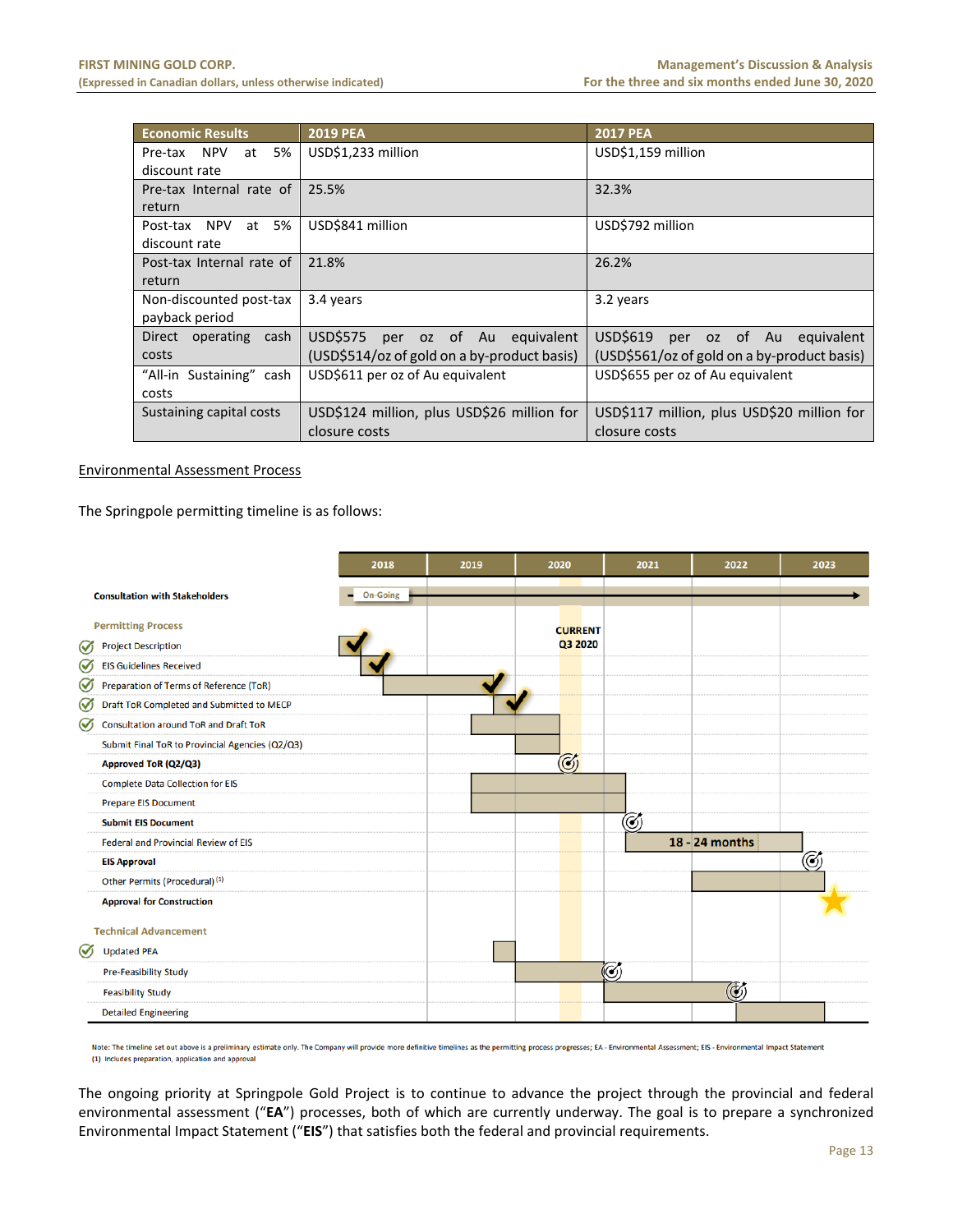- The federal EA process was initiated through the submission of a Project Description ("**PD**") to the Canadian Environmental Assessment Agency (the "**Agency**") in February 2018. The PD was used by the Agency to determine whether an EA was required for the Springpole Gold Project and to prepare guidelines regarding the completion of an EA. On April 20, 2018, the Agency determined that a federal EA is required for the Springpole Gold Project, and EIS guidelines for the federal EA were issued to First Mining on June 19, 2018. The EIS is expected to be submitted to the Impact Assessment Agency of Canada during Q2 2021, and project approval is expected to take approximately 24 months, after which permitting for construction can commence.
- For the provincial process, First Mining entered into a Voluntary Agreement with the Ontario Ministry of Environment, Conservation and Parks ("**MECP**") (formerly MOECC) in April 2018 to conduct an EA for the project. There are two main stages in the provincial EA process, namely the development of Terms of Reference ("**ToR**") and the development of the EA Report. The ToR is a work plan which will outline how the EA will be prepared. The ToR will address the community consultation and engagement plan, key components of the project, and the range of alternatives that will be considered by First Mining.
- First Mining commenced community consultation and engagement with the communities of interest in July 2018 and has held consultation meetings with Indigenous communities and other stakeholders. The Company is now in its second round of consultation in readiness for the preparation of the ToR. First Mining continues with community consultations and engagement and submitted the second draft of the ToR to MECP on January 21, 2020. First Mining anticipates completing another round of consultation and receiving final approval of the ToR by Q4 2020.
- While the permitting process is ongoing, the Company continued to undertake a "data gap assessment" on the environmental baseline work required at Springpole Gold Project to identify any remaining work requirements. Data collection programs to further advance the EA processes for the summer of 2020 will include aquatic environs, hydrology, surface water quality monitoring, hydrogeology, geotechnical investigation, and tailings and mine rock geochemical characterization.

The final EIS guidelines outline federal information requirements for the preparation of an EIS and were prepared after taking into consideration comments received from federal departments, the Ontario provincial ministry, Indigenous groups and the general public. To meet the requirements of the EIS, the Company has already undertaken a broad range of environmental baseline studies at Springpole Gold Project to collect biophysical data, which includes fish community and habitat surveys, species at risk surveys, atmospheric environment surveys as well as surface, groundwater and hydrology surveys. Currently, the Company is collecting environmental baseline data and other information to prepare an EIS for Springpole Gold Project. The Company chose to continue to stay in the *Canadian Environmental Assessment Act*, 2012 permitting process and not move to the newly enacted *Impact Assessment Act* process.

# **Goldlund Gold Project, Ontario**

Goldlund Gold Project is an advanced exploration stage asset located in northwestern Ontario, approximately 60 km northeast of the town of Dryden. It consists of 1,349 mining claims (totaling 27,255 hectares), 27 patented claims (totaling 433 hectares), 1 mining lease (48.56 hectares), and 1 License of Occupation (74.84 hectares). Goldlund Gold Project currently hosts 809,200 ounces of gold in the Indicated category and 876,954 ounces of gold in the Inferred category. Drilling in 2019 and early 2020 was completed on the Project to better define both the extension of the existing resource area and the regional scale potential. The large land package has considerable exploration potential, with the property extending over a strike‐length of over 50 km with multiple exploration targets identified, including the Miller Prospect which was most recently drilled in late 2019. The Project is in an area with excellent infrastructure and is accessible from a provincial highway.

 A technical report titled "Technical Report and Resource Estimation Update, Goldlund Gold Project, Sioux Lookout, Ontario", which has an effective date of March 15, 2019, was prepared by WSP and was filed by the Company on SEDAR on April 1, 2019, and is available under the Company's SEDAR profile at www.sedar.com and on the Company's website at www.firstmininggold.com.

Mining at the Goldlund Gold Project in the 1980s produced approximately 90,700 tonnes of ore grading 4.23 g/t Au from underground and 39,000 tonnes of ore grading 4.80 g/t from a small open pit. The project has year-round road access from Ontario Highway 72, which is 2 km to the south, and regional power lines are located 15 km to the north.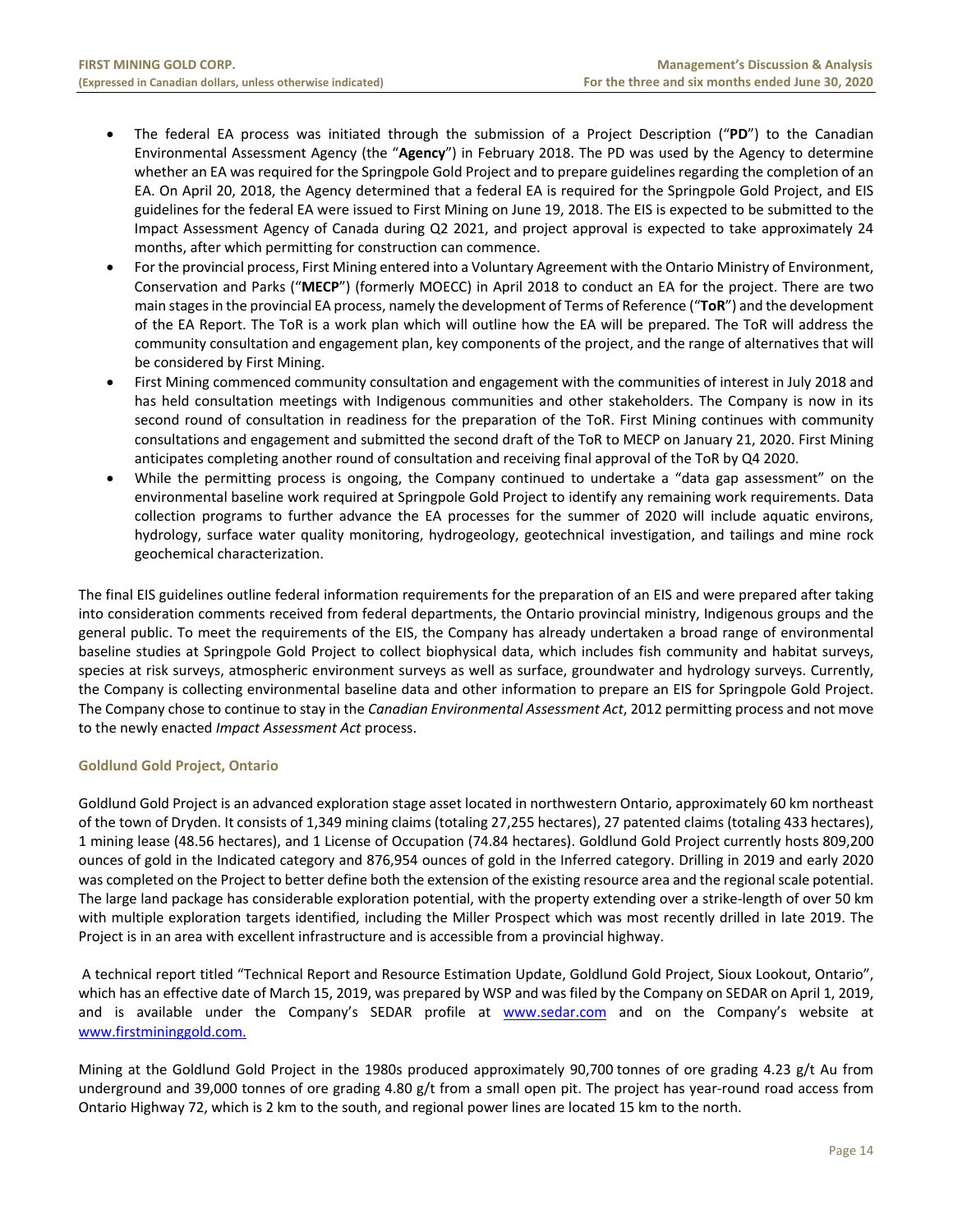# Transaction with Treasury Metals

On June 3, 2020, First Mining entered into a definitive share purchase agreement with Treasury Metals, pursuant to which Treasury Metals will acquire all of the issued and outstanding shares of Tamaka. Under the terms of the Share Purchase Agreement, upon closing First Mining will receive total consideration comprised of (i) 130 million common shares of Treasury Metals; (ii) 35 million TML Warrants with an exercise price of \$0.50 for a 3‐year term; (iii) a 1.5% NSR royalty on Goldlund (0.5% of which can be bought back by Treasury Metals for \$5 million in cash); and (iv) milestone payments totaling \$5 million, payable in cash, on certain key advancements at Goldlund. Upon closing First Mining will hold approximately 40% of the issued and outstanding shares of Treasury Metals (on an undiluted basis) and will also have the right to appoint three nominees to the board of directors of Treasury Metals.

Details of the milestone payments are as follows:

• \$2.5 million payable upon receipt of a mining lease to extract material from an open pit mine at Goldlund; and

• \$2.5 million payable upon 300,000 tonnes of ore that can form the basis of a mineral reserve being extracted from a mine at Goldlund.

First Mining intends to distribute up to 70 million TML Shares received under the Transaction, along with all 35 million TML Warrants, to First Mining shareholders within 12 months of closing. Completion of the Transaction is subject to customary closing conditions, including approval of a majority of the votes cast by the shareholders of Treasury Metals at a shareholder meeting, and approval of the Toronto Stock Exchange in connection with the 130 million TML Shares and the 35 million TML Warrants being issued under the Transaction. Treasury Metals has called an annual general and special meeting of its shareholders to be held August 5, 2020, and at such meeting, the shareholders of Treasury Metals will be asked to approve the Transaction. If the transaction is approved by the shareholders of Treasury Metals, closing of the Transaction is expected to occur on August 7, 2020.

Entering into the Share Purchase Agreement was considered an indicator of impairment and evidence of conditions that existed at June 30, 2020. Therefore, during the six months ended June 30, 2020, the Company completed an impairment test and recorded an impairment of the Goldlund project amounting to \$22,498,000 (2019 ‐ \$nil), based on the recoverable amount (FVLCS) indicated by the Share Purchase Agreement. In determining the recoverable amount, management estimated the fair value of the 130 million TML Shares based on quoted market prices, the fair value of the 35 million TML Warrants based on a Black‐Scholes option valuation and the fair value of the 1.5% royalty and milestone payments totaling \$5 million based on a probability weighted discounted cash flow model. The recoverable amount estimate is sensitive to changes in the milestone payment probability assumptions and the discount rate applied to the associated cash flows of 6.50%. The impairment fair value estimate is a Level 3 fair value measurement.

Upon signing of the Share Purchase Agreement on June 3, 2020, the disposal group for Goldlund was considered to be a disposal group held for sale. Upon classification of the Goldlund disposal group as held for sale, the Company reclassified \$77,867,000 from the Goldund Gold Project balance to non-current assets held for sale. As at June 30, 2020, the carrying value of Goldlund is \$77,867,000 (December 31, 2019 ‐ \$98,894,000).

#### Updated Mineral Resource Estimate

On March 27, 2019, the Company announced the results of an updated mineral resource estimate for the Goldlund Gold Project, which has an effective date of March 15, 2019 and was prepared by WSP Canada Inc. ("**WSP**") of Sudbury, Ontario (the "**2019 Goldlund Gold Project Resource Estimate**"). A summary of the overall changes detailed in the 2019 Goldlund Gold Project Resource Estimate is as follows:

- In total, indicated resource Au ounces ("**oz**") increased by 248,700 oz. This increase in oz corresponds to an increase in tonnage of 3,535,900 tonnes from 9,324,100 tonnes at an average grade of 1.87 g/t Au to 12,860,000 tonnes at an average grade of 1.96 g/t Au.
- In total, inferred resource Au oz decreased by 628,400 oz, after adjusting for the proportion of Inferred resource tonnes removed due to the upgrade of certain tonnes to the indicated resource category. This represents an overall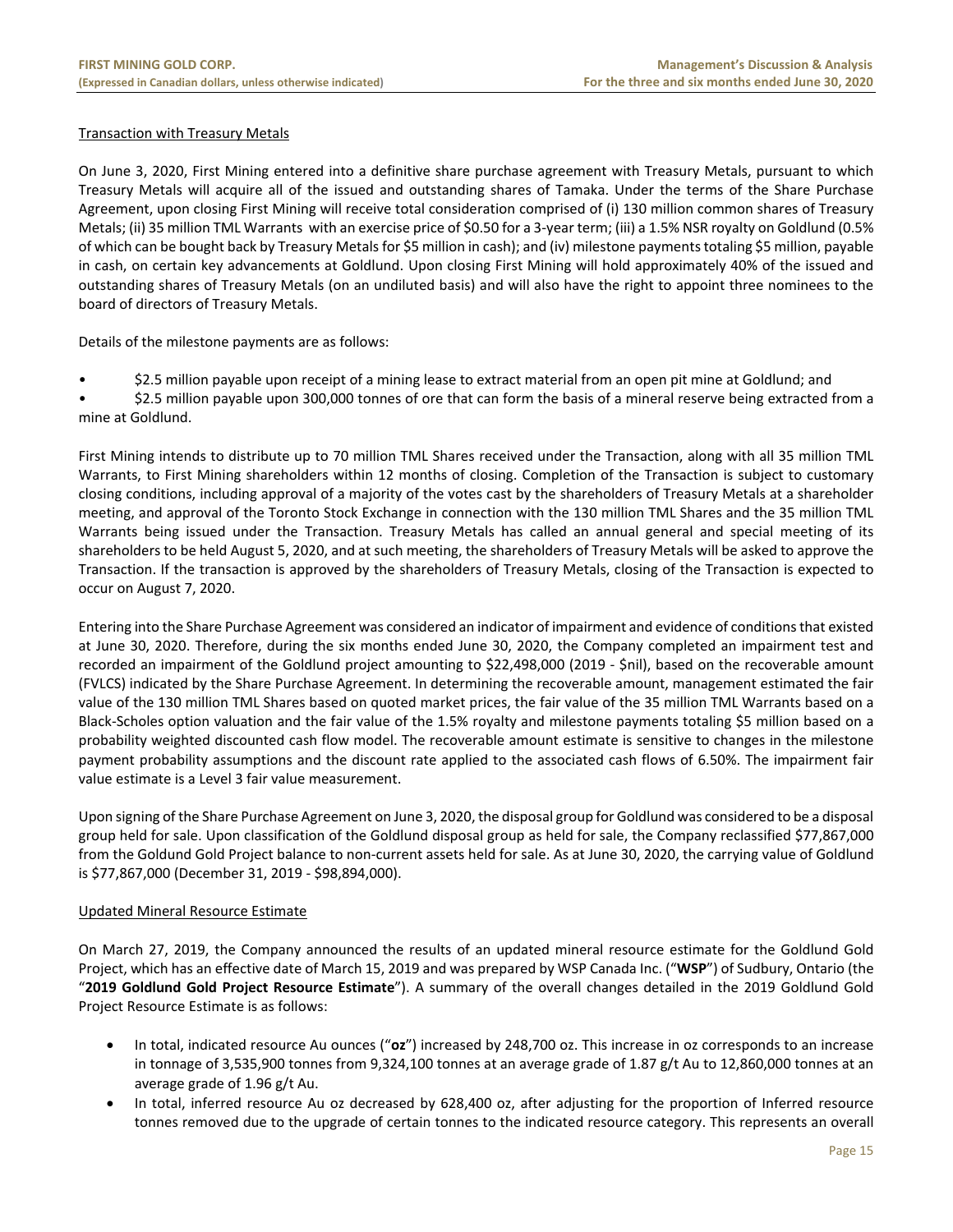reduction in tonnage of 22,533,000 tonnes from 40,895,000 tonnes at an average grade of 1.33 g/t Au to 18,362,000 tonnes at an average grade of 1.49 g/t Au.

In summary, the 2019 Goldlund Gold Project Resource Estimate incorporated approximately 40,000 m of incremental drilling, the bulk of which was focused on Zone 7. While the increased data density and geological understanding of the deposits resulted in increased confidence of the resource, adding 3,535,900 tonnes at an average grade of 1.96 g/t Au**,** it also resulted in a large reduction in the number of tonnes and ounces in the inferred resource category.

Further details can be found in the technical report for the 2019 Goldlund Gold Project Resource Estimate entitled "Technical Report and Resource Estimation Update, Goldlund Gold Project, Sioux Lookout, Ontario", which was prepared by WSP and filed by the Company on SEDAR on April 1, 2019.

# "Main Zone" 2019/2020 Drill Program

After the completion of the 2019 drilling at Miller, the exploration program moved to the Goldlund Gold Project Main Zone area, and a new drill program is currently underway, due for completion later in 2020.

The initial phase of this drill program was completed in March 2020 (prior to a temporary field program shutdown at Goldlund due to COVID-19, which coincided with the scheduled mid-March break), and consisted of 39 holes (approximately 7,300 m), with the overall program's focus being to define and extend mineralization in the eastern and western portions of Zones 1, 2, 3 and 4. Fourteen of these holes (approximately 2,500 m) were drilled in 2019, with a further 25 holes (approximately 4,800 m) drilled in Q1 2020, with holes primarily targeting the Zone 2 and 3 areas. A further 9 holes (approximately 1,600 m) were completed when the program restarted in May after the COVID‐19 shutdown. To date, a total of 48 holes (approximately 8,958 m) have been completed at the Main Zone as part of the 2019 – 2020 drill program. Drilling at the Main Zone is focused on delineating mineralization between the currently defined zones of the Goldlund Gold Project deposit. The main Goldlund Gold Project deposit that hosts the current mineral resource estimate remains open along strike to the northeast, to the southwest, and at depth.

# 2019 Regional drill program

In 2019, the Company completed a 32‐hole drill program at its Miller prospect on the Goldlund Gold Project, for a total of 6,130 m. Miller is located approximately 10 km northeast and along strike of the current resource area at the Goldlund Gold Project. Work consisted of infill drilling of the area tested in 2018, as well as step-out drilling to the northeast and southwest along strike. The 2019 drilling tested a total strike length of up to 900 m, with drill spacing largely between 25 m and 50 m, and followed on the strong results achieved in 2018, which included 108 m of 2.43 g/t Au, and frequent occurrences of visible gold within the drill core.

Since drilling first commenced on the Miller prospect in 2018, a total of 40 holes (7,386 m) have been drilled, successfully outlining mineralization over a strike length of approximately 450 m. Low grade gold mineralization encountered in gabbro in hole MI-19-037 (0.17 g/t Au over 15.0 m), which was drilled to test a possible northeast extension of Miller, demonstrates that this northeast area may still be a viable target for follow‐up soil and rock sampling.

#### **Hope Brook Gold Project, Newfoundland**

The Hope Brook Gold Project covers an area of 26,650 hectares in Newfoundland, including six mineral licenses, with a deposit hosted by pyritic silicified zones occurring within a deformed, strike‐extensive advanced argillic alteration zone. A technical report titled "2015 Mineral Resource Estimate Technical Report for the Hope Brook Gold Project, Newfoundland and Labrador, Canada", prepared by Mercator Geological Services Limited, was filed by the Company on SEDAR on November 27, 2015, and is available under the Company's SEDAR profile at www.sedar.com and on the Company's website at www.firstmininggold.com.

The resource covers 1.5 km of an 8 km mineralized structure. Substantial infrastructure at the property includes a ramp to 350 m below surface with vent raise, line‐power to site, commercial barge and landing craft ramp, air strip, and a strong local labour force. Hope Brook Gold Project was a former operating gold mine that produced 752,163 oz Au from 1987 to 1997.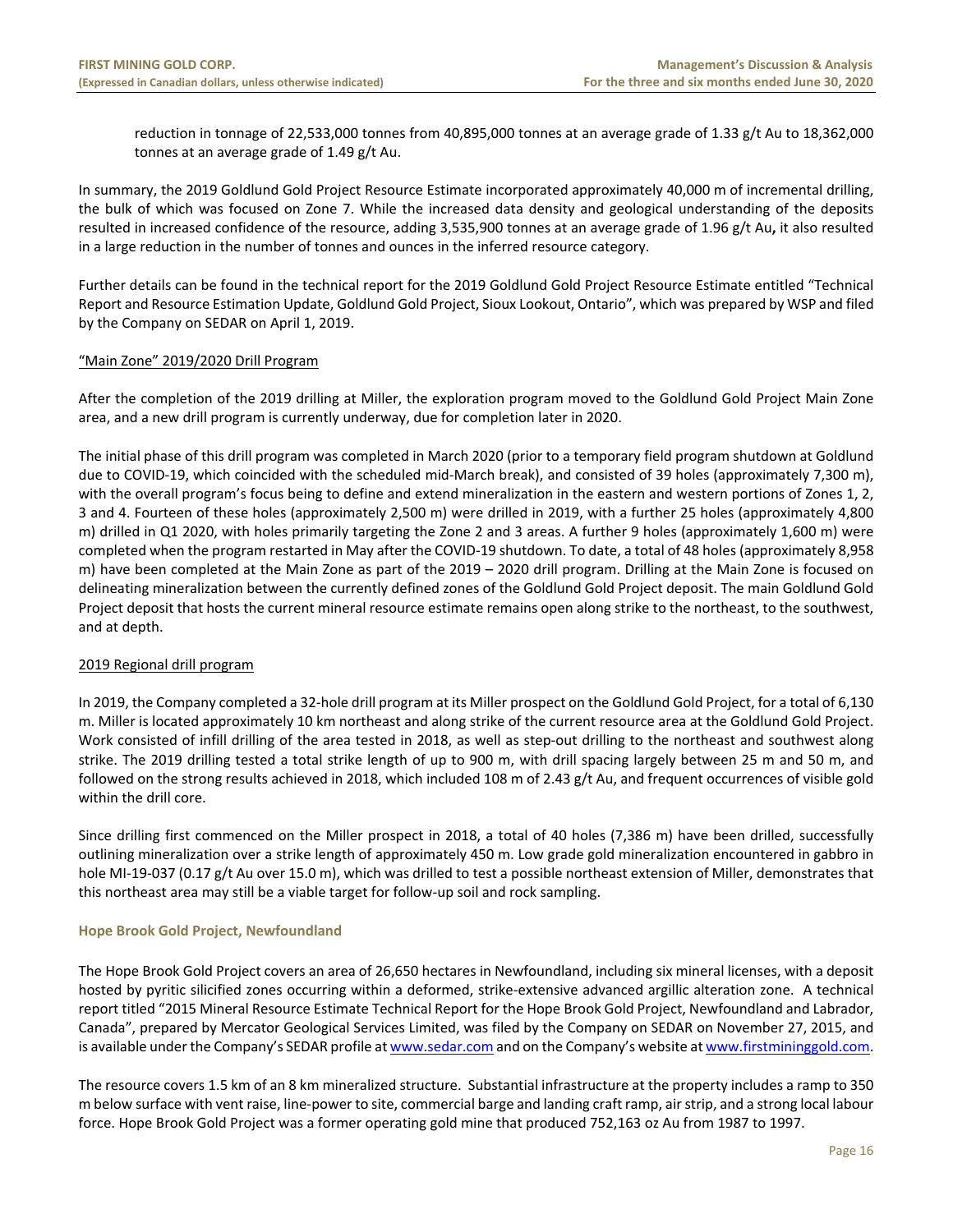The Company continues to collect environmental baseline data for permitting and the understanding of site environmental conditions.

In Q3 2019, the Company commenced a waste rock characterization and economic study of marketable aggregates at the Hope Brook Gold Project site. In addition, low cost geological mapping, soil sampling, surface and groundwater quality programs will continue for environmental data collection purposes.

## **Cameron Gold Project, Ontario**

The Cameron Gold Project covers an area of 49,574 hectares in northern Ontario and comprises 24 patented claims, 1,790 mining claims, 4 mining leases, and 7 Licenses of Occupation. The Cameron Gold Project deposit is a greenstone‐hosted gold deposit and the mineralization is mainly hosted in mafic volcanic rocks within a northwest trending shear zone (Cameron Lake Shear Zone) which dips steeply to the northeast. A technical report titled "Technical Report on the Cameron Gold Deposit, Ontario, Canada", prepared by Optiro Pty Limited, was filed by the Company on SEDAR on March 22, 2017, and is available under the Company's SEDAR profile at www.sedar.com and on the Company's website at www.firstmininggold.com. There is year-round road access to the property from the nearby highway and power lines within 20 km.

During 2019, the Company conducted minimal environmental studies, including surface and groundwater quality monitoring programs to support a potential environmental assessment or permitting application in the future. In addition, the Company undertook an ore sorting test program on selected core samples, along with low cost maintenance of site infrastructure.

# **Pickle Crow Gold Project, Ontario**

The Pickle Crow Gold Project covers an area of 19,033 hectares and comprises 104 patented claims and 932 mining claims. The area is located in northwestern Ontario and is covered by the Treaty Nine First Nations Agreement. A technical report titled "An Updated Mineral Resource Estimate for the Pickle Crow Property, Patricia Mining Division, Northwestern Ontario, Canada", prepared by Micon International and dated June 15, 2018, was filed by the Company on SEDAR on August 23, 2018, and is available under the Company's SEDAR profile at www.sedar.com and on the Company's website at www.firstmininggold.com. Extensive infrastructure in place or proximal to the Pickle Crow Gold Project includes a 200 tonne per day gravity mill on site, generators and fuel storage and gravel road access to the property, and the property is within 10 km of a regional airport at Pickle Lake. The Pickle Crow Gold Project was a former high‐grade operating mine until the late 1960s. The Pickle Crow Gold Project is owned by PC Gold Inc., a wholly‐owned subsidiary of the Company.

On January 27, 2020, the Company entered into a binding term sheet with Auteco whereby Auteco may earn up to an 80% interest in the Pickle Crow Gold Project. On March 12, 2020, the Company and Auteco executed a definitive Earn-In Agreement, which replaced the Term Sheet. Pursuant to the Earn-In Agreement, Auteco can earn a full 80% equity interest in PC Gold by (a) incurring a total of \$10,000,000 in exploration expenditures over five years, (b) making cash payments to First Mining totaling \$4,100,000 (of which the Company has received \$100,000 to date), and (c) issuing 125 million shares of Auteco to First Mining (of which the Company has received 25 million shares to date). First Mining will also retain a 2% NSR Royalty, 1% of which can be purchased by Auteco for USD \$2,500,000. During the term of the Earn-In Agreement, Auteco will incur all program costs and manage the Pickle Crow exploration activity.

During the six months ended June 30, 2020, the Company received the scheduled consideration in cash of \$100,000 and 25 million shares of Auteco with a fair value on receipt of \$740,000 under the terms of the Earn‐in Agreement. In addition, Auteco incurred a total of \$781,000 in exploration expenditures during the six months ended June 30, 2020.

On February 28, 2019, the Company received a letter from the Acting Director, Mine Rehabilitation, at the Ontario Ministry of Energy, Northern Development and Mines ("**MENDM**"), which required the Company to submit a schedule for the development of a closure plan amendment for the Pickle Crow Gold Project. The Company complied with the requirement and submitted the schedule for the development of a closure plan amendment on March 29, 2019. The submission of a closure plan amendment complete with cost estimates was initially due on November 1, 2019. The Company has been granted an extension and is required to submit the closure plan amendment and cost estimates to the MENDM by January 6, 2021; the Company has engaged consultants to assist with developing this plan. Pursuant to the Earn-In Agreement, Auteco is required to reimburse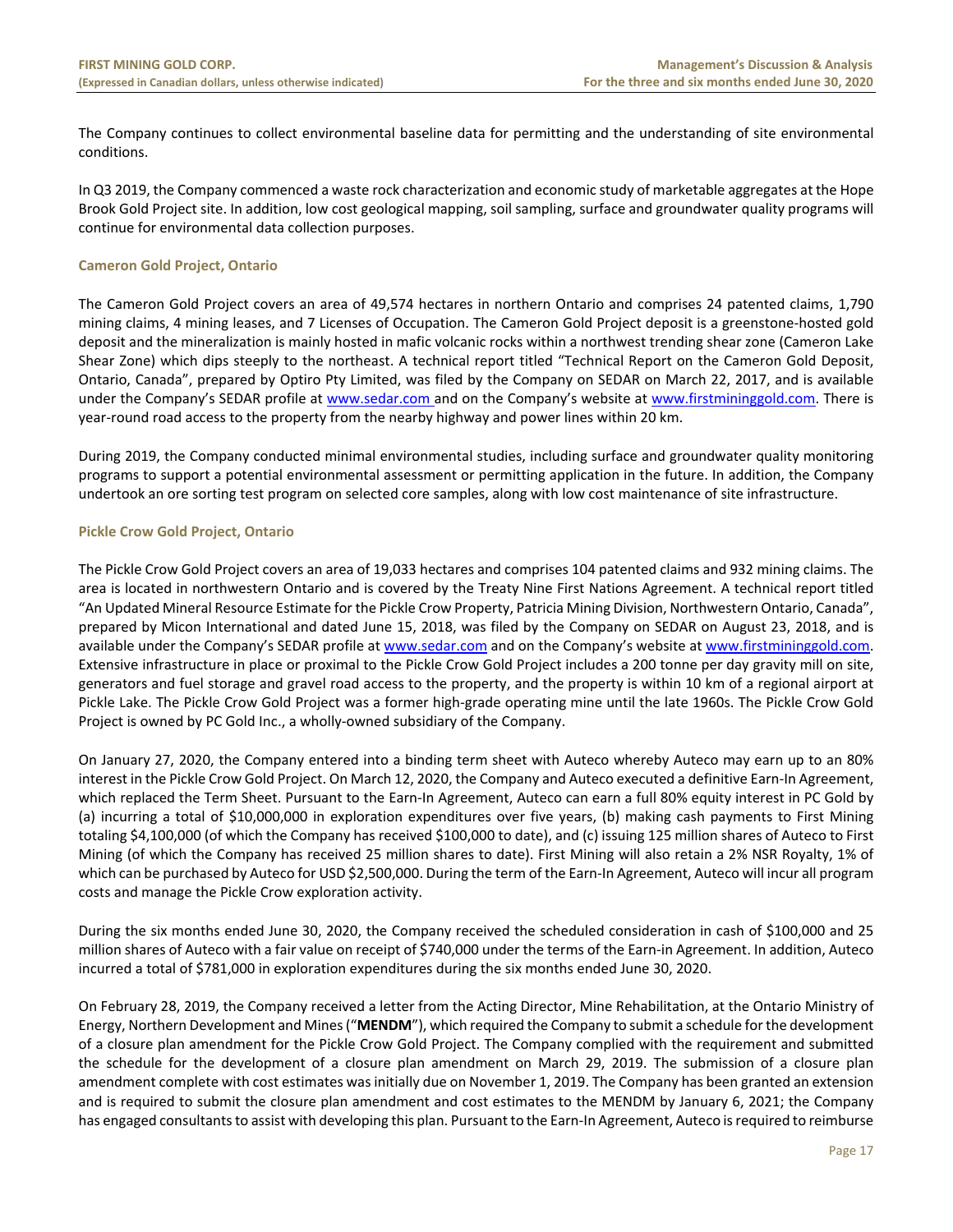the Company for a pro rata amount of its expenses with respect to any related bond requirements for the mine closure plan once it has completed the first stage of the Earn‐In.

# *Tier 2 and 3 Projects*

The following table sets out the Company's Tier 2 and 3 projects by region. These projects are 100%‐owned by the Company with the exception of Duparquet Gold Project. The Company has a 10% indirect ownership interest in the Duparquet Gold Project and a 100% interest in the Central Duparquet Property.

| Canada                    | <b>USA</b>                              |
|---------------------------|-----------------------------------------|
| Duquesne, Québec          | Turquoise Canyon, Nevada <sup>(1)</sup> |
| Pitt, Québec              |                                         |
| Duparquet, Québec         |                                         |
| Joutel, Québec            |                                         |
| Morris, Québec            |                                         |
| Horseshoe Island, Ontario |                                         |
| Lac Virot, Newfoundland   |                                         |

(1) Property under option to a third party. Please see further discussion below.

For further information on the Company's Tier 2 and 3 projects, see the Company's Annual Information Form for the year ended December 31, 2019 which is available under the Company's SEDAR profile at www.sedar.com, as an exhibit to the Company's Form 40-F on EDGAR at www.sec.gov, and on the Company's website at www.firstmininggold.com.

#### **NSR on the Duquesne Gold Project, Québec**

In connection with an agreement entered into by Clifton Star Resources Inc. ("**Clifton Star**") on July 31, 2012, prior to its acquisition by First Mining, Clifton Star purchased 0.5% of a 3% NSR royalty on the Duquesne Gold Project for \$1,000,000 in cash. Per the terms of this agreement, beginning June 2019, the remaining 2.5% NSR must be purchased over the ensuing five years in tranches of 0.5% for \$1,000,000 for each tranche. Management is currently in discussions with the royalty owners regarding potential amendments to the timing and amount of any future payments related to this royalty repurchase.

#### **Sale of Mexican Exploration Projects**

On April 28, 2020, the Company entered into a share purchase agreement with a third‐party private company (the "**Purchaser**") pursuant to which the Purchaser acquired all of the issued and outstanding shares of 0924682 B.C. Ltd. and 1089568 B.C. Ltd., two wholly‐owned subsidiaries of the Company that hold all of the shares of two Mexican subsidiaries that owned all of the Company's Mexican mineral properties. Consideration consisted of nominal cash, and the grant to the Company of a 2% NSR on 10 of the 11 mineral properties. The Purchaser has the right to buy‐back 1% of each of these 10 NSRs by paying US\$1 million to the Company for each NSR in respect of which the buy‐back right is exercised. From the date of this sale transaction, First Mining no longer holds any mineral properties in Mexico, and this will allow the Company to focus its capital and resources on its Canadian mineral properties. The transaction resulted in a \$303,000 loss on disposal of subsidiaries recorded on the statement of net loss and comprehensive loss for the six months ended June 30, 2020, and recycling of currency translation adjustment on disposal of Mexican subsidiaries amounting to \$630,000.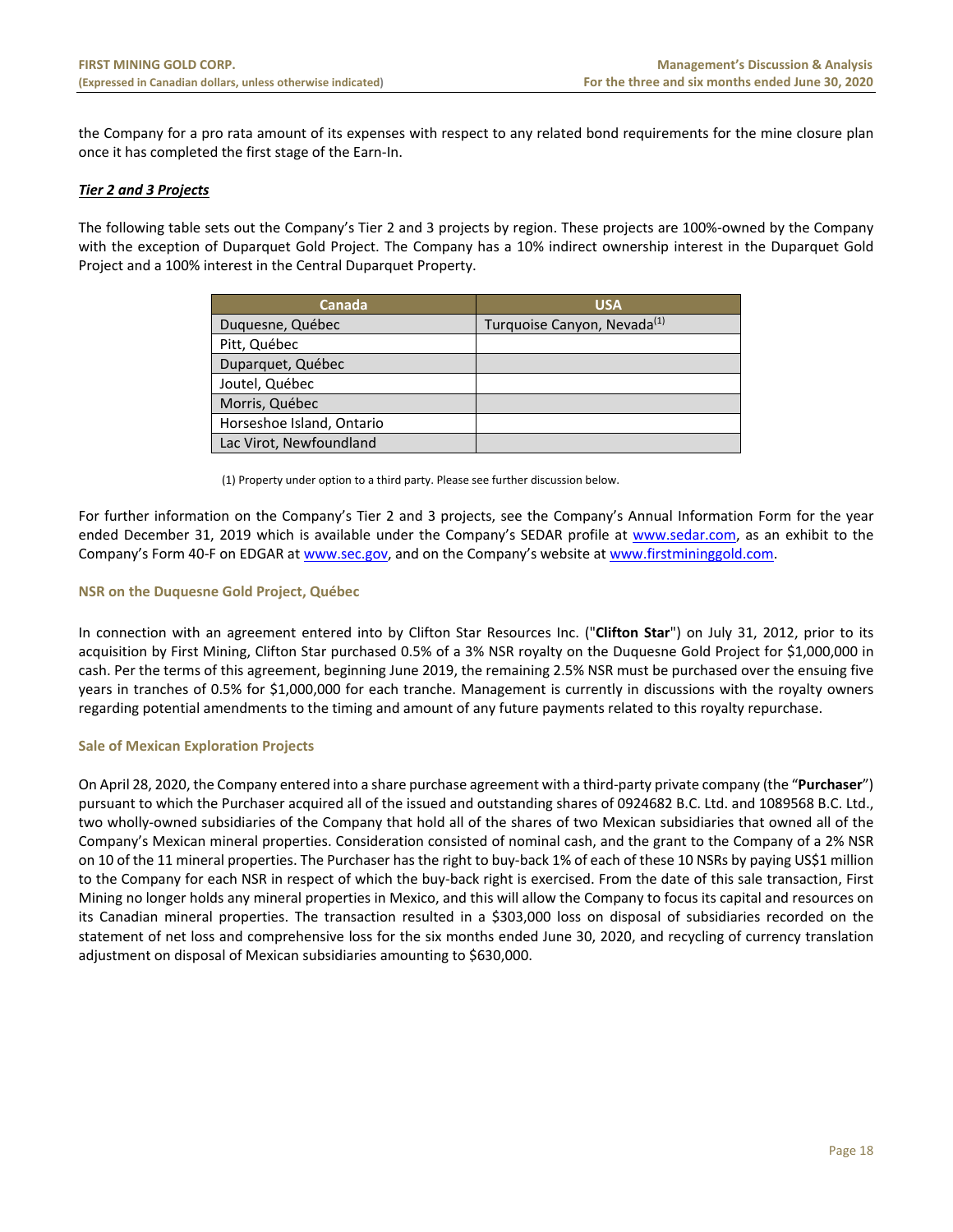# **SELECTED QUARTERLY FINANCIAL INFORMATION**

|                                                                            | Financial Results (in \$000s Except for per Share Amounts): |           |   |          |   |          |    |                          |    |                          |                |    |         |             |
|----------------------------------------------------------------------------|-------------------------------------------------------------|-----------|---|----------|---|----------|----|--------------------------|----|--------------------------|----------------|----|---------|-------------|
|                                                                            |                                                             | 2020-Q2   |   | 2020-Q1  |   | 2019-Q4  |    | $2019 - Q3$              |    | 2019-Q2                  | 2019-Q1        |    | 2018-Q4 | 2018-Q3     |
| <b>Net Loss</b>                                                            | \$                                                          | (19, 531) | Ś | (1, 462) | Ś | (2, 274) | Š. | (1,643)                  | Ŝ. | (1, 315)                 | \$<br>(1, 727) | Ŝ. | (5,658) | \$<br>(937) |
| Write-down of Mineral<br>Properties                                        |                                                             | 22,498    |   |          |   |          |    | 341                      |    |                          |                |    | 4,181   |             |
| Net Loss Excluding<br>Certain Non-cash<br>Items $(1)(2)$                   |                                                             | (884)     |   | (990)    |   | (1,402)  |    | (970)                    |    | (840)                    | (1, 153)       |    | (1,085) | (910)       |
| <b>Basic and Diluted Net</b><br>Loss Per Share (in<br>$d$ ollars $)^{(3)}$ |                                                             | (0.03)    |   | (0.00)   |   | (0.00)   |    | (0.01)                   |    | (0.00)                   | (0.00)         |    | (0.01)  | (0.00)      |
| Financial Position (in \$000s):                                            |                                                             |           |   |          |   |          |    |                          |    |                          |                |    |         |             |
| Cash and Cash<br>Equivalents                                               |                                                             | 6,475     |   | 10,497   |   | 5,902    |    | 5,687                    |    | 8,396                    | 3,059          |    | 5,115   | 6,950       |
| Working Capital <sup>(1)</sup>                                             |                                                             | 8,596     |   | 9,946    |   | 5,780    |    | 8,360                    |    | 10,627                   | 5,491          |    | 7,536   | 9,688       |
| <b>Marketable Securities</b>                                               |                                                             | 5,601     |   | 1,398    |   | 1,775    |    | 3,503                    |    | 2,979                    | 2,669          |    | 2,597   | 2,651       |
| <b>Mineral Properties</b>                                                  |                                                             | 159,630   |   | 256,532  |   | 252,815  |    | 248,509                  |    | 246,411                  | 245,169        |    | 244,129 | 246,652     |
| Non-current Assets Held<br>for Sale                                        |                                                             | 77,993    |   |          |   |          |    |                          |    |                          |                |    |         |             |
|                                                                            |                                                             |           |   |          |   |          |    |                          |    |                          |                |    |         |             |
| <b>Total Assets</b>                                                        |                                                             | 258,044   |   | 276,776  |   | 268,020  |    | 263,470                  |    | 263,381                  | 256,463        |    | 257,532 | 262,146     |
| <b>Total Non-Current</b><br>Liabilities                                    | \$                                                          | 1,959     | Ś | 3,306    | Ś | 3,139    | \$ | $\overline{\phantom{0}}$ | \$ | $\overline{\phantom{a}}$ | \$<br>$\sim$   | \$ | $\sim$  | \$          |

(1) These are non‐IFRS measures with no standardized meaning under IFRS. For further information and a detailed reconciliation, please refer to the section in this MD&A titled "Non‐IFRS Measures".

(2) "The certain non‐cash items excluded" refers to the "Share‐based payments", "Write‐down of mineral properties", "Marketable securities fair value gain", "Loss on disposal of subsidiaries" and "Deferred income tax expense (recovery)".

(3) The basic and diluted loss per share calculations result in the same amount due to the anti‐dilutive effect of outstanding stock options and warrants in all periods.

#### **Quarterly results are discussed relative to the preceding quarter's results in the following paragraphs**

The most significant variances in net loss quarter to quarter is typically due to non‐cash expenses such as share‐based payments expense, write-down of mineral properties, marketable securities fair value gain recorded in net loss, loss on disposal of subsidiaries and deferred income tax recovery (expense). Share-based payments fluctuate due to the timing of stock option grants and associated vesting, the number of underlying options granted and the associated fair value dollar amount calculated at the time of the grant. In 2020‐Q2 there was a \$22,498,000 non‐cash write‐down of the Goldlund Gold Project, and a deferred tax recovery of \$1,385,000 was recorded as a result of the write‐down. In addition, a marketable securities fair value gain on Auteco shares, which were received in 2020‐Q2, was recorded through profit or loss. Lastly, as a result of sale of Mexican properties during 2020‐Q2, the Company recorded a \$303,000 loss on disposal of subsidiaries, and recycled currency translation adjustment on disposal amounting to \$630,000.

In 2020‐Q2 there was an increase in professional and consulting fees compared to 2020‐Q1 due to the Auteco and Treasury Metals transactions closing costs. In 2020‐Q1 there was a decrease in marketing expenses compared to 2019‐Q4 due to a reduction in marketing campaigns. In 2019‐Q4 a bonus accrual was recorded as at December 31, 2019, resulting in an increase in salaries when compared to the 2019‐Q3. In 2019‐Q3 there was an increase in professional fees in connection with the base shelf prospectus and arrangement of an ATM facility. In 2019‐Q2 there was a decrease in marketing expenses compared to 2019‐Q1 due to fewer conferences attended and fewer marketing campaigns. In 2019‐Q1 there was an increase in marketing expenses compared to 2018‐Q4 due to an increase in conference attendance and marketing campaigns. Furthermore, in 2018‐ Q4 there was a \$4,181,000 non-cash write-down of the Company's Mexican mineral properties and a non-recurring severance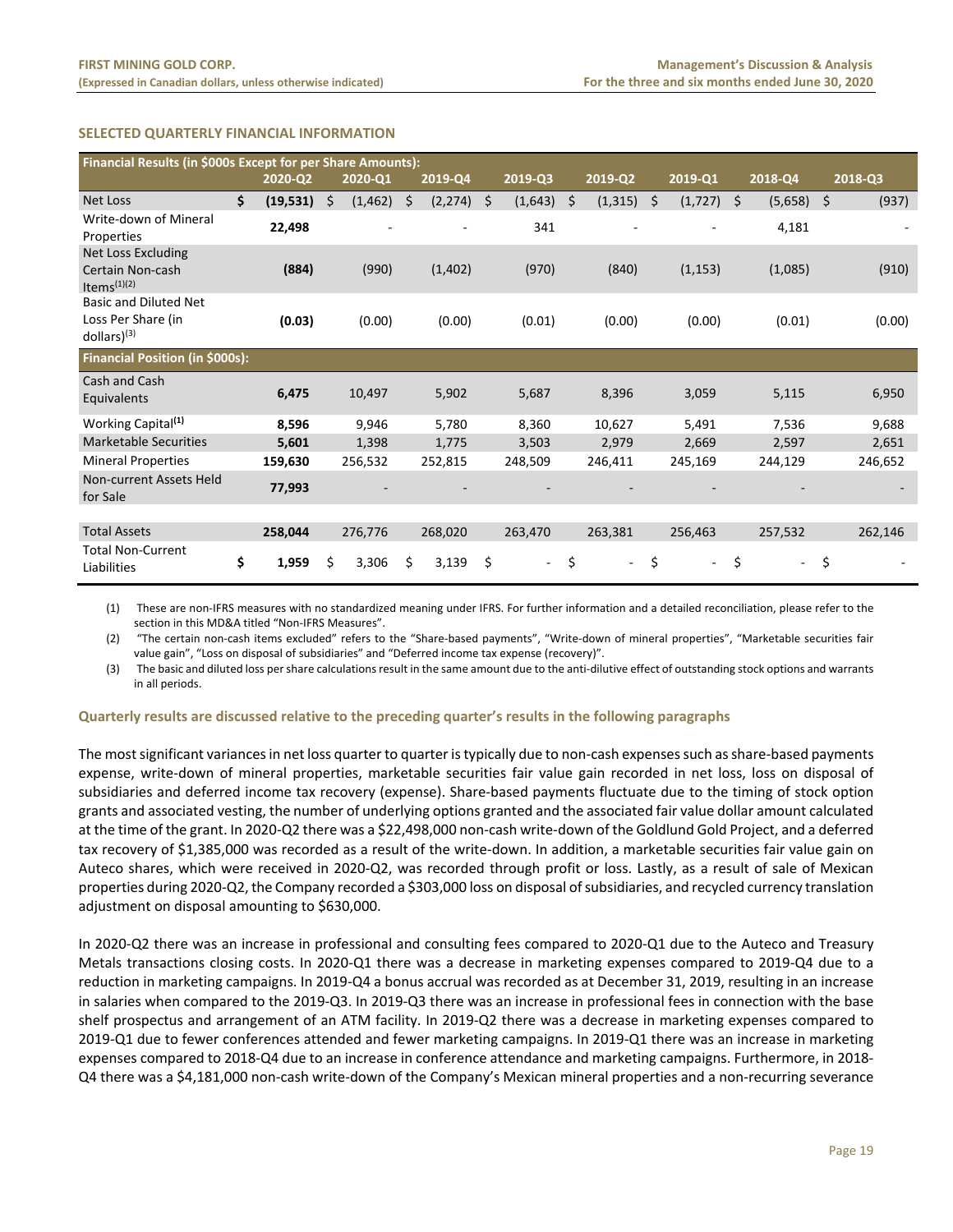payment of \$300,000. In 2018‐Q3 there was a decrease in marketing expenses as compared to 2018‐Q2, due to a reduction in marketing activities by the Company.

In terms of cash and cash equivalents, variances between quarters depend on the amount, type and timing of work being performed on the Company's mineral property portfolio, classified under investing activities in the statements of cash flows. In 2020‐Q2, the Company sold 532,000 common shares of the Company under the ATM program for net proceeds of \$129,000, classified under financing activities in the statements of cash flows, and incurred \$2,939,000 in mineral property expenditures, classified under investing activities in the statements of cash flows. In 2020‐Q1, the Company completed a non‐brokered private placement financing including the issuance of flow-through common shares, which provided net cash inflows of \$9,154,000, classified under financing activities in the statements of cash flows. In 2020‐Q1, the Company incurred \$3,255,000 in mineral property expenditures, classified under investing activities in the statements of cash flows.

The fluctuation in total assets from one quarter to the next is primarily a function of decreases in cash used to fund operating activities, increases in cash from private placements, changes in the fair value of marketable securities and mineral property investments, and additions to or write-down of mineral property balances. It is worth noting that cash used in investing activities for the purposes of exploration and development work being performed on the Company's mineral properties remains within total assets, given that these amounts are capitalized in connection with the Company's accounting policies.

The fluctuation in total non‐current liabilities from one quarter to the next is primarily a function of classification of the lease liability and environmental reclamation provision between current and non-current liabilities, changes in deferred tax liabilities as a result of a write-down of mineral properties and incurring eligible flow-through expenditures.

In 2020‐Q2, upon classification of the Goldlund disposal group as held for sale, the Company reclassified \$77,867,000 from the Goldund Gold Project balance to non‐current assets held for sale. In addition to the mineral property balances, non‐current assets held for sale include property and equipment.

# **MINERAL PROPERTY BALANCES**

The Company continues with its environmental data collection, permitting and Indigenous consultation processes at its Tier 1 Canadian mineral properties, focusing primarily on the Springpole Gold Project and the Goldlund Gold Project. At the Springpole Gold Project, the goal in 2020 is to continue to advance permitting and to substantially complete the PFS. The Company also expects in Q3 2020 to close its announced transaction with Treasury Metals, after which it will hold a large equity position in Treasury Metals who will be advancing the Goliath‐Goldlund gold project. Regarding First Mining's broader gold asset portfolio, including the Hope Brook Gold Project and the Cameron Gold Project, the priority is to complete low‐spend, incremental work, including baseline environmental studies, internal scoping studies and potential reconnaissance mapping and exploration work.

In addition to the above mineral property balances, \$6,300,000 (December 31, 2019 - \$5,398,000) is recorded as mineral property investments on the statements of financial position, which represents the Company's 10% indirect interest in the Duparquet Gold Project in Québec, Canada. During the six months ended June 30, 2020, management determined that there was an increase in the fair value of mineral property investments and a fair value gain of \$903,000 (six months ended June 30, 2019 ‐ \$nil) was recorded.

The Company's \$7,318,000 expenditures on mineral properties during the six months ended June 30, 2020 (six months ended June 30, 2019 ‐ \$2,546,000) are primarily related to the following:

# **Springpole Gold Project**

During the six months ended June 30, 2020, the Company incurred expenditures of \$711,000 in connection with geotechnical drilling, \$836,000 in connection with pre‐feasibility work, and \$347,000 in connection with the continuation of environmental fieldwork. In the prior year period, the Company incurred expenditures of \$200,000 in connection with the completion of metallurgical testwork and \$111,000 in connection with the continuation of environmental fieldwork.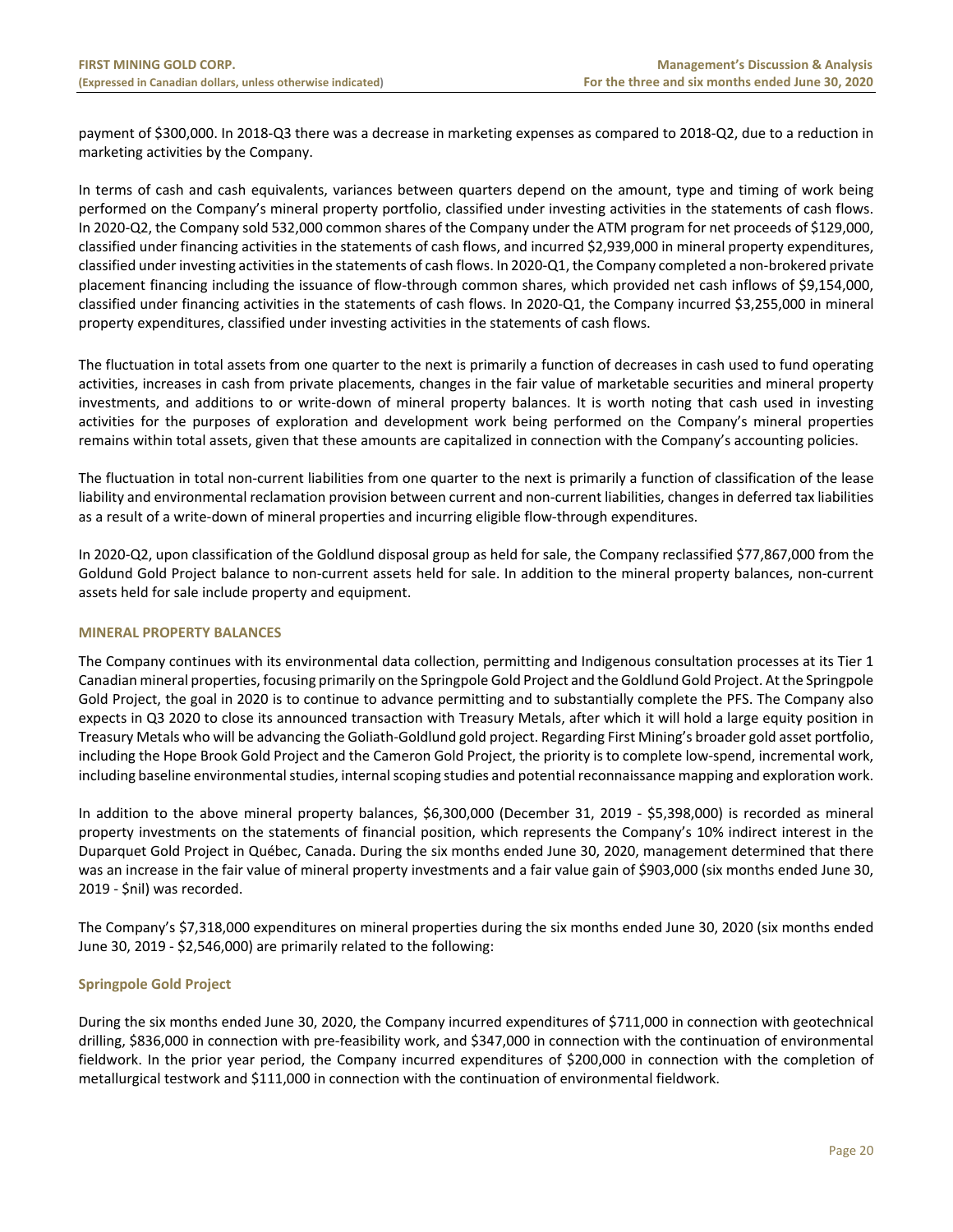# **Goldlund Gold Project**

During the six months ended June 30, 2020, the Company incurred \$1,078,000 in connection with the 2020 drill campaign of approximately 6,500 m. In contrast, in the prior year period the Company incurred \$43,000 in connection with the reporting of an updated mineral resource estimate for the Goldlund Gold Project, which incorporated management salary allocations.

Entering into the Share Purchase Agreement with Treasury Metals during the six months ended June 30, 2020, was considered an indicator of impairment and evidence of conditions that existed at June 30, 2020. Therefore, during the six months ended June 30, 2020, the Company completed an impairment test and recorded an impairment of the Goldlund Gold Project amounting to \$22,498,000 (2019 ‐ \$nil), based on the FVLCS indicated by the Share Purchase Agreement. In addition, Goldlund was considered to be a disposal group held for sale. Upon classification of the Goldlund disposal group as held for sale, the Company reclassified \$77,867,000 from the Goldund Gold Project balance to non‐current assets held for sale.

#### **Hope Brook Gold Project**

During the six months ended June 30, 2020, the Company incurred expenditures of \$87,000 for an aggregate study and made its annual advanced royalty payment of \$20,000 on the Hope Brook Gold Project. In the prior year period, the Company made its annual advanced royalty payment on the Hope Brook Gold Project and conducted aquatic environmental baseline studies.

#### **Pickle Crow Gold Project**

During the six months ended June 30, 2020, the Company incurred \$20,000 in mineral land taxes, and capitalized \$781,000 in exploration expenditures incurred by Auteco on the Pickle Crow Gold Project. In the prior year period, the Company incurred \$16,000 in mineral land taxes.

#### **Other Mineral Properties**

Net expenditures on the Company's other mineral properties were \$117,000 in the first half of 2020, compared with net recoveries of \$2,000 in the first half of 2019. The main increase in expenditures was due to the Company receiving initial consideration from Gainey Capital Corp. ("**Gainey**") pursuant to the option agreement on the Company's Las Margaritas gold project, which was recorded as a recovery in 2019.

#### **Share‐based Payments (non‐cash)**

During the six months ended June 30, 2020, the Company capitalized \$350,000 in share‐based payments compared to \$363,000 in 2019, which is predominantly a function of the lower fair value per option in 2020 (\$0.12 per option in 2020 compared to \$0.20 per option in 2019).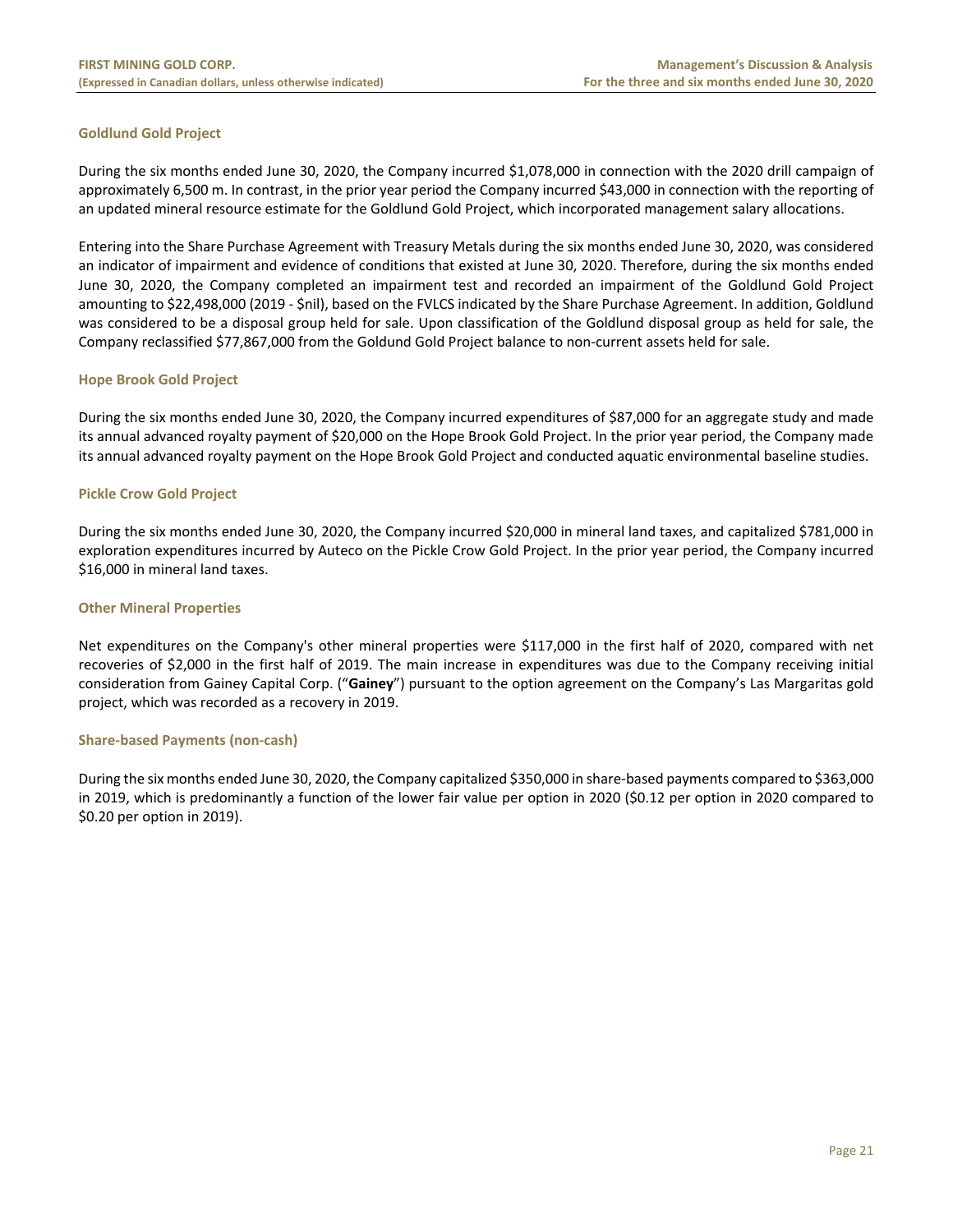As at June 30, 2020 and December 31, 2019, the Company had capitalized the following acquisition, exploration and evaluation costs to its mineral properties:

| (in \$000s)              |    |                                               |    |                      |                                                                        |         |                                               |    |                                                                                                       |    |                                           |  |
|--------------------------|----|-----------------------------------------------|----|----------------------|------------------------------------------------------------------------|---------|-----------------------------------------------|----|-------------------------------------------------------------------------------------------------------|----|-------------------------------------------|--|
|                          |    | <b>Balance</b><br><b>December</b><br>31, 2019 |    | 2020<br>expenditures | <b>Option</b><br>payments<br>received and<br>expenditures<br>recovered |         | <b>Currency</b><br>translation<br>adjustments |    | Disposal,<br>assets held for<br>sale<br>reclassification<br>or write-down<br>of mineral<br>properties |    | <b>Balance</b><br><b>June 30,</b><br>2020 |  |
| Springpole Gold Project  | \$ | 76,775                                        | \$ | 4,706                | $\zeta$<br>$\overline{\phantom{a}}$                                    | $\zeta$ | $\overline{\phantom{0}}$                      | \$ |                                                                                                       | \$ | 81,481                                    |  |
| Goldlund Gold Project    |    | 98,894                                        |    | 1,471                |                                                                        |         |                                               |    | (100, 365)                                                                                            |    |                                           |  |
| Hope Brook Gold Project  |    | 20,071                                        |    | 166                  |                                                                        |         |                                               |    |                                                                                                       |    | 20,237                                    |  |
| Cameron Gold Project     |    | 27,374                                        |    | 82                   |                                                                        |         | $\overline{a}$                                |    |                                                                                                       |    | 27,456                                    |  |
| Pickle Crow Gold Project |    | 19,263                                        |    | 858                  |                                                                        |         | $\qquad \qquad \blacksquare$                  |    |                                                                                                       |    | 20,121                                    |  |
| Duquesne Gold Project    |    | 5,133                                         |    | 7                    |                                                                        |         | $\qquad \qquad \blacksquare$                  |    |                                                                                                       |    | 5,140                                     |  |
| Pitt Gold Project        |    | 2,084                                         |    |                      |                                                                        |         | $\overline{\phantom{0}}$                      |    |                                                                                                       |    | 2,084                                     |  |
| <b>Others</b>            |    | 2,615                                         |    | 23                   |                                                                        |         | $\overline{\phantom{0}}$                      |    |                                                                                                       |    | 2,638                                     |  |
| <b>Canada Total</b>      | \$ | 252,209                                       | \$ | 7,313                | \$<br>$\overline{\phantom{a}}$                                         | \$      | $\blacksquare$                                | \$ | (100, 365)                                                                                            | Ś. | 159,157                                   |  |
| <b>Mexico</b>            |    | 154                                           |    | 5                    |                                                                        |         | 8                                             |    | (167)                                                                                                 |    |                                           |  |
| <b>USA</b>               |    | 452                                           |    |                      |                                                                        |         | 21                                            |    |                                                                                                       |    | 473                                       |  |
| <b>Total</b>             | \$ | 252,815                                       | \$ | 7,318                | \$                                                                     | \$      | 29                                            | \$ | (100, 532)                                                                                            | \$ | 159,630                                   |  |

| (in \$000s)              |    |                                                                                                                                                                                                                                                                                                           |         |       |    |       |    |                          |                                               |                |         |         |
|--------------------------|----|-----------------------------------------------------------------------------------------------------------------------------------------------------------------------------------------------------------------------------------------------------------------------------------------------------------|---------|-------|----|-------|----|--------------------------|-----------------------------------------------|----------------|---------|---------|
|                          |    | <b>Balance</b><br>2019<br><b>Option</b><br>Disposal,<br><b>Currency</b><br>expenditures<br>assets held for<br><b>December</b><br>translation<br>payments<br>received and<br>31, 2018<br>adjustments<br>sale<br>expenditures<br>reclassification<br>recovered<br>or write-down<br>of mineral<br>properties |         |       |    |       |    |                          | <b>Balance</b><br><b>December</b><br>31, 2019 |                |         |         |
| Springpole Gold Project  | \$ | 73,378                                                                                                                                                                                                                                                                                                    | $\zeta$ | 3,397 | \$ |       | \$ | $\overline{\phantom{a}}$ | \$                                            |                | $\zeta$ | 76,775  |
| Goldlund Gold Project    |    | 96,604                                                                                                                                                                                                                                                                                                    |         | 2,290 |    |       |    | $\overline{\phantom{a}}$ |                                               |                |         | 98,894  |
| Hope Brook Gold Project  |    | 19,581                                                                                                                                                                                                                                                                                                    |         | 490   |    |       |    | $\overline{\phantom{a}}$ |                                               |                |         | 20,071  |
| Cameron Gold Project     |    | 27,032                                                                                                                                                                                                                                                                                                    |         | 342   |    |       |    | $\overline{\phantom{a}}$ |                                               |                |         | 27,374  |
| Pickle Crow Gold Project |    | 16,754                                                                                                                                                                                                                                                                                                    |         | 2,559 |    | (50)  |    | $\overline{\phantom{a}}$ |                                               |                |         | 19,263  |
| Duquesne Gold Project    |    | 5,091                                                                                                                                                                                                                                                                                                     |         | 42    |    |       |    | $\overline{\phantom{a}}$ |                                               |                |         | 5,133   |
| Pitt Gold Project        |    | 2,082                                                                                                                                                                                                                                                                                                     |         | 2     |    |       |    | $\overline{\phantom{a}}$ |                                               |                |         | 2,084   |
| <b>Others</b>            |    | 2,559                                                                                                                                                                                                                                                                                                     |         | 56    |    |       |    | $\blacksquare$           |                                               |                |         | 2,615   |
| <b>Canada Total</b>      | \$ | 243,081                                                                                                                                                                                                                                                                                                   | \$      | 9,178 | \$ | (50)  | \$ | $\overline{\phantom{0}}$ | \$                                            | $\blacksquare$ | \$      | 252,209 |
| <b>Mexico</b>            |    | 244                                                                                                                                                                                                                                                                                                       |         | 99    |    | (179) |    | (10)                     |                                               |                |         | 154     |
| <b>USA</b>               |    | 804                                                                                                                                                                                                                                                                                                       |         | 46    |    | (25)  |    | (32)                     |                                               | (341)          |         | 452     |
| <b>Total</b>             | \$ | 244,129                                                                                                                                                                                                                                                                                                   | \$      | 9,323 | \$ | (254) | \$ | (42)                     | \$                                            | (341)          | Ś.      | 252,815 |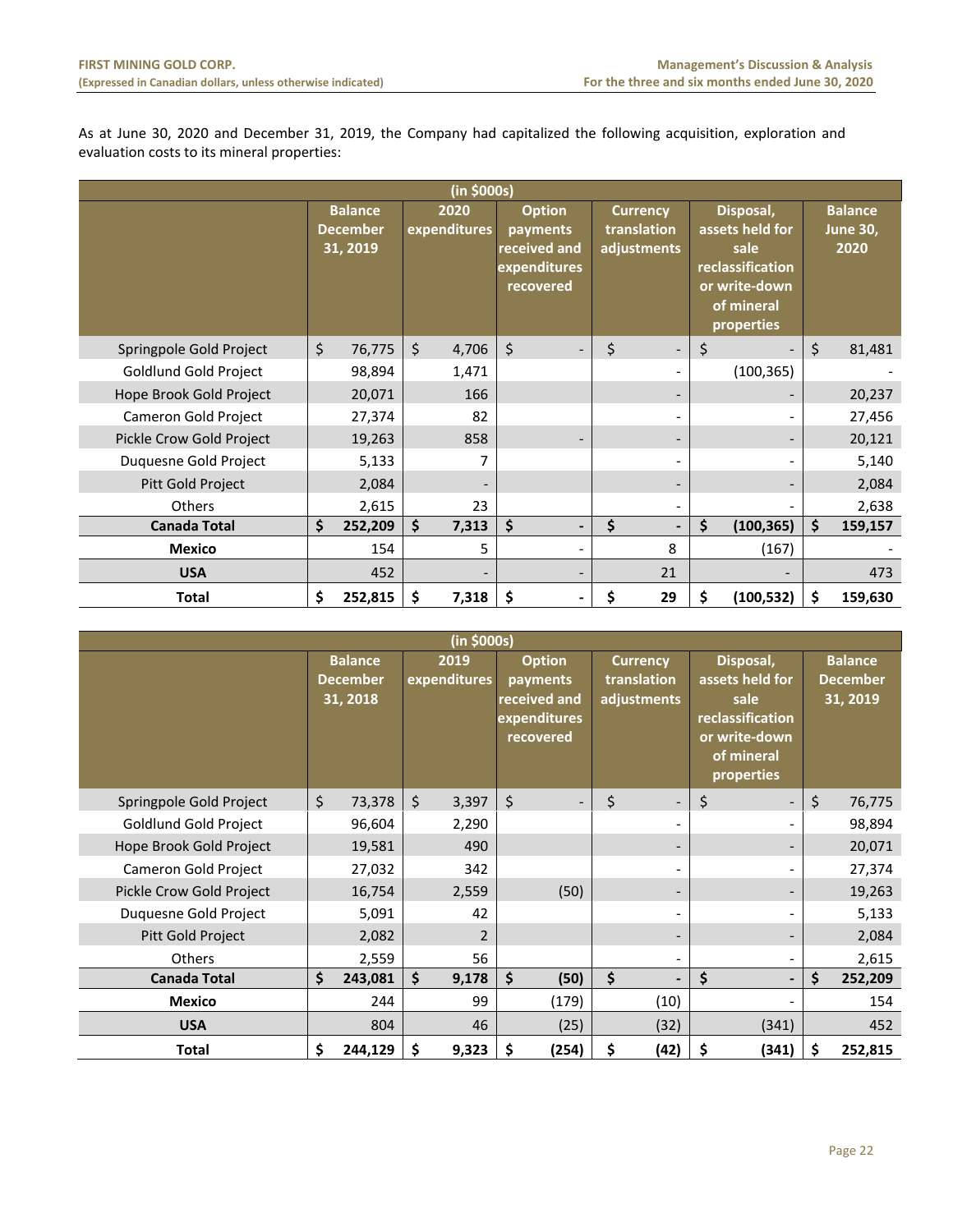# **RESULTS OF CONTINUING OPERATIONS**

# *For the three and six months ended June 30, 2020 and 2019*

Unless otherwise stated, the following financial data was prepared on a basis consistent with IFRS and extracted from the unaudited Condensed Interim Consolidated Financial Statements:

| (in \$000s)                                            | Three months ended June 30 |              | Six months ended June 30 |          |  |  |  |
|--------------------------------------------------------|----------------------------|--------------|--------------------------|----------|--|--|--|
|                                                        | 2020                       | 2019         | 2020                     | 2019     |  |  |  |
|                                                        |                            |              |                          |          |  |  |  |
| <b>EXPENDITURES</b>                                    |                            |              |                          |          |  |  |  |
| General and administration                             | \$<br>$1,127$ \$           | 539 \$       | $1,647$ \$               | 1,076    |  |  |  |
| <b>Exploration and evaluation</b>                      | 127                        | 189          | 286                      | 377      |  |  |  |
| Investor relations and marketing communications        | 188                        | 103          | 424                      | 517      |  |  |  |
| Corporate development and due diligence                | 61                         | 50           | 132                      | 82       |  |  |  |
| Share-based payments (non-cash)                        | 244                        | 475          | 649                      | 1,049    |  |  |  |
| Write-down of mineral properties (non-cash)            | 22,498                     |              | 22,498                   |          |  |  |  |
| Loss from operational activities                       | (24, 245)                  | (1, 356)     | (25, 636)                | (3, 101) |  |  |  |
| <b>OTHER ITEMS</b>                                     |                            |              |                          |          |  |  |  |
| Foreign exchange gain (loss)                           | 629                        | (2)          | 607                      | (4)      |  |  |  |
| Other expenses                                         | (26)                       | (7)          | (46)                     | (61)     |  |  |  |
| Interest and other income                              | 16                         | 50           | 54                       | 124      |  |  |  |
| Marketable securities fair value gain                  | 3,013                      |              | 3,013                    |          |  |  |  |
| Loss on disposal of subsidiaries                       | (303)                      |              | (303)                    |          |  |  |  |
| Loss before income taxes                               | \$<br>$(20,916)$ \$        | $(1,315)$ \$ | $(22,311)$ \$            | (3,042)  |  |  |  |
| Deferred income tax recovery (non-cash)                | 1,385                      |              | 1,318                    |          |  |  |  |
| Net loss for the period                                | \$<br>$(19,531)$ \$        | $(1,315)$ \$ | $(20,993)$ \$            | (3,042)  |  |  |  |
|                                                        |                            |              |                          |          |  |  |  |
| Other comprehensive income (loss)                      |                            |              |                          |          |  |  |  |
| Items that will not be reclassified to net loss:       |                            |              |                          |          |  |  |  |
| Marketable securities fair value gain                  | 450                        | 139          | 73                       | 151      |  |  |  |
| Mineral property investments fair value gain           | 567                        |              | 903                      |          |  |  |  |
| Items that are or may be reclassified to net income or |                            |              |                          |          |  |  |  |
| (loss):                                                |                            |              |                          |          |  |  |  |
| Currency translation adjustment of foreign             |                            |              |                          |          |  |  |  |
| subsidiaries                                           | (29)                       | (24)         | 35                       | (48)     |  |  |  |
| Recycling of currency translation adjustment on        |                            |              |                          |          |  |  |  |
| disposal of foreign subsidiaries                       | (630)                      |              | (630)                    |          |  |  |  |
| Other comprehensive income                             | 358                        | 115          | 381                      | 103      |  |  |  |
| Net loss and comprehensive loss for the period         | \$<br>$(19, 173)$ \$       | $(1,200)$ \$ | $(20,612)$ \$            | (2,939)  |  |  |  |

#### *Second Quarter 2020 Compared to Second Quarter 2019*

For the three months ended June 30, 2020, net loss for the period (excluding write‐down of mineral properties) has decreased by \$4,282,000 compared to the three months ended June 30, 2019. This change was explained by the following: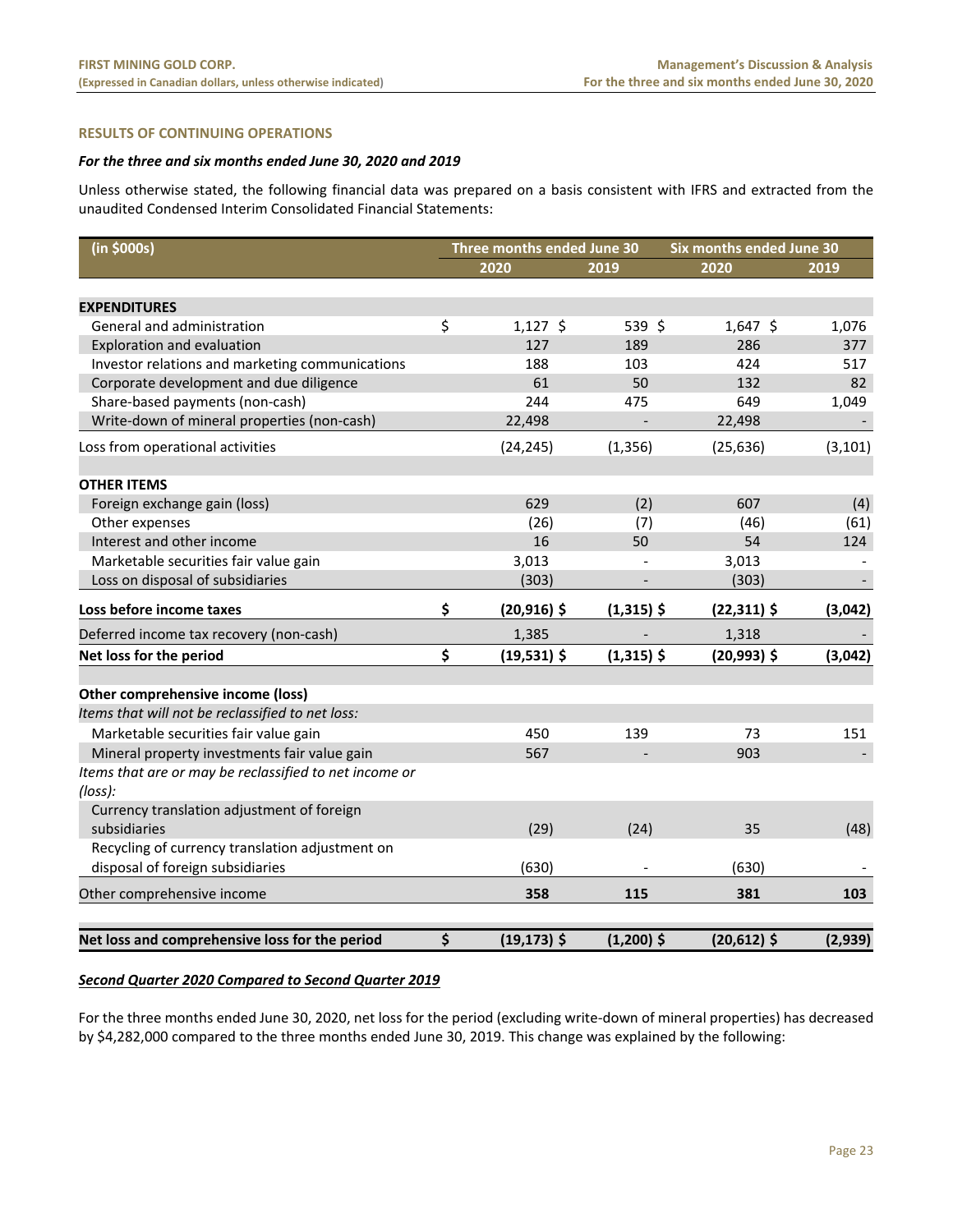# **Write‐down of mineral properties**

Write-down of mineral properties increased by \$22,498,000 during the three months ended June 30, 2020 compared to the same period in 2019. This increase is due to the Company recording an impairment of the Goldlund Gold Project, based on the recoverable amount (FVLCS) indicated by the Share Purchase Agreement with Treasury Metals.

#### **Marketable securities fair value gain**

Marketable securities fair value gain increased by \$3,013,000 during the three months ended June 30, 2020 compared to the same period in 2019. The Company received the 25 million shares of Auteco in connection with its option to acquire PC Gold Inc., and classified Auteco shares as FVTPL. Based on changes in fair value of Auteco shares from the date of receipt to June 30, 2020, a marketable securities fair value gain was recorded in net loss.

#### **Deferred income tax recovery**

Deferred income tax recovery increased by \$1,385,000 during the three months ended June 30, 2020 compared to the same period in 2019, as a result of the Goldlund Gold Project write‐down.

#### **General and Administration**

General and administration increased by \$588,000 during the three months ended June 30, 2020 compared to the same period in 2019. This increase is predominantly due to incurring professional and consulting fees in connection with the Auteco and Treasury Metals transactions.

#### **Share‐based Payments (non‐cash)**

Share-based payments decreased by \$231,000 during the three months ended June 30, 2020 compared to the same period in 2019, primarily due to a lower number of incentive stock options granted in the second quarter of 2020 (1,100,000 options granted in the three months ended June 30, 2020 as compared to 2,750,000 granted in the three months ended June 30, 2019), and due to a lower fair value per option in 2020 (\$0.12 per option in 2020 compared to \$0.20 per option in 2019).

#### **Investor Relations and Marketing Communications**

Investor relations and marketing communications increased by \$85,000 during the three months ended June 30, 2020 compared to the same period in 2019. This increase is predominantly due to increase in marketing campaigns during the second quarter of 2020.

#### **Other Functional Expenses**

The amounts in exploration and evaluation and corporate development and due diligence were comparable between periods.

#### *Six Months Ended June 30, 2020 Compared to Six Months Ended June 30, 2019*

For the six months ended June 30, 2020, net loss for the period (excluding write‐down of mineral properties) has decreased by \$4,547,000 compared to the six months ended June 30, 2019. This change was explained by the following: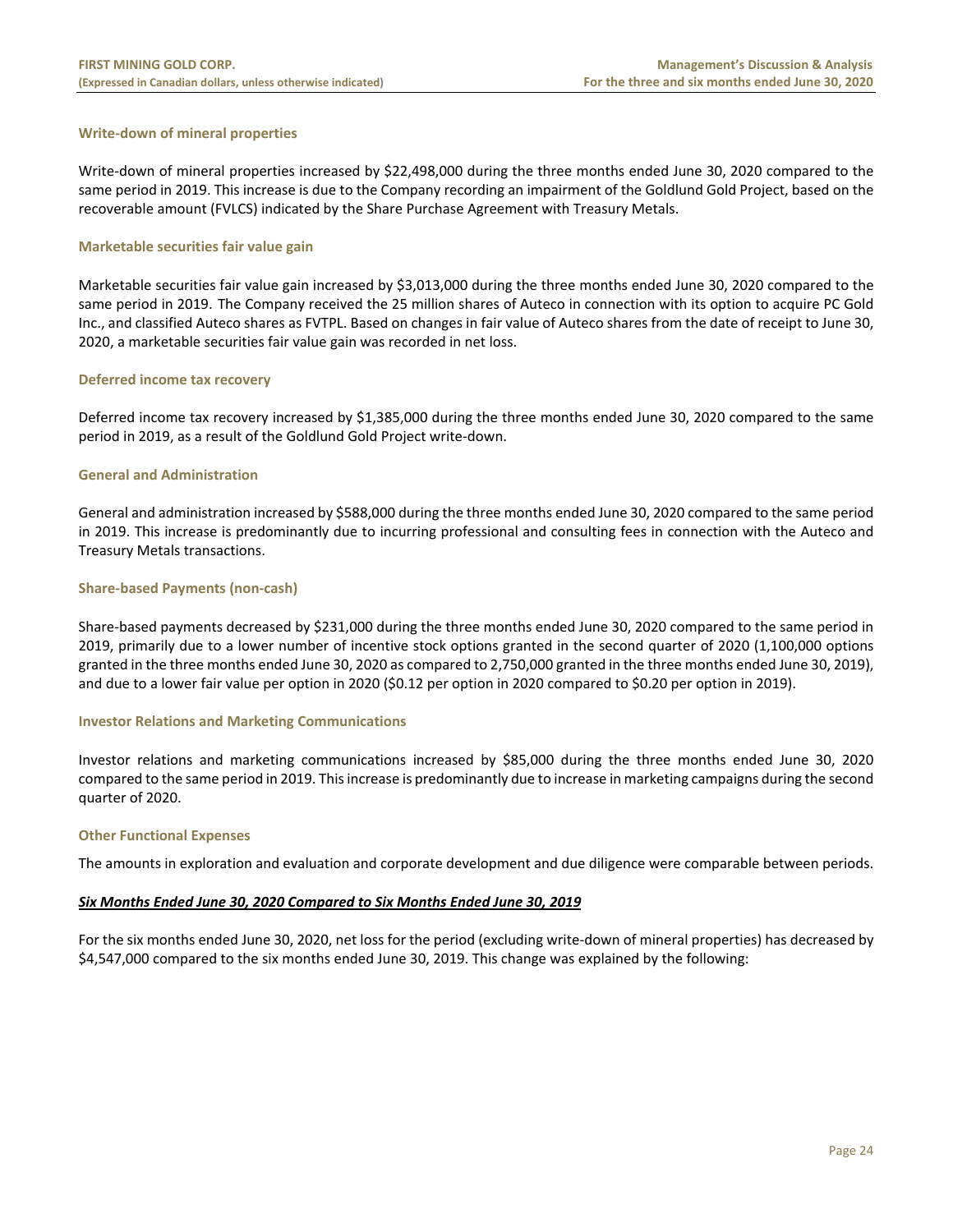## **Write‐down of mineral properties**

Write-down of mineral properties increased by \$22,498,000 during the six months ended June 30, 2020 compared to the same period in 2019. This increase is due to the Company recording an impairment of the Goldlund Gold project, based on the recoverable amount (FVLCS) indicated by the Share Purchase Agreement with Treasury Metals.

#### **Marketable securities fair value gain**

Marketable securities fair value gain increased by \$3,013,000 during the six months ended June 30, 2020 compared to the same period in 2019. The Company received the 25 million shares of Auteco in connection with its option to acquire PC Gold Inc., and classified Auteco shares as FVTPL. Based on changes in fair value of Auteco shares from the date of receipt to June 30, 2020, a marketable securities fair value gain was recorded in net loss.

#### **Deferred income tax recovery**

Deferred income tax recovery increased by \$1,318,000 during the six months ended June 30, 2020 compared to the same period in 2019, as a result of the Goldlund Gold Project write‐down.

#### **General and Administration**

General and administration increased by \$571,000 during the six months ended June 30, 2020 compared to the same period in 2019. This increase is predominantly due to incurring professional and consulting fees in connection with the Auteco and Treasury Metals transactions.

#### **Share‐based Payments (non‐cash)**

Share‐based payments decreased by \$400,000 during the six months ended June 30, 2020 compared to the same period in 2019, primarily due to a lower fair value per option in 2020 (\$0.12 per option in 2020 compared to \$0.20 per option in 2019).

#### **Investor Relations and Marketing Communications**

Investor relations and marketing communications decreased by \$93,000 during the six months ended June 30, 2020 compared to the same period in 2019. This decrease is due to Company attending fewer conferences in 2020.

#### **Other Functional Expenses**

The amounts in exploration and evaluation and corporate development and due diligence were comparable between periods.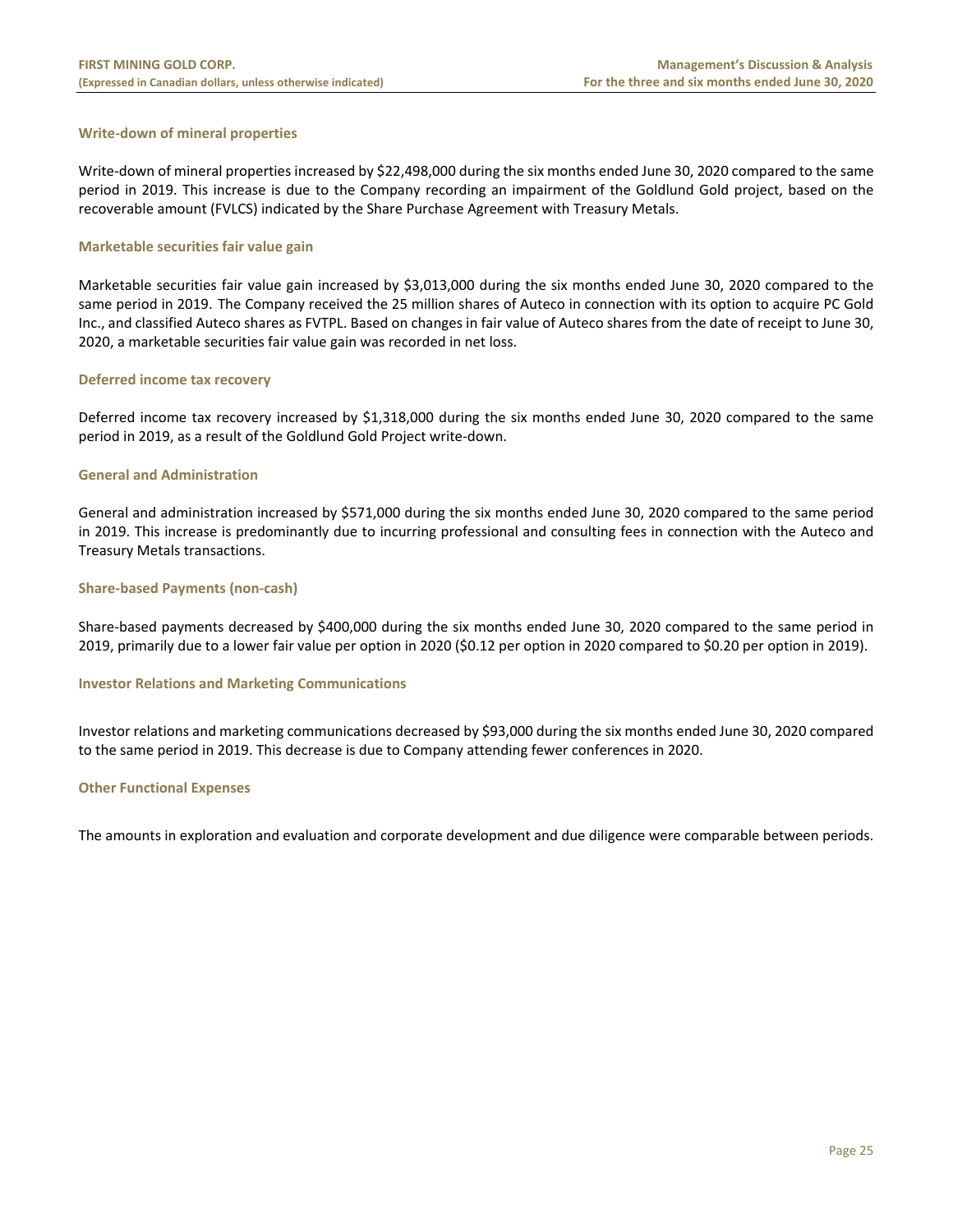# **FINANCIAL CONDITION, LIQUIDITY AND CAPITAL RESOURCES**

| (in \$000s)                                | Six months ended June 30, |              |  |          |  |
|--------------------------------------------|---------------------------|--------------|--|----------|--|
|                                            |                           | 2020         |  | 2019     |  |
| <b>CASH PROVIDED BY (USED IN)</b>          |                           |              |  |          |  |
| Operating activities                       | \$                        | $(2,441)$ \$ |  | (1,814)  |  |
| Investing activities                       |                           | (6, 263)     |  | (2, 217) |  |
| <b>Financing activities</b>                |                           | 9,327        |  | 7,313    |  |
| Foreign exchange effect on cash            |                           |              |  | (1)      |  |
| <b>CHANGE IN CASH AND CASH EQUIVALENTS</b> |                           | 625          |  | 3,281    |  |
| Working capital <sup>(1)</sup>             |                           | 8,596        |  | 10,627   |  |
| Cash and cash equivalents, beginning       |                           | 5,902        |  | 5,115    |  |
| Cash and cash equivalents, ending          | Ś                         | 6,527        |  | 8,396    |  |

(1) Working capital is a non‐IFRS measurement with no standardized meaning under IFRS and may not be comparable to similar financial measures presented by other issuers. For further information and a detailed reconciliation, please see the section "*Non‐IFRS Measures – Working Capital*".

#### **Cash and Cash Equivalents**

The increase of \$625,000 in cash and cash equivalents from \$5,902,000 at December 31, 2019 to \$6,527,000 at June 30, 2020 was primarily due to cash raised from the 2020 Offering, offset by cash used in operating activities and investing activities which comprised technical analysis, drilling, environmental and permitting activities at Springpole Gold Project and drilling at Goldlund Gold Project, in addition to General and Administration expenditures.

#### **Operating Activities**

Cash used in operating activities increased by \$627,000 during the six months ended June 30, 2020 compared to the same period in 2019. This increase was driven by higher loss from operational activities excluding certain non‐cash items, in particular an increase in professional and consulting fees during the six months ended June 30, 2020.

#### **Investing Activities**

For the period ended June 30, 2020, the cash used in investing activities of \$6,263,000 was primarily a result of Canadian mineral property expenditures including the completion of metallurgical and geotechnical drilling and further hydrogeological studies for the Springpole Gold Project, completion of the 2019 drill program and initial phase of the drill Program at the Main Zone at the Goldlund Gold Project. In the prior year period, the cash used in investing activities of \$2,217,000 was primarily a result of Canadian mineral property expenditures including the updated mineral resource estimate for the Goldlund Gold Project and completion of metallurgical tests for the Springpole Gold Project.

#### **Financing Activities**

Cash raised from financing activities during the six months ended June 30, 2020 was \$9,327,000, of which \$8,404,000 related to the funds raised from the private placements, \$750,000 related to the funds raised from the Ausenco Offering, and \$125,000 related to the sale of shares under the ATM program. In addition, \$116,000 was related to the exercise of stock options and warrants. Cash raised from financing activities in the prior year period was \$7,313,000, of which \$7,270,000 related to the funds raised from the private placements, and \$43,000 was related to the exercise of stock options and warrants.

#### **Trends in Liquidity, Working Capital, and Capital Resources**

As at June 30, 2020, the Company has working capital of \$8,596,000. The Company has no history of revenues from its operating activities. The Company is not in commercial production on any of its mineral properties and accordingly does not generate cash from operations. During the six months ended June 30, 2020, the Company had negative cash flow from operating activities. The Company anticipates it will have negative cash flow from operating activities in future periods.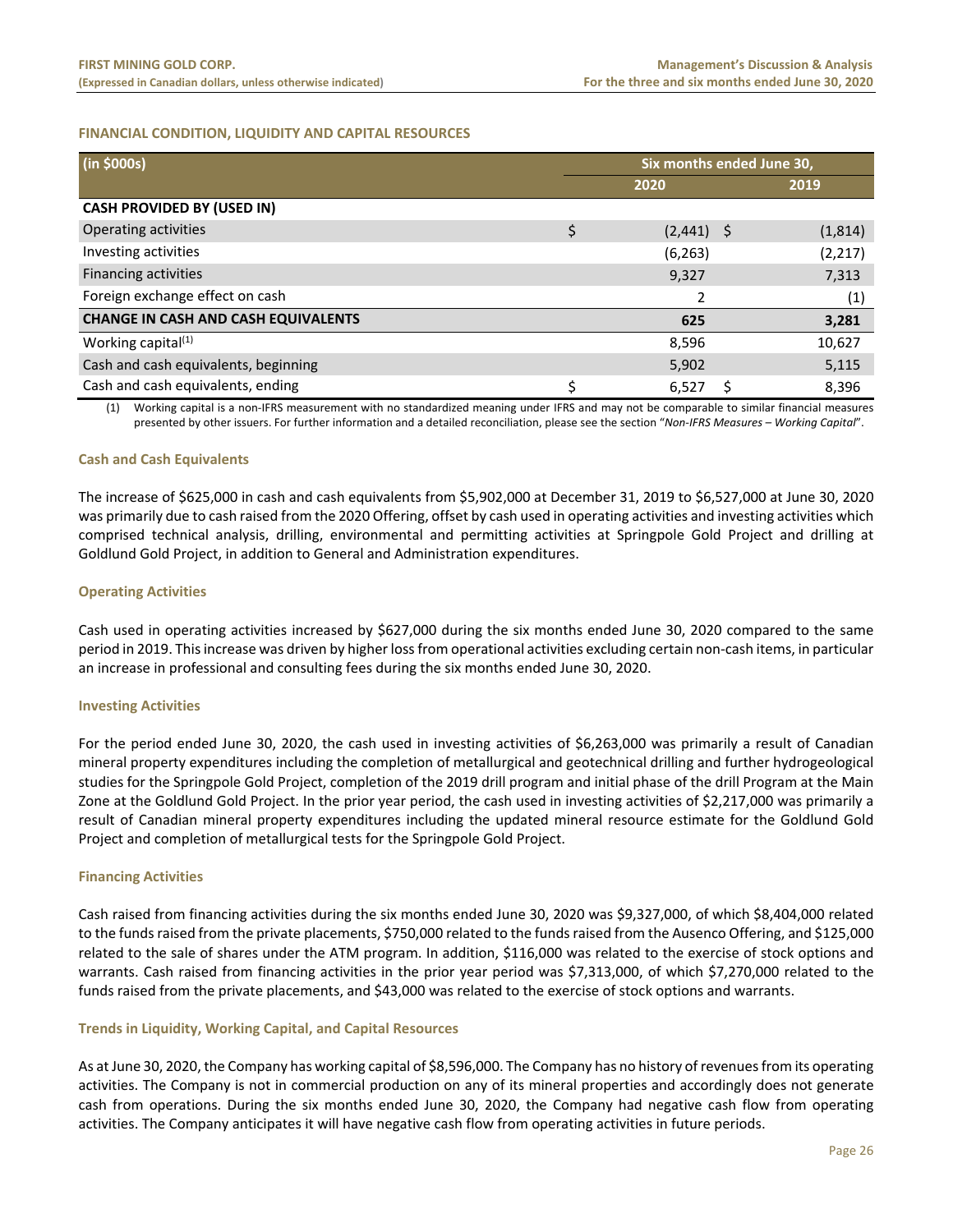The Company has, in the past and during the six months ended June 30, 2020, financed its activities by raising capital through issuances of new shares. In addition to adjusting spending, disposing of assets and seeking other non-equity sources of financing, the Company will remain reliant on equity markets for raising capital until it can generate positive cash flow from operations to finance its exploration and development programs.

The Company believes it has sufficient cash resources to maintain its mineral properties in good standing for the next twelve months.

#### **FINANCIAL LIABILITIES AND COMMITMENTS**

The Company's financial liabilities as at June 30, 2020 are summarized as follows:

| (in \$000s)                              | <b>Contractual Cash</b><br><b>Flows</b> | Less than 1<br>year | $1 - 3$<br>vears         | $4 - 5$<br>vears         |                          | After 5<br>vears |
|------------------------------------------|-----------------------------------------|---------------------|--------------------------|--------------------------|--------------------------|------------------|
| Accounts payable and accrued liabilities | 1,162                                   | \$1,162             |                          | $\overline{\phantom{0}}$ | $\overline{\phantom{a}}$ |                  |
| Current liabilities held for sale        |                                         | 201<br>201          | $\overline{\phantom{0}}$ |                          | -                        |                  |
| Lease liability                          |                                         | 759<br>163          | 330                      |                          | 266                      |                  |
| <b>Total</b>                             | 2.122                                   | \$1.526             | 330                      |                          | 266                      |                  |

Other material financial commitments as at June 30, 2020 consist of flow‐through expenditure commitments of \$1,100,000 (2019 ‐ \$1,900,000) to be incurred prior to December 31, 2021 to fulfill flow‐through requirements from the Company's December 18, 2019 private placement, and \$876,000 (2019 ‐ \$nil) to be incurred prior to December 31, 2021 fulfill flow‐through requirements from the Company's February 14, 2020 private placement. In July 2020, the Government proposed to extend by 12 months the period to incur eligible flow-through share expenses due to COVID-19, and the deadlines above were adjusted for the proposed extension. Management is of the view that the above financial liabilities and commitments will be sufficiently funded by current working capital.

# **OUTLOOK**

First Mining is a Canadian gold developer focused on development and permitting of the Springpole Gold Project in northwestern Ontario. The Springpole Gold Project is one of the largest undeveloped gold assets in Canada, currently hosting a mineral resource base of 4.67 million ounces of gold in the Indicated category and 0.23 million ounces of gold in the Inferred category. A PFS is underway, with completion targeted in early 2021, and permitting is on-going with submission of the Environmental Impact Statement targeted for 2021. The Company also expects in Q3 2020 to close its announced transaction with Treasury Metals, after which it will hold a large equity position in Treasury Metals who will be advancing the Goliath-Goldlund gold project towards construction. First Mining's eastern Canadian property portfolio also includes the Pickle Crow (being advanced in partnership with Auteco), Cameron, Hope Brook, Duparquet, Duquesne, and Pitt gold projects.

The Company continues its Indigenous community consultations related to its core Canadian mineral properties, and has been engaged in significant consultation efforts with local Indigenous communities in the Springpole Gold Project area since 2018 to support the ongoing federal and provincial EA processes, and in preparation for the Springpole Gold Project EIS.

The following is a summary of ongoing activities planned for the remainder of 2020:

- The Company is planning to submit a final ToR to MECP for Springpole Gold Project. The ToR will provide a framework for the preparation of a provincial EA, and it will set out the Company's work plan for addressing the legislated requirements of the Ontario *Environmental Assessment Act* when preparing the provincial EA. The Company is also working on the Federal EA under the *Canadian Environmental Assessment Act*.
- The Company is continuing to advance the Springpole Gold Project PFS, which is targeted for completion in Q1 2021, and data collection and compilation of the EIS, which is targeted for submission in 2021 as well.
- Ongoing technical and economic evaluations are underway at the Hope Brook Gold Project, the Cameron Gold Project and at the Québec projects to gain a better understanding of the potential of these projects.
- Auteco is produced an updated resource estimate and commenced drilling at the Pickle Crow Gold Project, and are required to spend \$750,000 on exploration expenditures within the first 12 months of the Earn-In Agreement, by Q1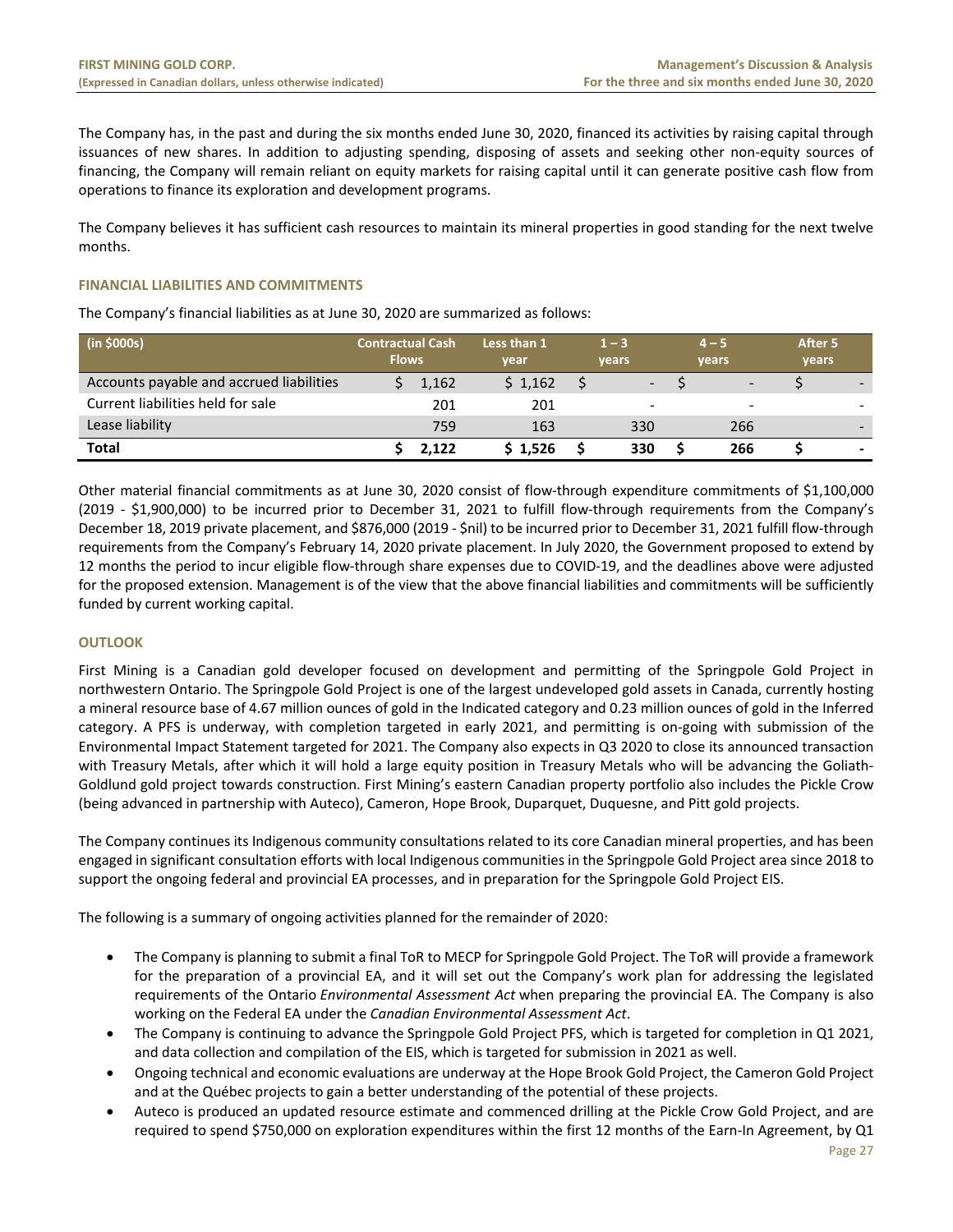2021. As at June 30, 2020, \$781,000 was spent on exploration expenditures and thus satisfied this contractual requirement.

#### **FINANCIAL INSTRUMENTS**

#### **Cash and Cash Equivalents**

Cash and cash equivalents include cash and short‐term deposits that are readily convertible to known amounts of cash and which are subject to an insignificant risk of changes in value. The carrying amounts approximate fair value due to the shortterm maturities of these instruments.

Cash and cash equivalents are mainly held in interest bearing accounts at large Canadian financial institutions.

#### **Marketable Securities**

During the six months ended June 30, 2020, the Company received the 25 million shares of Auteco in connection with its option to acquire PC Gold Inc. These shares are classified as FVTPL. During the six months ended June 30, 2020, the Company also held shares in Gainey, which the Company received pursuant to the option agreement with Gainey on the Las Margaritas gold project, and other investments in publicly traded companies within the mining industry for strategic purposes.

| (in \$000s)                                      | <b>Silver One</b><br><b>Resources Inc.</b> |  | Gainev | Auteco                   |     | <b>Other Marketable</b><br><b>Securities</b> | <b>Total</b> |
|--------------------------------------------------|--------------------------------------------|--|--------|--------------------------|-----|----------------------------------------------|--------------|
| Balance as at December 31, 2019                  |                                            |  | 74     |                          | - S | 1,701                                        | 1,775        |
| <b>Additions</b>                                 |                                            |  |        | 740                      |     | $\overline{\phantom{a}}$                     | 740          |
| (Loss) gain recorded in other comprehensive loss |                                            |  | (24)   | $\overline{\phantom{a}}$ |     | 97                                           | 73           |
| Gain recorded in net loss                        |                                            |  |        | 3.013                    |     | $\overline{\phantom{0}}$                     | 3,013        |
| Balance as at June 30, 2020                      |                                            |  | 50     | 3.753                    |     | 1,798                                        | 5,601        |

| (in \$000s)                                      | <b>Silver One</b><br><b>Resources Inc.</b> | Gainev | Auteco                   | <b>Other Marketable</b><br><b>Securities</b> | <b>Total</b> |
|--------------------------------------------------|--------------------------------------------|--------|--------------------------|----------------------------------------------|--------------|
| Balance as at December 31, 2018                  | 990                                        | $-1$   | $-S$                     | 1,607                                        | 2,597        |
| Additions                                        | 60                                         | 171    | $\overline{\phantom{a}}$ | -                                            | 231          |
| <b>Dispositions</b>                              | (1,758)                                    | -      | $\overline{\phantom{a}}$ | -                                            | (1,758)      |
| Gain (loss) recorded in other comprehensive loss | 708                                        | (97)   | -                        | 94                                           | 705          |
| Balance as at December 31, 2019                  |                                            | 74     | $\blacksquare$           | 1.701                                        | 1.775        |

The Company holds marketable securities of publicly traded companies as strategic investments and has less than a 10% equity interest in each of the investees. During the year ended December 31, 2019, the Company sold 6,250,000 common shares of Silver One Resources Inc. for net proceeds of \$1,750,000 with original cost of \$6,360,000, and realized a cumulative loss on sale of \$4,610,000 in other comprehensive loss.

In addition, subsequent to the end of the period, the Company received 805,698 shares of First Majestic Silver in partial consideration under the Silver Purchase Agreement at an aggregate deemed price of US\$7,500,000.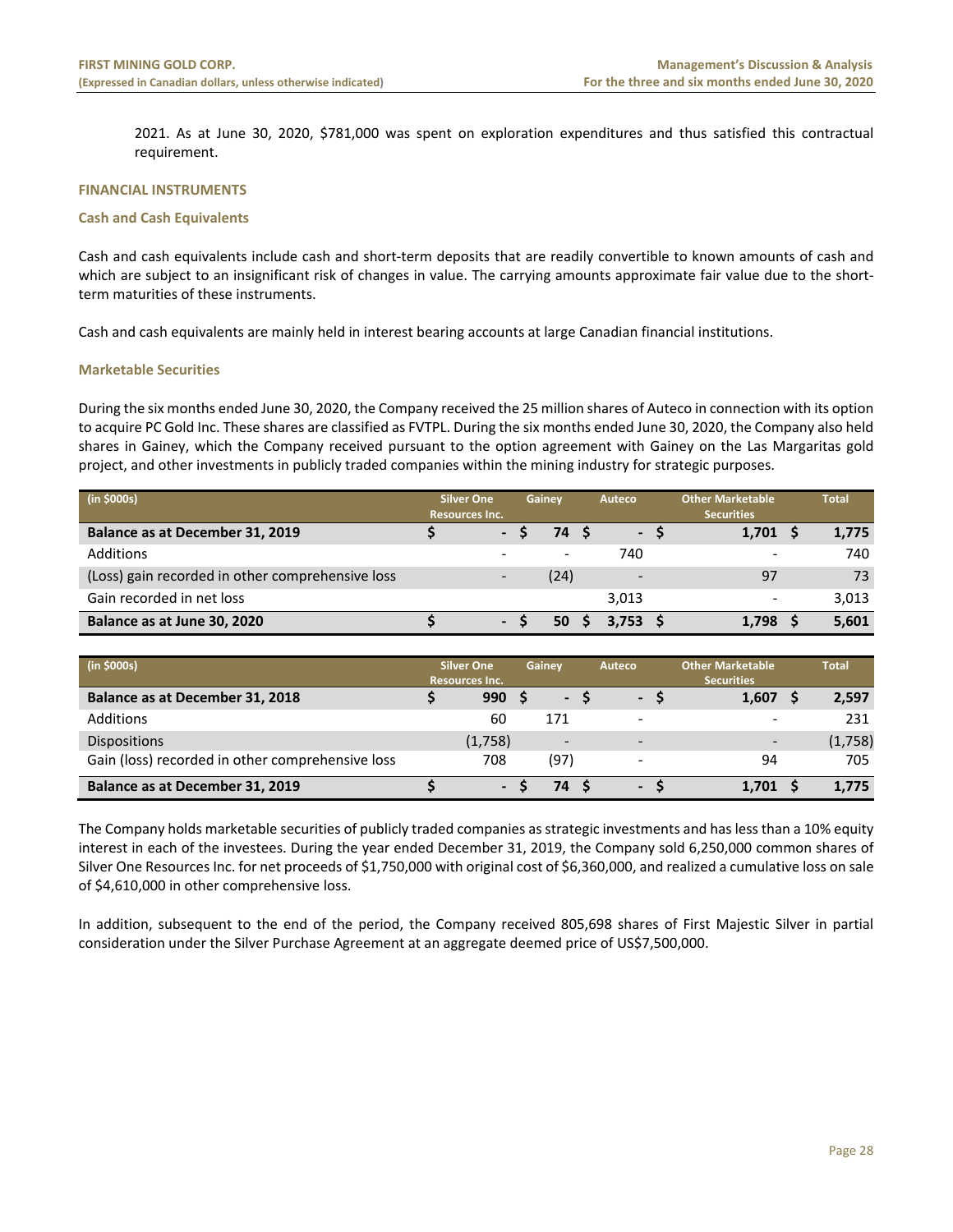# **Option – PC Gold**

Auteco's right to earn an interest in PC Gold pursuant to the Earn-In Agreement is a financial liability of First Mining. As a derivative, the Option – PC Gold liability is classified as FVTPL.

As there is no observable market data which can be used to determine the fair value of the Option – PC Gold liability, management uses property specific and market‐based information to determine whether a significant change in the fair value of the option liability has occurred. Factors that are considered include:

- Performance of the Auteco share price;
- The amount or timing of Pickle Crow exploration expenditures incurred;
- Updates to the NI 43-101 resource report (or Australian equivalent);
- Milestone payment probability assumptions; and
- Gold spot prices over the period from the Earn-In Agreement closing to June 30, 2020.

As at June 30, 2020, management has estimated a fair value for the Option – PC Gold liability of \$1,621,000. Management has concluded that there were no developments in the period since inception that would indicate a material change in fair value and, accordingly, the Option – PC Gold liability remains recorded at the amount received from the counterparty. These amounts include cash, exploration expenditures incurred and the value, at the time of receipt, of the Auteco shares received.

#### **Mineral Property Investments**

The Company, through its subsidiary Clifton Star, has a 10% equity interest in the shares of Beattie Gold Mines Ltd., 2699681 Canada Ltd., and 2588111 Manitoba Ltd., which are private companies which directly or indirectly own various mining concessions and surface rights, collectively known as the Duparquet Gold Project.

As there is no observable market data which can be used to determine the fair value of the Company's mineral property investments, management uses property specific and market‐based information to determine whether a significant change in the fair value of these investments has occurred. Factors that are considered include:

- Changes in the economic and regulatory environment for the jurisdiction in which the Duparquet Gold project is located;
- Gold spot prices over the period from the acquisition of the investment to June 30, 2020;
- The Company's market capitalization per in‐situ ounce which are attributable to the Duparquet Gold project; and
- Recent transactions involving mineral properties located in Quebec.

As at June 30, 2020, Management determined, as a function of the rising gold price environment, that there was an increase in the fair value of mineral property investments and a fair value gain of \$903,000 was recorded (six months ended June 30, 2019 ‐ \$nil). As at June 30, 2020, the fair value of the Company's mineral property investments was \$6,300,000 (December 31, 2019 – \$5,398,000).

#### **RELATED PARTY TRANSACTIONS**

Amounts paid to related parties were incurred in the normal course of business and measured at the exchange amount, which is the amount agreed upon by the transacting parties and on terms and conditions similar to non-related parties. There were no significant transactions with related parties outside of the ordinary course of business during the period ended June 30, 2020.

#### **OFF‐BALANCE SHEET ARRANGEMENTS**

The Company has no off‐balance sheet arrangements that have, or are reasonably likely to have, a current or future effect on the results of operations or financial condition of the Company including, without limitation, such considerations as liquidity and capital resources.

#### **NON‐IFRS MEASURES**

The Company has included a non‐IFRS measure for "net loss excluding write‐down of mineral properties (non‐cash)", "net loss excluding share‐based payments, write‐down of mineral properties (non‐cash), marketable securities fair value gain, loss on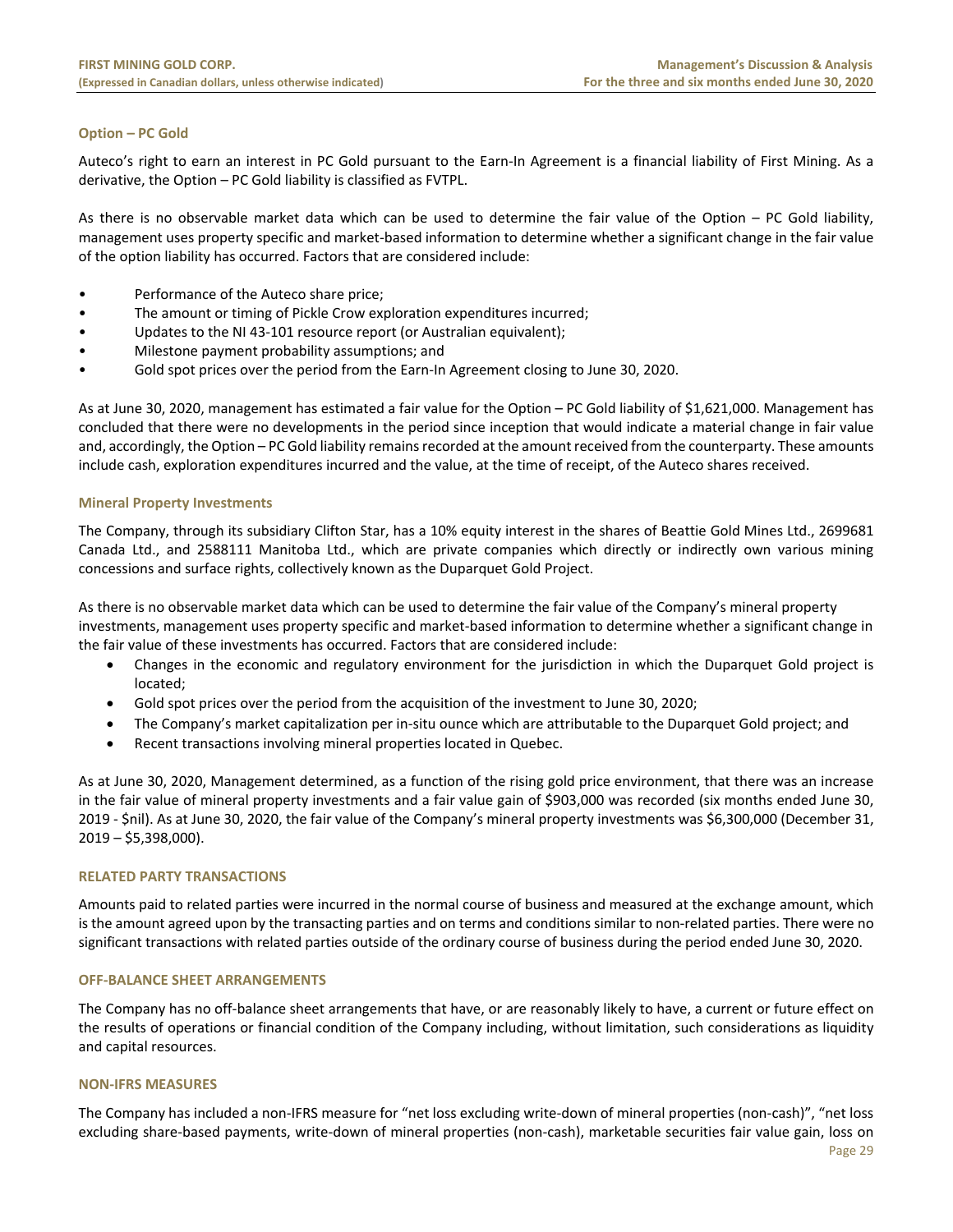disposal of subsidiaries and deferred income tax expense (recovery) (non-cash)" and "working capital" in this MD&A which should be read in conjunction with its financial statements which are prepared in accordance with IFRS as applicable to the preparation of interim financial statements, including International Accounting Standard IAS 34 Interim Reporting. The Company believes that these measures provide investors with an improved ability to evaluate the performance of the Company. Non‐IFRS measures do not have any standardized meaning prescribed under IFRS. Therefore, such measures may not be comparable to similar measures employed by other companies. The data is intended to provide additional information and should not be considered in isolation or as a substitute for measures of performance prepared in accordance with IFRS.

The Company determines working capital and net loss excluding share‐based payments (non‐cash), write‐down of mineral properties (non‐cash) and deferred income tax expense (recovery) (non‐cash) as follows:

# Quarterly Reconciliations:

| Reconciliation as of the end of the period (in \$000s) | 2020-Q2 | 2020-01 | 2019-Q4 | 2019-03  |
|--------------------------------------------------------|---------|---------|---------|----------|
| Current assets                                         | 12.863  | 12.977  | 8.329   | 9,713    |
| Less current liabilities                               | (4,267) | (3,031) | (2,549) | (1, 353) |
| <b>Working capital</b>                                 | 8,596   | 9,946   | 5,780   | 8,360    |

| Reconciliation as of the end of the period (in \$000s) | 2019-02 | 2019-01 | 2018-04 | 2018-03 |
|--------------------------------------------------------|---------|---------|---------|---------|
| Current assets                                         | 11.747  | 6.018   | 8.118   | 10,166  |
| Less current liabilities                               | (1,120) | (527)   | (582)   | (478)   |
| <b>Working capital</b>                                 | 10.627  | 5.491   | 7,536   | 9,688   |

| Reconciliation for the three months ended (in \$000s)    | 2020-Q2   |   | 2020-Q1                  | 2019-Q4                  | 2019-03  |
|----------------------------------------------------------|-----------|---|--------------------------|--------------------------|----------|
| Net loss                                                 | (19, 531) | S | $(1,462)$ \$             | $(2,274)$ \$             | (1,643)  |
| Excluding share-based payments (non-cash)                | 244       |   | 405                      | 215                      | 332      |
| Excluding write-down of mineral properties (non-cash)    | 22,498    |   | $\overline{\phantom{0}}$ |                          | 341      |
| Excluding marketable securities fair value gain          | (3,013)   |   | $\overline{a}$           | -                        |          |
| Excluding loss on disposal of subsidiaries               | 303       |   | $\overline{\phantom{a}}$ | $\overline{\phantom{0}}$ |          |
| Excluding deferred income tax expense (recovery)         | (1,385)   |   | 67                       | 657                      | (141)    |
| Net loss excluding certain non-cash items <sup>(1)</sup> | (884)     |   | (990) \$                 | $(1,402)$ \$             | (1, 111) |

| Reconciliation for the three months ended (in \$000s)    | 2019-Q2                  | 2019-Q1                  | 2018-Q4                  | 2018-03 |
|----------------------------------------------------------|--------------------------|--------------------------|--------------------------|---------|
| Net loss                                                 | $(1,315)$ \$             | $(1,727)$ \$             | $(5,658)$ \$             | (937)   |
| Excluding share-based payments (non-cash)                | 475                      | 574                      | 392                      | 27      |
| Excluding write-down of mineral properties (non-cash)    | $\overline{\phantom{0}}$ | $\overline{\phantom{0}}$ | 4,181                    |         |
| Excluding marketable securities fair value gain          | $\overline{\phantom{0}}$ | -                        |                          |         |
| Excluding loss on disposal of subsidiaries               | $\overline{\phantom{a}}$ | -                        | $\overline{\phantom{a}}$ |         |
| Excluding deferred income tax expense (recovery)         | ۰                        | ۰                        | $\overline{\phantom{0}}$ |         |
| Net loss excluding certain non-cash items <sup>(1)</sup> | (840) \$                 | $(1, 153)$ \$            | $(1,085)$ \$             | (910)   |

Annual Reconciliations:

| Reconciliation as of the end of the period (in \$000s) | <b>June 30.</b><br>2020 | December 31,<br>2019 | December 31,<br>2018 |
|--------------------------------------------------------|-------------------------|----------------------|----------------------|
| Current assets                                         | 12.863                  | 8.329                | 8,118                |
| Less current liabilities                               | (4, 267)                | (2.549)              | (582)                |
| <b>Working capital</b>                                 | 8,596                   | 5,780                | 7,536                |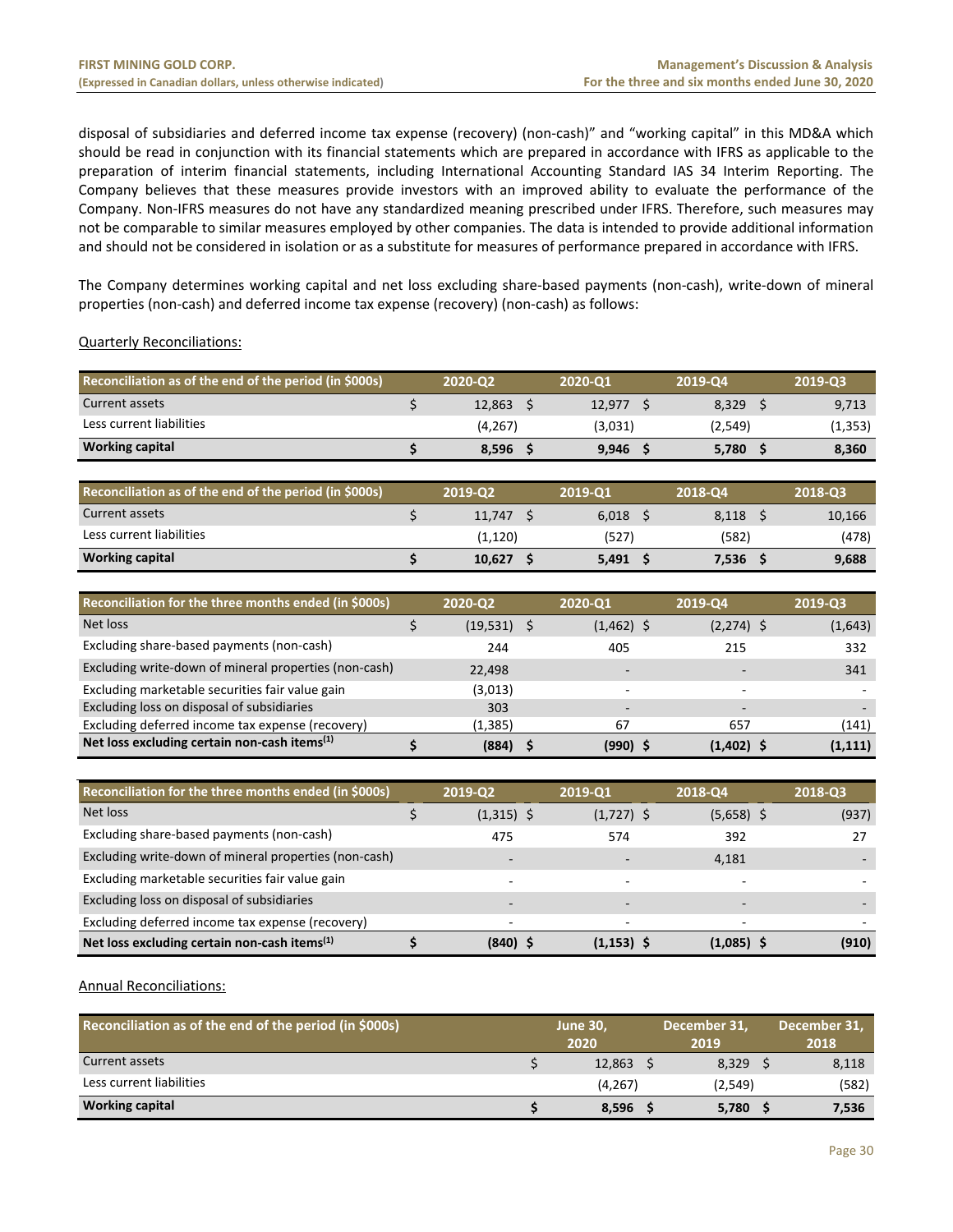| Reconciliation for the six months ended June 30 (in \$000s) | 2020          | 2019         | 2018     |
|-------------------------------------------------------------|---------------|--------------|----------|
| Net loss                                                    | $(20,993)$ \$ | $(3,042)$ \$ | (5,050)  |
| Excluding share-based payments (non-cash)                   | 649           | 1.049        | 2,613    |
| Excluding write-down of mineral properties (non-cash)       | 22,498        |              |          |
| Excluding marketable securities fair value gain             | (3,013)       |              |          |
| Excluding loss on disposal of subsidiaries                  | 303           |              |          |
| Excluding deferred income tax expense (recovery) (non-cash) | (1, 318)      |              |          |
| Net loss excluding certain non-cash items <sup>(1)</sup>    | $(1,874)$ \$  | $(1,993)$ \$ | (2, 437) |

(1) "The certain non‐cash items excluded" refers to the "Share‐based payments", "Write‐down of mineral properties", "Marketable securities fair value gain", "Loss on disposal of subsidiaries" and "Deferred income tax expense (recovery)".

# **CHANGES IN ACCOUNTING POLICIES**

The unaudited condensed interim consolidated financial statements for the six months ended June 30, 2020 were prepared using accounting policies consistent with those used in the audited annual consolidated financial statements for the year ended December 31, 2019.

# **ACCOUNTING STANDARDS ISSUED BUT NOT YET APPLIED**

There are no IFRS or International Financial Reporting Interpretations Committee interpretations that are not yet effective that would be expected to have a material impact on the Company's consolidated financial statements.

# **CRITICAL ACCOUNTING JUDGMENTS AND ESTIMATES**

The preparation of financial statements requires the use of accounting estimates. It also requires management to exercise judgment in the process of applying its accounting policies. Estimates and judgments are regularly evaluated and are based on management's experience and other factors, including expectations about future events that are believed to be reasonable under the circumstances. The use of judgments, estimates and assumptions affects the application of accounting policies and the reported amounts of assets and liabilities, income and expense. Actual results may differ from these estimates.

The following discusses accounting policy judgment that may result in material changes in estimates used in the financial statements:

#### Impairment of mineral properties:

In accordance with the Company's accounting policy for its mineral properties, exploration and evaluation expenditures on mineral properties are capitalized. There is no certainty that the expenditures made by the Company in the exploration of its property interests will result in discoveries of commercial quantities of minerals. The Company applies judgment to determine whether indicators of impairment exist for these capitalized costs.

Management uses several criteria in making this assessment, including the period for which the Company has the right to explore, expected renewals of exploration rights, whether substantive expenditures on further exploration and evaluation of mineral properties are budgeted, and evaluation of the results of exploration and evaluation activities up to the reporting date. Based on the proposed transaction with Treasury Metals management identified an indicator of impairment as at June 30, 2020.

The following are key assumptions concerning the future and other key sources of estimation uncertainty that have a significant risk of causing a material adjustment to the carrying value of assets and liabilities within the next financial period: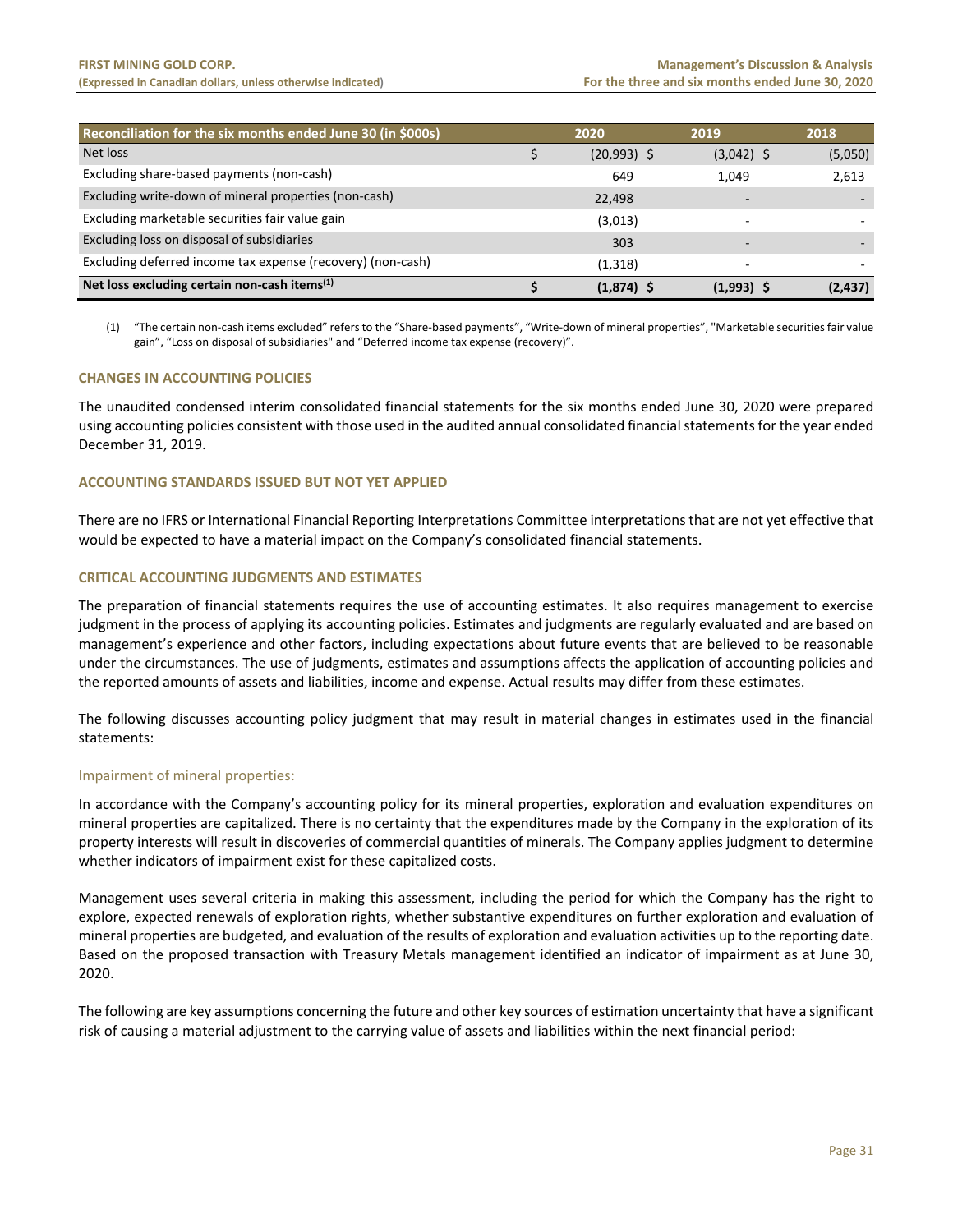# Impairment Testing

As at June 30, 2020, an impairment test was performed for the Goldlund Gold Project. A market approach was taken whereby a discounted cash flow model was used to determine the recoverable amount of Goldlund, based on the consideration outlined by the Share Purchase Agreement with Treasury Metals. Aspects of the model were prepared internally with assistance from third-party advisors. Both observable and unobservable inputs were used in the model. The significant inputs used when performing the mineral property impairment test are based on management's best estimates of what an independent market participant would consider appropriate. Changes in these inputs may alter the results of impairment testing, the amount of the impairment charges or reversals recorded in the statement of comprehensive loss and the resulting carrying values of assets. In determining the recoverable amount, management estimated the fair value of the 130 million TML Shares based on quoted market prices, the fair value of the 35 million TML Warrants based on a Black‐Scholes option valuation and the fair value of the 1.5% royalty and milestone payments totaling \$5 million based on a probability weighted discounted cash flow model.

#### Determining amount and timing of reclamation provisions

A reclamation provision represents the present value of estimated future costs for the reclamation of the Company's mineral properties. These estimates include assumptions as to the future activities, cost of services, timing of the reclamation work to be performed, inflation rates, exchange rates and interest rates. The actual cost to reclaim a mine or project may vary from the estimated amounts because there are uncertainties with respect to the extent of required future remediation activities, as studies are currently ongoing, and uncertainties in factors used to estimate the cost and potential changes in regulations or laws governing the reclamation of a mineral property. Management periodically reviews the reclamation requirements and adjusts the liability, if any, as new information becomes available and will assess the impact of new regulations and laws as they are enacted.

# Valuation of mineral property investments

The Company makes estimates and assumptions that affect the carrying value of its mineral property investments, which are comprised of equity interests in the shares of private companies. These financial assets are designated as fair value through other comprehensive income (loss), and Management needs to determine the fair value as at each period end. As there is no observable market data which can be used to determine this fair value, management uses property specific and market‐based information to determine whether a significant change in the fair value of these investments has occurred. Changes to the property specific and market‐based variables could result in the fair value being less than or greater than the amount recorded.

# **RISKS AND UNCERTAINTIES**

The Company is subject to a number of risks and uncertainties, each of which could have an adverse effect on its business operations or financial results. Some of these risks and uncertainties are detailed below. For a comprehensive list of the Company's risks and uncertainties, see the Company's Annual Information Form for the year ended December 31, 2019 under the heading "Risks that can affect our business", which is available under our SEDAR profile at www.sedar.com, and on EDGAR as an exhibit to Form 40‐F.

#### **Global Financial Conditions**

Global financial conditions have, at various times in the past and may, in the future, experience extreme volatility. Many industries, including the mining industry, are impacted by volatile market conditions. Global financial conditions may be subject to sudden and rapid destabilizations in response to economic shocks or other events, such as developments concerning COVID‐ 19. A slowdown in the financial markets or other economic conditions, including but not limited to consumer spending, employment rates, business conditions, inflation, fluctuations in fuel and energy costs, consumer debt levels, lack of available credit, the state of the financial markets, interest rates and tax rates, may adversely affect the Company's growth and financial condition. Future economic shocks may be precipitated by a number of causes, including government debt levels, fluctuations in the price of oil and other commodities, volatility of metal prices, geopolitical instability, changes in laws or governments, war, terrorism, the volatility of currency exchanges inflation or deflation, the devaluation and volatility of global stock markets, pandemics and natural disasters. Any sudden or rapid destabilization of global economic conditions could impact the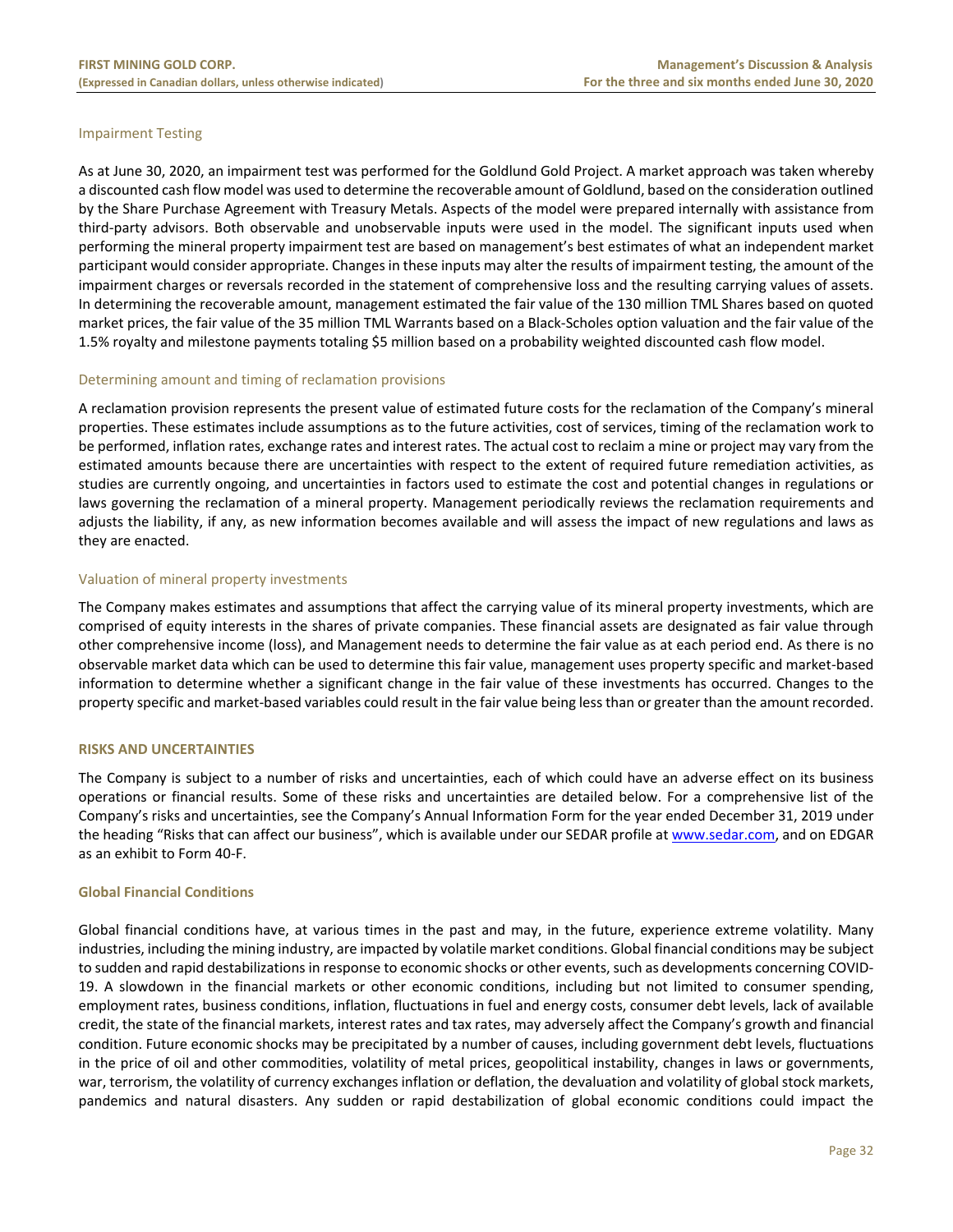Company's ability to obtain equity or debt financing in the future on terms favourable to the Company or at all. In such an event, the Company's operations and financial condition could be adversely impacted.

#### **Public Health Crises**

The Company's business, operations and financial condition could be materially adversely affected by the outbreak of epidemics, pandemics or other health crises, such as COVID‐19, and by reactions by government and private actors to such outbreaks. As at the date of this MD&A, the global reactions to the spread of COVID‐19 have led to, among other things, significant restrictions on travel, quarantines, temporary business closures and a general reduction in consumer activity. While these effects are expected to be temporary, the duration of the disruptions to business internationally and the related financial impact cannot be estimated with any degree of certainty at this time. Such public health crises can result in disruptions and extreme volatility in financial markets and global supply chains as well as declining trade and market sentiment and reduced mobility of people, all of which could impact commodity prices, interest rates, credit ratings, credit risk, availability of financing and inflation. The risks to the Company of such public health crises also include risks to employee health and safety and may result in a slowdown or temporary suspension of operations at some or all of the Company's mineral properties as well as its head office. Although the Company has the capacity to continue certain administrative functions remotely, many other functions, including the conduct of exploration and development programs, cannot be conducted remotely and may be impacted or delayed if the Company experiences limitations on employee mobility.

On March 24, 2020, the province of Ontario implemented an emergency order (the "**Emergency Order**") mandating the closure of all non‐essential workplaces in the province. The Emergency Order has since been extended and remains in effect, although most parts of the province are in varying stages of re‐opening, and our exploration properties in Ontario are at present not directly affected by the Emergency Order. However, there can be no guarantee that re‐opening process will not be reversed in the future or that governments in other provinces in which we have mineral properties will not pass similar orders reducing or preventing access to our properties. Any such orders may have a material adverse effect upon ongoing exploration programs at our properties and, ultimately, on our business and financial condition. At this point, the extent to which COVID‐19 may impact the Company remains uncertain; however, it is possible that COVID-19 could have a material adverse effect on the Company's business, results of operations and financial condition.

As discussed above under "2020 Highlights", the Company has temporarily demobilized the contractors and staff at its Springpole Gold Project and Goldlund Gold Project properties for a period. Although exploration activities have recommenced at those properties, there can be no assurance that the Company will not be required to demobilize its personnel and contractors again in the future. Any additional demobilization may have an adverse impact on the Company's ability to conduct exploration and further advance its work programs on the affected properties.

#### **Risks related to Financial Instruments**

The Company thoroughly examines the various financial instruments and risks to which it is exposed and assesses the impact and likelihood of those risks. These risks include market risk, equity price risk, foreign currency risk, interest rate risk, credit risk, liquidity risk, and capital risk. Where material, these risks are reviewed and monitored by the Company's Board of Directors (the "**Board**").

The Board has overall responsibility for the determination of the Company's risk management objectives and policies. The overall objective of the Board is to set policies that seek to reduce risk as much as possible without unduly affecting the Company's competitiveness and flexibility.

#### a) Market Risk

Market risk is the risk that the fair value of future cash flows of a financial instrument will fluctuate due to changes in market prices. Market risk includes equity price risk, foreign currency risk and interest rate risk.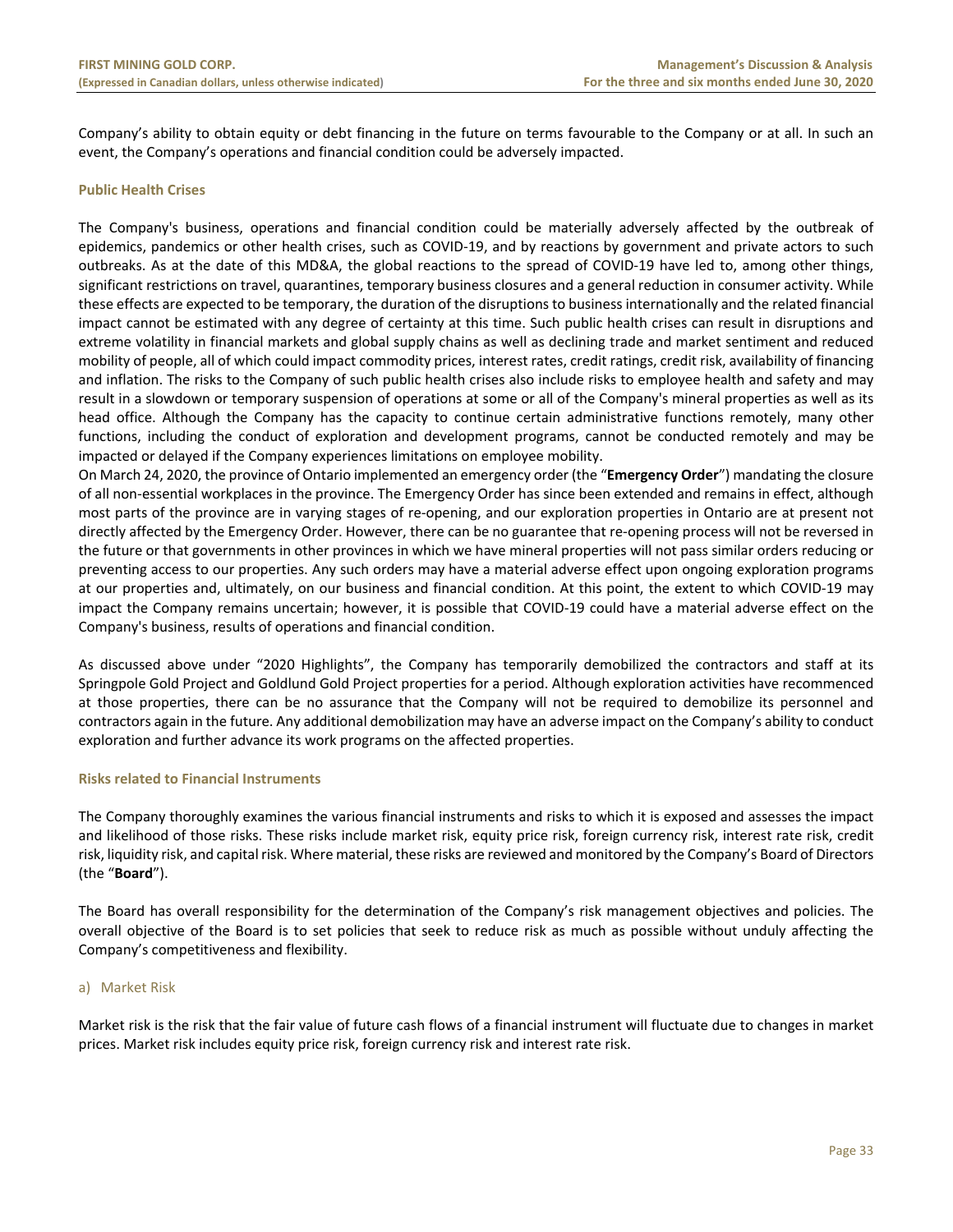# *Equity Price Risk*

The Company is exposed to equity price risk as a result of holding investments in equity securities, which are comprised of marketable securities and mineral property investments, in other mineral property exploration companies.

If the fair value of our investments in equity instruments had been 10% higher or lower as at June 30, 2020, total net loss and comprehensive loss for the six months ended June 30, 2020 would have decreased or increased, respectively, by approximately \$1,190,000 (2019 ‐ \$740,000), as a result of changes in the fair value of equity investments.

## *Foreign Currency Risk*

The Company is exposed to the financial risk related to the fluctuation of foreign exchange rates. During the first half of 2020, the Company operated in Canada, the United States, and Mexico, and a portion of the Company's expenses were incurred in Canadian dollars ("**CAD**"), US dollars ("**USD**"), and Mexican Pesos. A significant change in the currency exchange rates between the Canadian, US and Mexican currencies, could have an effect on the Company's results of operations, financial position or cash flows. The Company has not hedged its exposure to currency fluctuations.

During the six months ended June 30, 2020, the Company disposed of its Mexican subsidiaries, and is no longer exposed to the change in the currency exchange rates between the Canadian and Mexican currencies. As at June 30, 2020, the Company was exposed to currency risk on certain financial instruments denominated in USD. The Company does not have significant transactions or hold significant cash or other financial instruments denominated in USD currency. Therefore, the Company considers this risk to be immaterial.

# *Interest Rate Risk*

Interest rate risk is the risk that future cash flows will fluctuate as a result of changes in market interest rates. The Company does not have any borrowings that are subject to fluctuations in market interest rates. Interest rate risk is limited to potential decreases on the interest rate offered on cash and cash equivalents held with chartered Canadian financial institutions. The Company manages its interest rate risk by maximizing the interest income earned on excess funds while maintaining the necessary liquidity to conduct its day‐to‐day operations. The Company considers this risk to be immaterial.

#### b) Credit Risk

Credit risk is the risk of financial loss to the Company if a counterparty to a financial instrument fails to meet its contractual obligations. Financial instruments which are potentially subject to credit risk for the Company consist primarily of cash and cash equivalents, accounts and other receivables, and the reclamation deposit. The Company considers credit risk with respect to its cash and cash equivalents to be immaterial as cash and cash equivalents are mainly held through high credit quality major Canadian financial institutions as determined by ratings agencies. As a result, the Company does not expect any credit losses.

#### c) Liquidity Risk

Liquidity risk is the risk that the Company will not be able to meet its financial obligations as they become due. The Company's policy is to ensure that it will have sufficient cash to allow it to meet its liabilities when they become due, under both normal and stressed conditions, without incurring unacceptable losses or risking damage to the Company's reputation. The Company manages its liquidity risk by preparing annual estimates of exploration and administrative expenditures and monitoring actual expenditures compared to the estimates to ensure that there is sufficient capital on hand to meet ongoing obligations.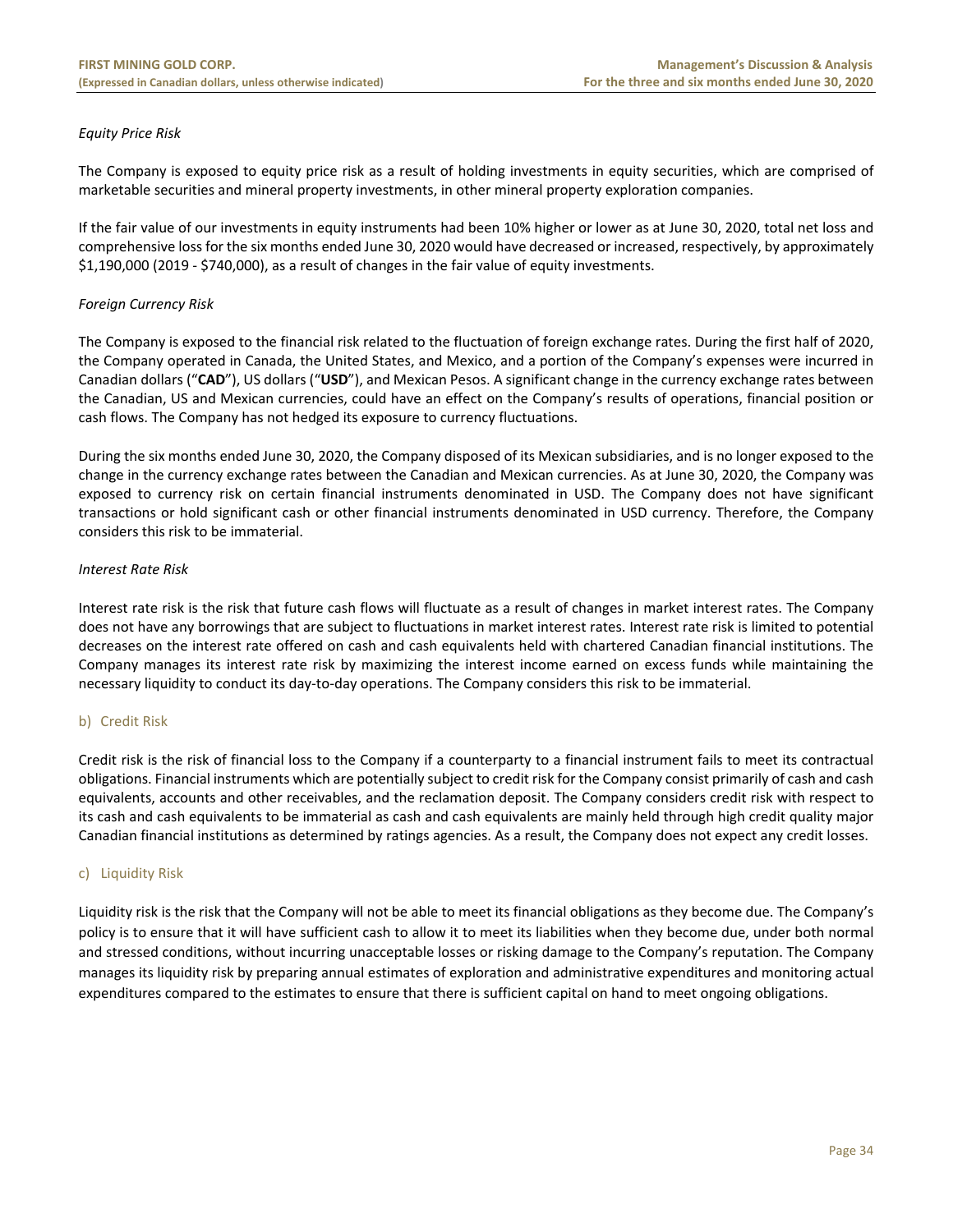The following table summarizes the maturities of the Company's financial liabilities as at June 30, 2020 based on the undiscounted contractual cash flows:

| (in \$000s)                              | <b>Carrying</b><br><b>Amount</b> | <b>Contractual</b><br><b>Cash Flows</b> | Less than 1<br>vear | l — S<br>vears           | $14-5$<br>vears          | After 5<br>vears |
|------------------------------------------|----------------------------------|-----------------------------------------|---------------------|--------------------------|--------------------------|------------------|
| Accounts payable and accrued liabilities | 1.162                            | 1.162                                   | 1.162               | ٠                        | $\overline{\phantom{a}}$ |                  |
| Current liabilities held for sale        | 201                              | 201                                     | 201                 | $\overline{\phantom{a}}$ | $\overline{\phantom{a}}$ |                  |
| Lease liability                          | 606                              | 759                                     | 163                 | 330                      | 266                      |                  |

As at June 30, 2020, the Company had cash and cash equivalents of \$6,527,000 (December 31, 2019 – \$5,902,000), of which \$52,000 (December 31, 2019 ‐ \$nil) were classified in current assets held for sale.

# d) Capital Risk Management

The Company's objectives when managing capital are to safeguard the Company's ability to continue as a going concern in order to pursue the exploration and retention of its mineral properties. The Company has historically demonstrated the ability to raise new capital through equity issuances and/or through surplus cash as part of its acquisitions. In the management of capital, the Company includes the components of shareholders' equity as well as cash. The Company prepares annual estimates of exploration and administrative expenditures and monitors actual expenditures compared to the estimates to ensure that there is sufficient capital on hand to meet ongoing obligations.

# **QUALIFIED PERSONS**

Hazel Mullin, P.Geo, Director of Data Management and Technical Services at First Mining, is a Qualified Person as defined by National Instrument 43‐101 *Standards of Disclosure for Mineral Projects* ("**NI 43‐101**"), and is responsible for the review and verification of the scientific and technical information in this MD&A.

# **SECURITIES OUTSTANDING**

Authorized share capital: The Company can issue an unlimited number of common shares with no par value and an unlimited number of preferred shares with no par value. No preferred shares have been issued as at July 31, 2020.

The following table sets out all outstanding securities of the Company as of July 31, 2020.

|                               | <b>Number</b> | <b>Weighted Average</b><br><b>Exercise Price</b> | <b>Expiry Date</b>                |
|-------------------------------|---------------|--------------------------------------------------|-----------------------------------|
| Common shares – issued        | 634,341,453   |                                                  |                                   |
| Stock options <sup>(1)</sup>  | 49.435.000    | \$0.52                                           | September 9, 2020 - April 1, 2025 |
| Warrants <sup>(2)</sup>       | 64,435,657    | \$0.38                                           | June 16, 2021 - July 2, 2025      |
| Common shares - fully diluted | 748,212,110   |                                                  |                                   |

(1) Each stock option is exercisable for one common share of the Company.

(2) Each warrant is exercisable for one common share of the Company.

#### **DISCLOSURE CONTROLS AND PROCEDURES**

The Company's Management, with the participation of its Chief Executive Officer ("**CEO**") and its Chief Financial Officer ("**CFO**"), have evaluated the effectiveness of the Company's disclosure controls and procedures. Based upon the results of that evaluation, the Company's CEO and CFO have concluded that, as of June 30, 2020, the Company's disclosure controls and procedures were effective to provide reasonable assurance that the information required to be disclosed by the Company in reports it files is recorded, processed, summarized and reported, within the appropriate time periods and is accumulated and communicated to Management, including the CEO and CFO, as appropriate to allow timely decisions regarding required disclosure.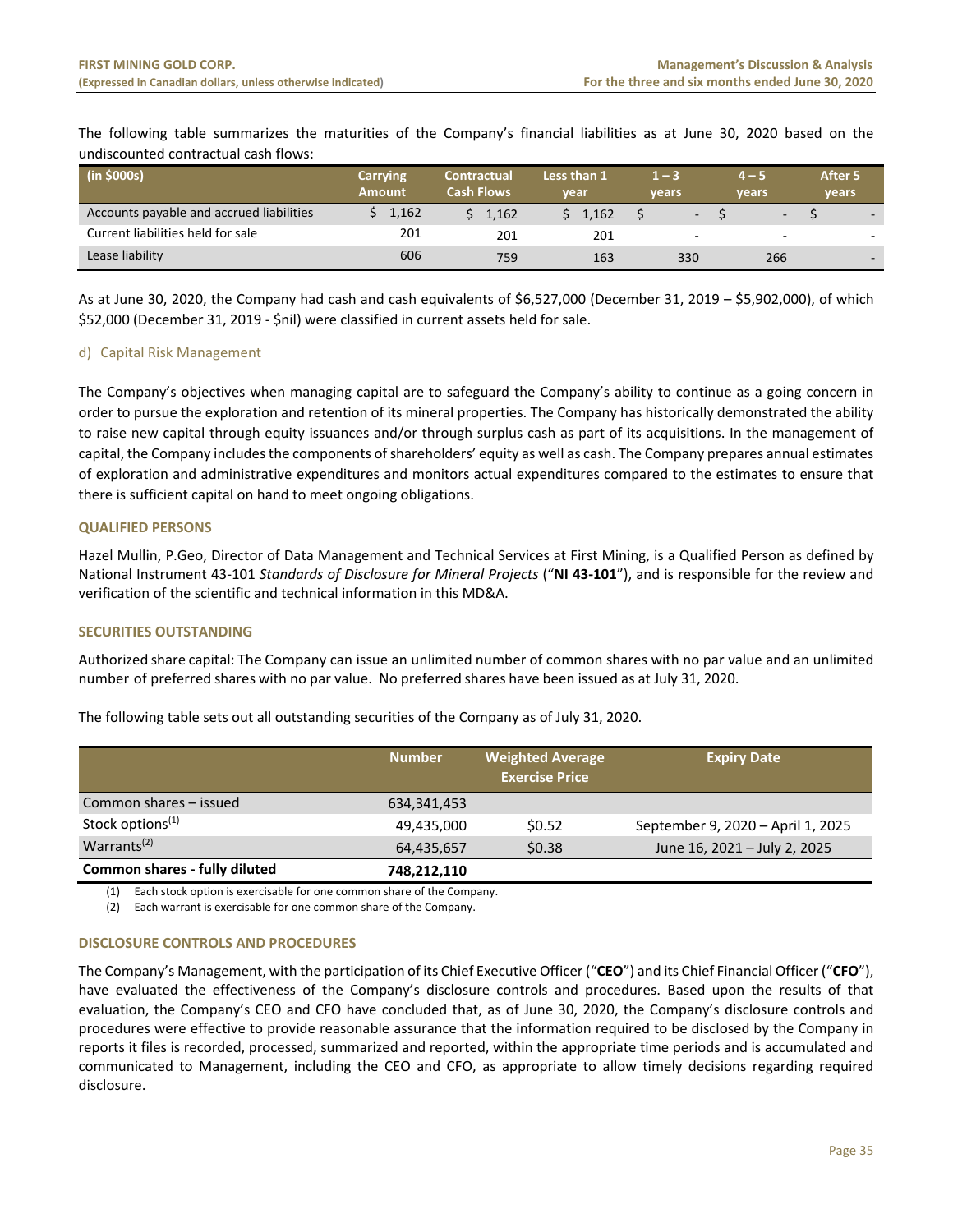# **MANAGEMENT'S REPORT ON INTERNAL CONTROL OVER FINANCIAL REPORTING**

The Company's Management, with the participation of its CEO and CFO, is responsible for establishing and maintaining adequate internal control over financial reporting as such term is defined in the SEC's rules and the rules of the Canadian Securities Administrators. The Company's internal control over financial reporting is a process designed to provide reasonable assurance regarding the reliability of financial reporting and the preparation of annual financial statements for external purposes in accordance with IFRS as issued by the IASB. The Company's internal control over financial reporting includes policies and procedures that:

- address maintaining records that accurately and fairly reflect, in reasonable detail, the transactions and dispositions of assets of the Company;
- provide reasonable assurance that transactions are recorded as necessary for preparation of financial statements in accordance with IFRS;
- provide reasonable assurance that the Company's receipts and expenditures are made only in accordance with authorizations of Management and the Company's Directors; and
- provide reasonable assurance regarding prevention or timely detection of unauthorized acquisition, use, or disposition of the Company's assets that could have a material effect on the Company's consolidated financial statements.

The Company's internal control over financial reporting may not prevent or detect all misstatements because of inherent limitations. Additionally, projections of any evaluation of effectiveness for future periods are subject to the risk that controls may become inadequate because of changes in conditions or deterioration in the degree of compliance with the Company's policies and procedures.

In the first quarter of 2020, the Company's employees began to work remotely from home. Since then, the Company has reopened its offices and its employees have performed their duties through a combination of working remotely and in the office. This change has required certain processes and controls that were previously done or documented manually to be completed and retained in electronic form. Despite the changes required by the current environment, there have been no significant changes in our internal controls during the quarter ended June 30, 2020 that have materially affected, or are likely to materially affect, the Company's internal control over financial reporting.

#### **LIMITATIONS OF CONTROLS AND PROCEDURES**

The Company's Management, including the CEO and CFO, believes that any disclosure controls and procedures or internal control over financial reporting, no matter how well conceived and operated, may not prevent or detect all misstatements because of inherent limitations. Further, the design of a control system must reflect the fact that there are resource constraints, and the benefits of controls must be considered relative to their costs. Because of the inherent limitations in all control systems, they cannot provide absolute assurance that all control issues and instances of fraud, if any, within the Company have been prevented or detected. These inherent limitations include the realities that judgments in decision‐making can be faulty, and that breakdowns can occur because of a simple error or mistake. Additionally, controls can be circumvented by the individual acts of some persons, by collusion of two or more people, or by unauthorized override of the control. The design of any control system is also based in part upon certain assumptions about the likelihood of future events, and there can be no assurance that any design will succeed in achieving its stated goals under all potential future conditions. Accordingly, because of the inherent limitations in a cost-effective control system, misstatements due to error or fraud may occur and may not be detected.

#### **FORWARD‐LOOKING INFORMATION**

This MD&A is based on a review of the Company's operations, financial position and plans for the future based on facts and circumstances as of June 30, 2020. This MD&A contains "forward‐looking statements" within the meaning of applicable Canadian securities regulations (collectively, "**forward‐looking statements**"). Any statements that express or involve discussions with respect to predictions, expectations, beliefs, plans, projections, objectives, assumptions or future events or performance (often, but not always, using words or phrases such as "seek", "anticipate", "plan", "continue", "estimate", "expect", "may", "will", "project", "predict", "forecast", "potential", "targeting", "intend", "could", "might", "should", "believe" and similar expressions) are not statements of historical fact and may be "forward-looking statements". These statements relate to future events or the Company's future performance, business prospects or opportunities. Forward-looking statements include, but are not limited to: statements regarding the advancement of the Company's mineral assets towards production;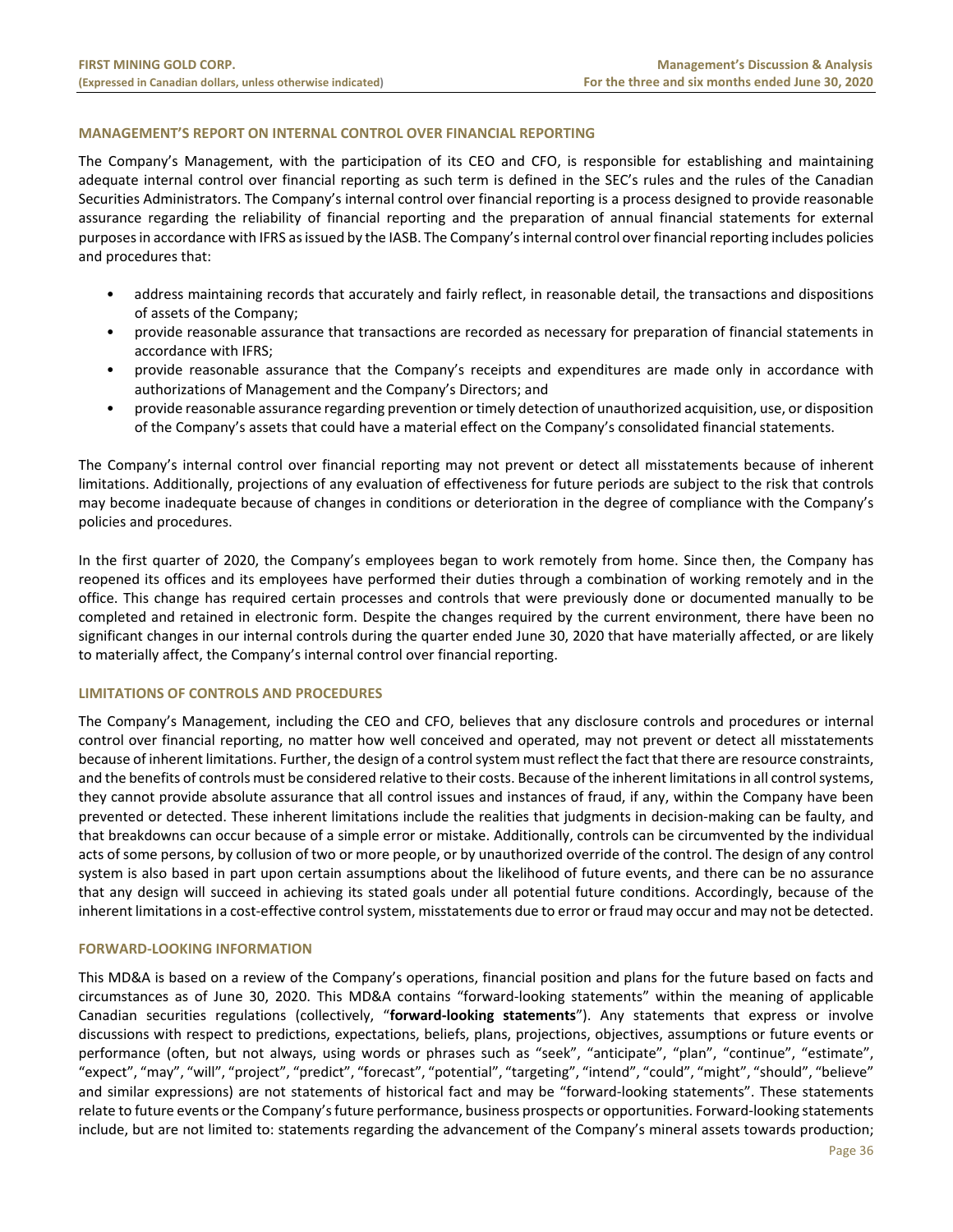statements regarding the potential for the Company to acquire additional mineral assets in the future; statements regarding the next stages and anticipated timing of the metallurgical study or the environmental, permitting at the Springpole Gold Project; statements regarding opportunities to enhance project economics identified under the 2019 Springpole Gold Project PEA; statements regarding the targeted completion date of the Springpole Gold Project PFS; statements regarding the potential increase in gold and silver recoveries at Springpole Gold Project; statements regarding the anticipated receipt, timing and use of proceeds received by First Mining pursuant to the Silver Purchase Agreement; statements regarding the anticipated timing of closing of the Transaction with Treasury Metals and the Company's intentions to distribute up to 70 Million TML Shares received under the Transaction and 35 million TML Warrants to First Mining shareholders; statements regarding the Company's intentions and expectations regarding exploration, infrastructure and production potential of any of its mineral properties; statements relating to the Company's working capital, capital expenditures and ability and intentions to raise capital; statements regarding the potential effects of financing on the Company's capitalization, financial condition and operations; statements regarding future share issuances under the ATM facility; forecasts relating to mining, development and other activities at the Company's operations; forecasts relating to market developments and trends in global supply and demand for gold; statements relating to future global financial conditions and the potential effects on the Company; statements relating to future work on the Company's non-material properties; statements relating to the Company's mineral reserve and mineral resource estimates; statements regarding the Company's belief that the increased understanding of the Goldlund Gold Project deposit will assist the Company in better targeting subsequent drill programs to potentially grow the current resource body at the Goldlund Gold Project; statements regarding regulatory approval and permitting including, but not limited to, EA approval for the Springpole Gold Project and the expected timing of such EA approval; statements regarding the Company's anticipated timing to receive final approval from the MECP of the ToR for the Springpole Gold Project, and consultations in respect thereof; statements regarding the Company's compliance with laws and regulations including, but not limited to environmental laws and regulations; statements regarding the Pickle Crow Gold Project Earn-In Agreement and payouts, share issuances and exploration expenditure commitments thereunder; statements regarding Gainey's anticipated adherence to required payment and expenditure obligations pursuant to the Gainey Option Agreement; statements regarding anticipated completion of the "Main Zone" drill program and any subsequent phase of the work program; statements regarding the Company's intention and proposed timing to conduct a waste rock characterization and economic study of marketable aggregates at the Hope Brook Gold Project, as well as geological mapping and soil sampling; statements regarding improved efficiency as a result of building new access roads to mineral properties; statements regarding the Company's plans to complete low‐spend, incremental work on its broader gold asset portfolio; statements regarding the Company's engagement with local stakeholders; statements regarding the Company's ability to enter into agreements with local stakeholders including, but not limited to, local Indigenous groups; statements regarding the potential impact of the COVID-19 pandemic; statements regarding key personnel; statements regarding non-IFRS measures and changes in accounting standards; statements relating to the limitation of the Company's internal controls over financial reporting; and statements regarding the preparation or conduct of studies and reports and the expected timing of the commencement and completion of such studies and reports.

There can be no assurance that such statements will prove to be accurate, and future events and actual results could differ materially from those anticipated in such statements. Important factors that could cause actual results to differ materially from the Company's expectations are disclosed under the heading "Risks that can affect our business" in the Company's Annual Information Form for the year ended December 31, 2019 and other continuous disclosure documents filed from time to time via SEDAR with the applicable Canadian securities regulators. Forward-looking statements are based on the estimates and opinions of Management on the date the statements are made, and the Company does not undertake any obligation to update forward-looking statements should conditions or our estimates or opinions change, except as required by applicable laws. Actual results may differ materially from those expressed or implied by such forward‐looking statements. These statements involve known and unknown risks, uncertainties, and other factors that may cause the Company's actual results, levels of activity, performance or achievements to be materially different from any future results, levels of activity, performance or achievement expressed or implied by these forward‐looking statements.

The Company believes that the expectations reflected in any such forward‐looking statements are reasonable, but no assurance can be given that these expectations will prove to be correct and such forward‐looking statements included herein this MD&A should not be unduly relied upon.